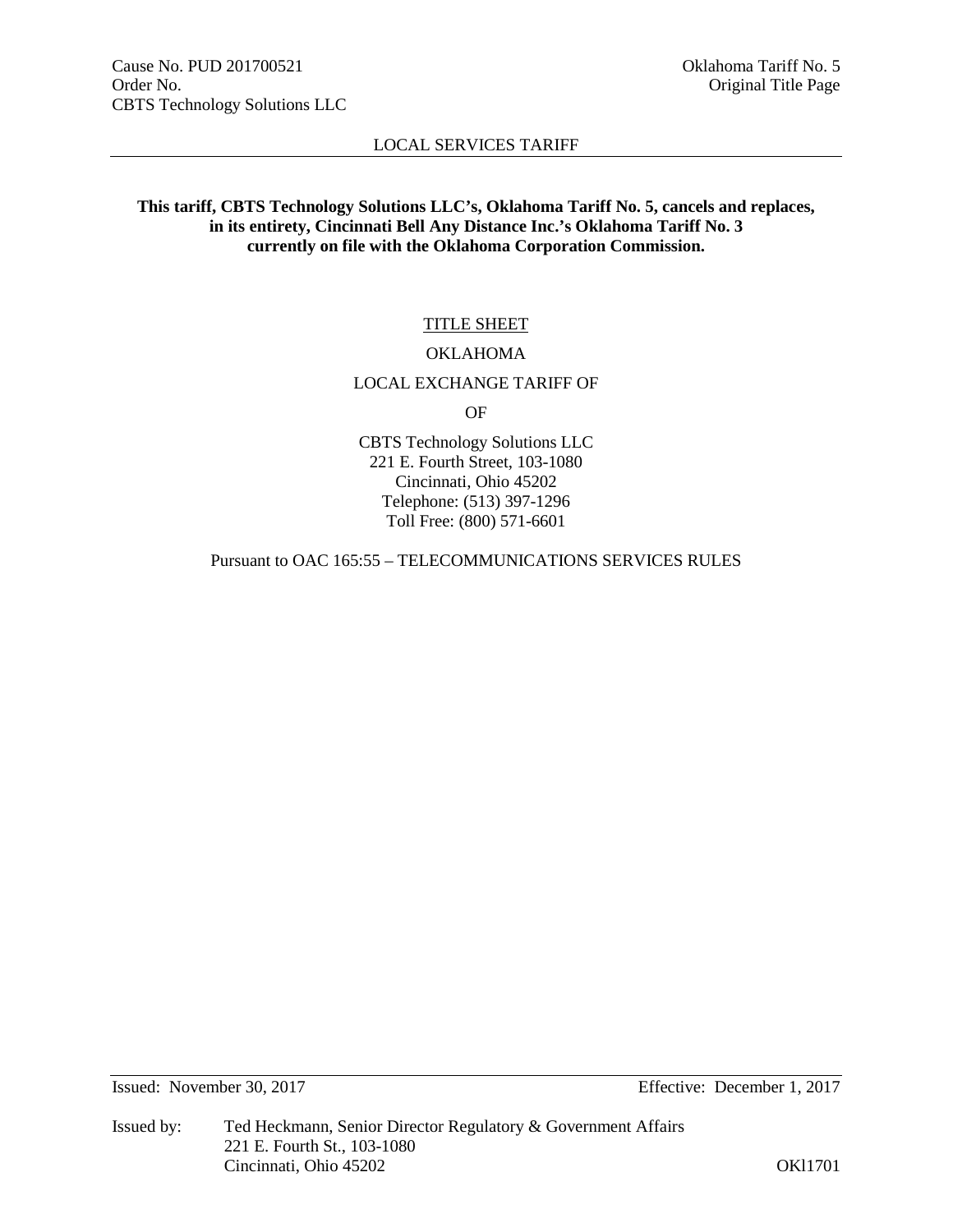# TABLE OF CONTENTS

Issued: November 30, 2017

Effective: December 1, 2017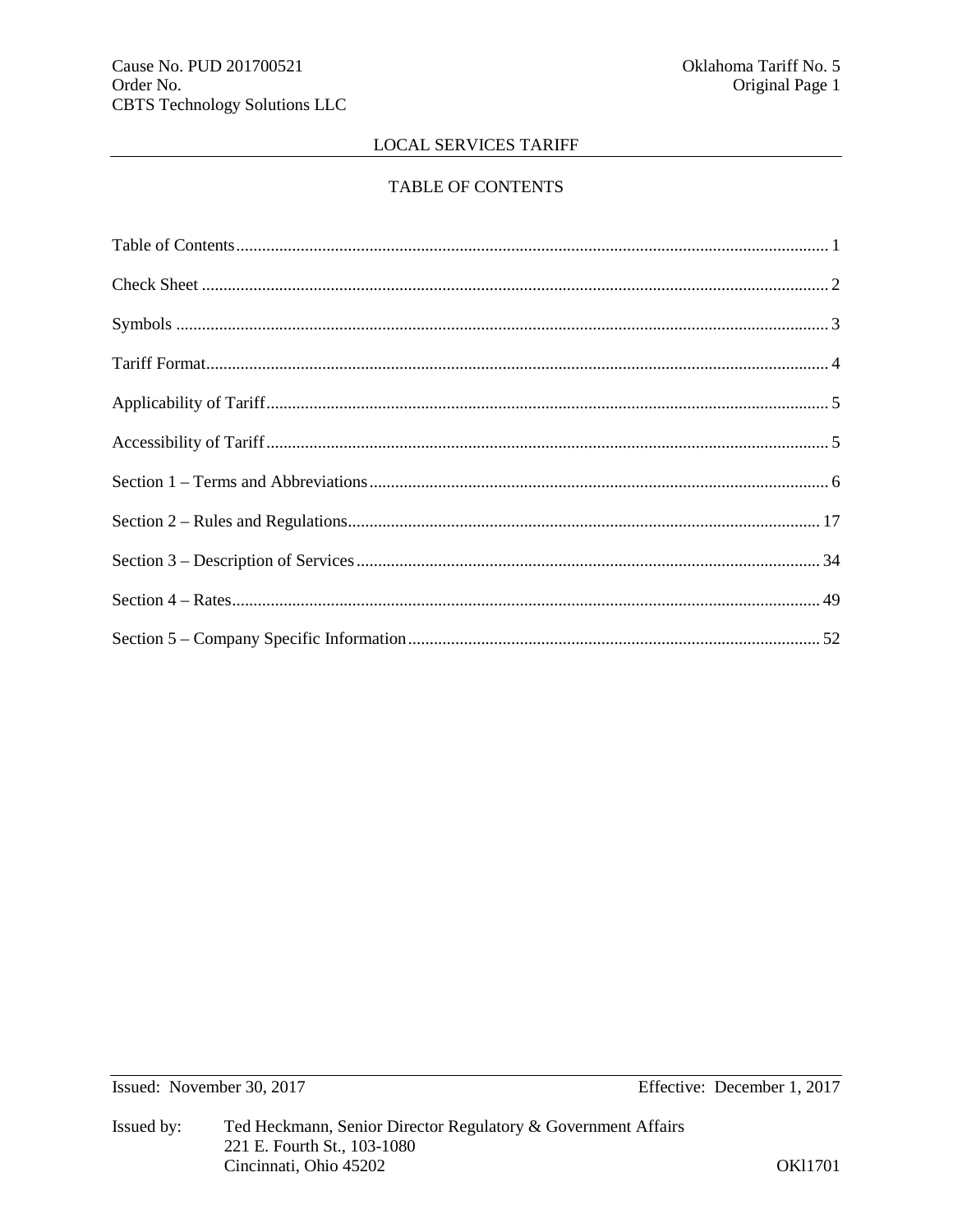#### CHECK SHEET

Pages of this tariff, as indicated below, are effective as of the date shown at the bottom of the respective pages. Original and revised pages, as named below, comprise all changes from the original tariff and are currently in effect as of the date on the bottom of this page.

| <b>PAGE</b>    | <b>REVISION</b> |        | <b>PAGE</b> | <b>REVISION</b> |        | <b>PAGE</b> | <b>REVISION</b> |        |
|----------------|-----------------|--------|-------------|-----------------|--------|-------------|-----------------|--------|
| Title          | Original        | $\ast$ | 29          | Original        | ∗      | 58          | Original        | $\ast$ |
| 1              | Original        | ∗      | 30          | Original        | ∗      |             |                 |        |
| $\overline{2}$ | Original        | ∗      | 31          | Original        | $\ast$ |             |                 |        |
| 3              | Original        | $\ast$ | 32          | Original        | $\ast$ |             |                 |        |
| $\overline{4}$ | Original        | ∗      | 33          | Original        | ∗      |             |                 |        |
| 5              | Original        | $\ast$ | 34          | Original        | ∗      |             |                 |        |
| 6              | Original        | ∗      | 35          | Original        | ∗      |             |                 |        |
| 7              | Original        | ∗      | 36          | Original        | $\ast$ |             |                 |        |
| 8              | Original        | ∗      | 37          | Original        | ∗      |             |                 |        |
| 9              | Original        | ∗      | 38          | Original        | ∗      |             |                 |        |
| 10             | Original        | ∗      | 39          | Original        | $\ast$ |             |                 |        |
| 11             | Original        | ∗      | 40          | Original        | ∗      |             |                 |        |
| 12             | Original        | ∗      | 41          | Original        | $\ast$ |             |                 |        |
| 13             | Original        | ∗      | 42          | Original        | $\ast$ |             |                 |        |
| 14             | Original        | ∗      | 43          | Original        | ∗      |             |                 |        |
| 15             | Original        | ∗      | 44          | Original        | ∗      |             |                 |        |
| 16             | Original        | ∗      | 45          | Original        | ∗      |             |                 |        |
| 17             | Original        | ∗      | 46          | Original        | $\ast$ |             |                 |        |
| 18             | Original        | ∗      | 47          | Original        | $\ast$ |             |                 |        |
| 19             | Original        | ∗      | 48          | Original        | ∗      |             |                 |        |
| 20             | Original        | ∗      | 49          | Original        | $\ast$ |             |                 |        |
| 21             | Original        | ∗      | 50          | Original        | ∗      |             |                 |        |
| 22             | Original        | ∗      | 51          | Original        | $\ast$ |             |                 |        |
| 23             | Original        | ∗      | 52          | Original        | $\ast$ |             |                 |        |
| 24             | Original        | ∗      | 53          | Original        | ∗      |             |                 |        |
| 25             | Original        | $\ast$ | 54          | Original        | ∗      |             |                 |        |
| 26             | Original        | ∗      | 55          | Original        | ∗      |             |                 |        |
| 27             | Original        | ∗      | 56          | Original        | $\ast$ |             |                 |        |
| 28             | Original        | ∗      | 57          | Original        | $\ast$ |             |                 |        |

\* - indicates those pages included with this filing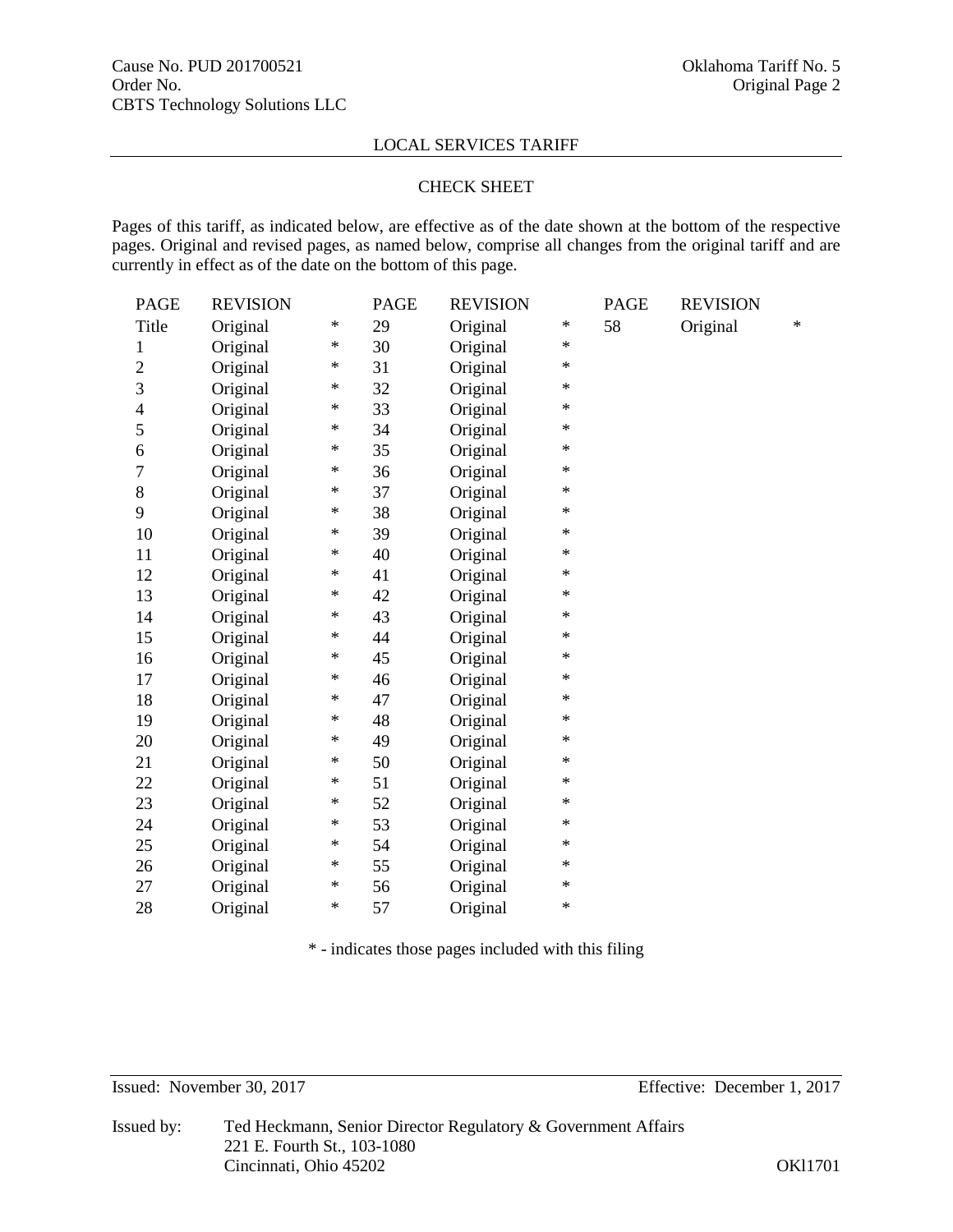# SYMBOLS

The following are the only symbols used for the purposes indicated below:

- (AT) means addition to text
- (C) means correction
- (CP) means change in practice
- (CR) means change in rate
- (CT) means change in text
- (DR) means discontinued rate
- (FC) means change in format lettering or numbering
- (MT) means moved text
- (NR) means new rate
- (RT) means removal of text

In addition to symbols for changes, each provision or rate element changed will contain a vertical line which will clearly show the exact number of lines being changed.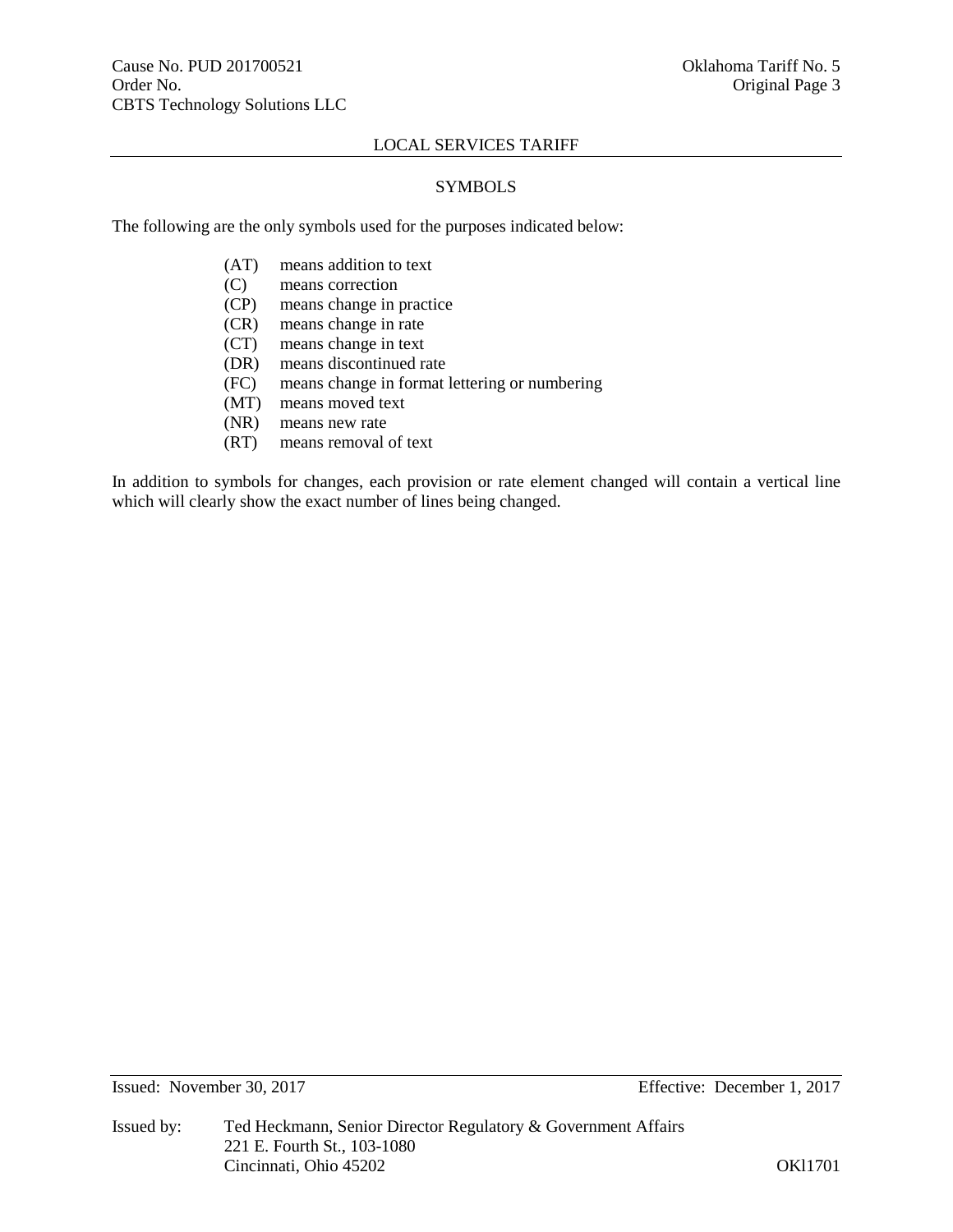# TARIFF FORMAT

- A. Page Numbering Page numbers appear in the upper right corner of the page. Pages are numbered sequentially. However, new pages are occasionally added to the tariff. When a new page is added between pages already in effect, a decimal is added. For example, a new page added between pages 4 and 5 would be 4.1.
- B. Page Revision Numbers Revision numbers also appear in the upper right corner of each page. These numbers are used to determine the most current page version on file with the Commission. For example, the 4th revised Page 4 cancels the 3rd revised Page 4.
- C. Paragraph Numbering Sequence There are five levels of paragraph coding. Each level of coding is subservient to its next higher level:

2 2.1 2.1.1  $2.1.1(A)$  $2.1.1(A).1$ 

D. Check Sheets - When a tariff filing is made with the Commission, an updated check sheet accompanies the tariff filing. The check sheet lists the pages contained in the tariff, with a crossreference to the current revision number. When new pages are added, the check sheet is changed to reflect the revision.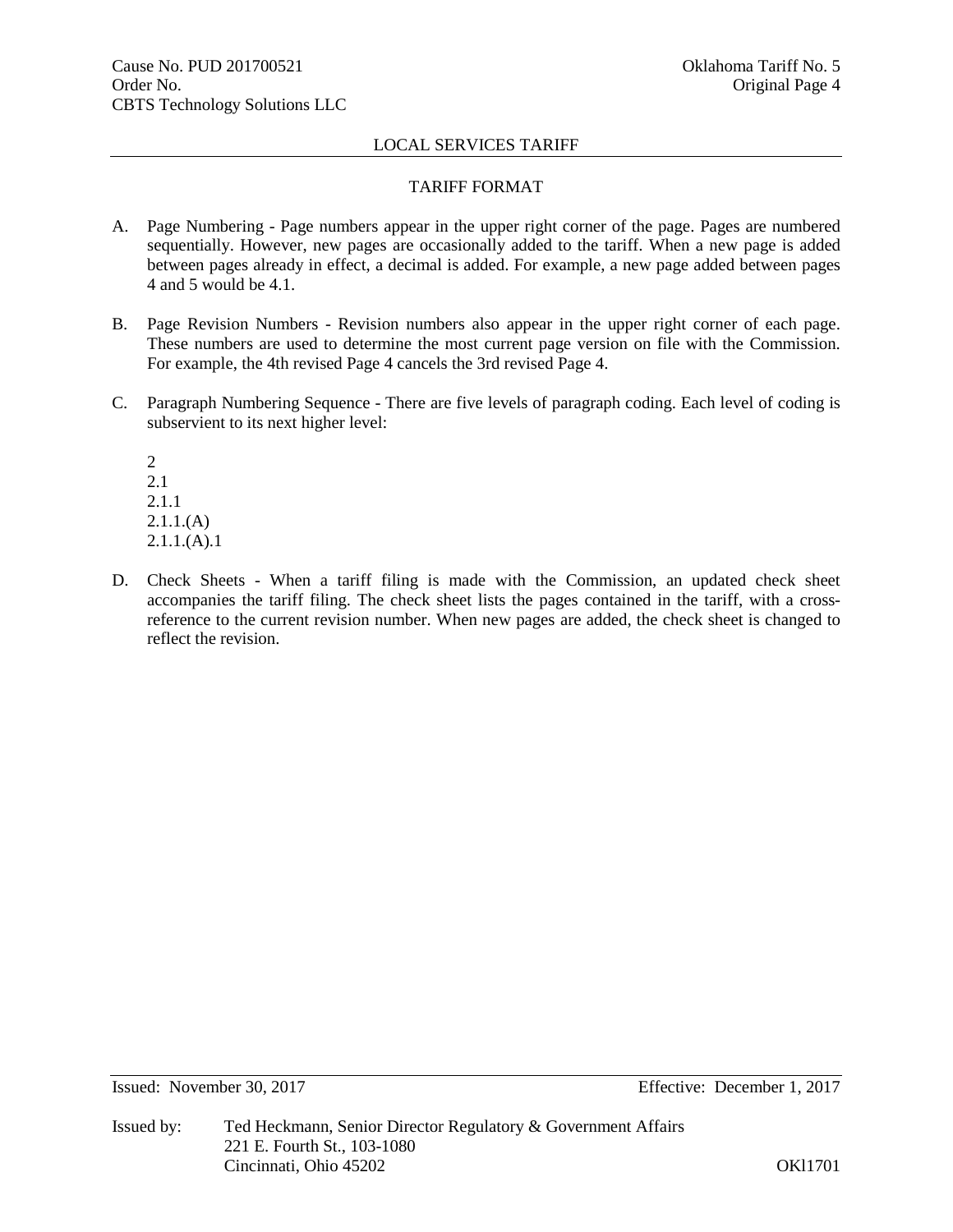# APPLICABILITY OF TARIFF

This tariff sets forth the service offerings, rates, terms and conditions applicable to the furnishing of intrastate communications service by the Company to customers within the State of Oklahoma. Local exchange business services will be provided in the service areas of the facilities-based Carriers with whom a resale agreement exists between such Carrier and the Company. The services in this tariff are only provided on a resale basis.

Only those services, terms and conditions and rates and charges approved by the Oklahoma Corporation Commission and contained in this tariff may be provided to Customers within the State. Filed tariffs are binding on the Company and no deviation of any kind from the filed tariff is permitted.

#### ACCESSIBILITY OF TARIFF

This tariff is on file with the Oklahoma Corporation Commission and the Company's principal place of business:

# CBTS Technology Solutions LLC 221 East Fourth Street, 103-1080 Cincinnati, Ohio 45202

These tariffs are available for viewing, during normal business hours, at the Commission or the Company's principal place of business. Additionally, copies are available upon request, free of charge to end-users, by contacting the Company at 1-800-571-6601.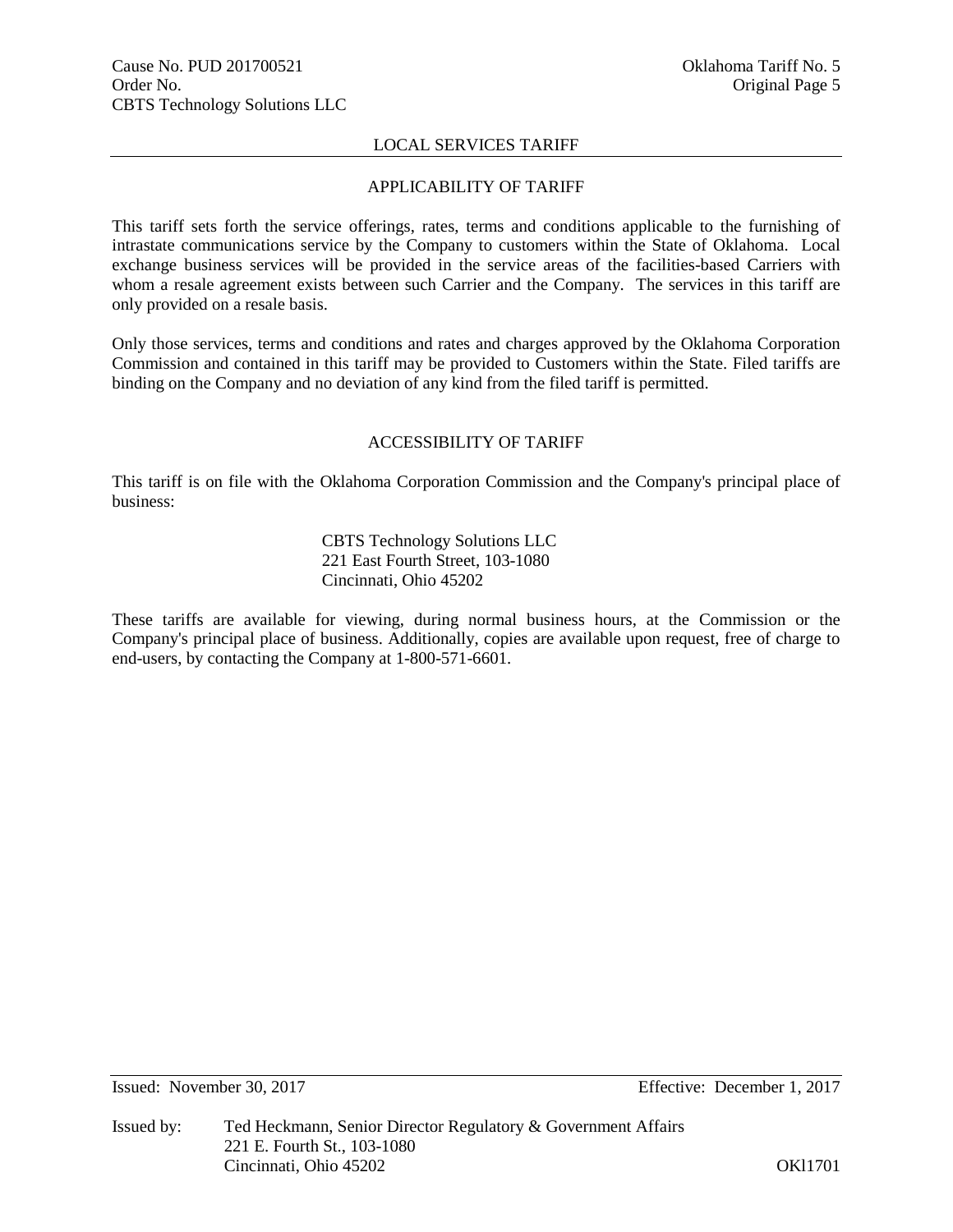### SECTION 1 – TERMS AND ABBREVIATIONS

The following words and terms, when used in this Chapter, shall have the following meanings, unless the context clearly indicates otherwise:

**"Access line"** means the facility provided and maintained by a telecommunications service provider which permits access to and/or from the public switched network.

**"Access service"** means any tariffed wholesale service provided by one LEC to another LEC, CLEC, interexchange carrier certificated by the Commission or an end-user that allows for access to the local exchange telecommunications network, excluding local interconnection arrangements.

**"Applicant for telecommunications service"** means any person, partnership, cooperative corporation, corporation, or lawful entity requesting service(s) from a telecommunications service provider.

**"Authorized carrier"** means any telecommunications carrier that submits a change, on behalf of an enduser, in the end-user's selection of a provider of telecommunications service with the end-user's authorization verified in accordance with the procedures specified in this Chapter.

**"Base rate area"** means the developed area within each exchange service area designated in the tariffs of the telephone company or if not so designated, an area within one-half  $(1/2)$  mile radius of the serving central office.

**"Basic local service"** means all residential and business telecommunications voice and/or relay service which meets the standards set forth in 165:55-13-10, including lines beyond the first line into a residence or business.

**"Billing agent"** means an entity which provides bills to an end-user for services received from a telecommunications service provider.

**"Billing and collection service"** means the wholesale service provided by a TSP or IXC for the processing and delivery of customer bills, on behalf of a third party.

**"Bona Fide Request"** means a written request delivered to a telecommunications service provider requesting services and interconnection provided for in this Chapter.

**"CIC"** means carrier identification code which identifies a provider of toll services by a three- or fourdigit number.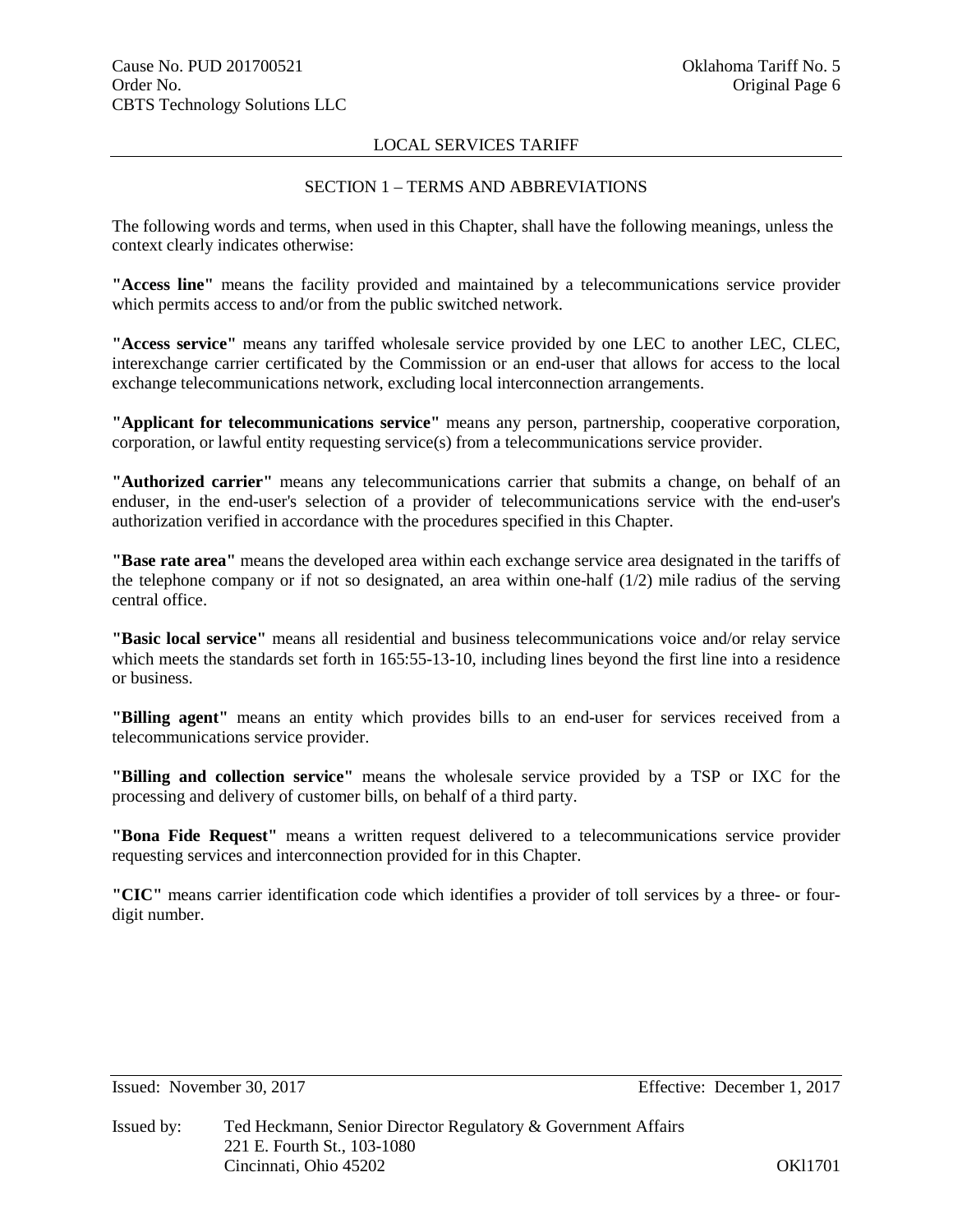# SECTION 1 – TERMS AND ABBREVIATIONS, (CONT'D.)

**"Campus"** means multiple buildings located on a single tract or area of land or on adjacent and abutting tracts of land where all the buildings and land are subject to majority ownership by the same person. A campus may be intersected or traversed by public thoroughfares provided that the segments created would be continuous in the absence of the thoroughfare. A tract or tracts of land used for farming and/or ranching shall not be considered a "campus."

**"Carrier of last resort"** means a telecommunications service provider as designated by the Commission pursuant to OAC 165:55-17-29.

**"Central office"** means an operating unit of a telecommunications service provider by which connections are established between end-users' lines and between end-users' lines and trunks or toll lines.

**"Circuit"** or **"Channel"** means one communication path between two (2) or more points suitable for transmitting information.

**"Class of service"** or **"Customer class"** means a description of service furnished to an end-user in terms of type of rate, location, and use.

**"CLEC"** means a Competitive Local Exchange Carrier.

**"Clear and conspicuous"** means notice that would be apparent to the reasonable consumer.

**"Commission"** means the Oklahoma Corporation Commission.

**"Competitive Local Exchange Carrier" ("competitive LEC")** means, with respect to an area or exchange(s), a telecommunications service provider that is certificated by the Commission to provide

**"Competitive Provider"** means an entity providing the same or equivalent services through the use of its own or leased facilities including resellers. The service must satisfy the Commission's rules of minimum service standards regardless of whether the provider is regulated by the Commission.

**"Competitive service"** means a telecommunications service determined by the Commission to be subject to effective competition for a relative geographic and service(s) market, after notice and hearing.

**"Competitive Test"** means an evaluation by the Commission to determine after notice and hearing, for a particular service on an exchange by exchange basis, the existence of competition among an ILEC, a nonaffiliated facilities based Competitive Provider, and one (1) other non-affiliated Competitive Provider. Such exchanges shall be the same as those on file with the Commission on the date of approval of the Transition Plan.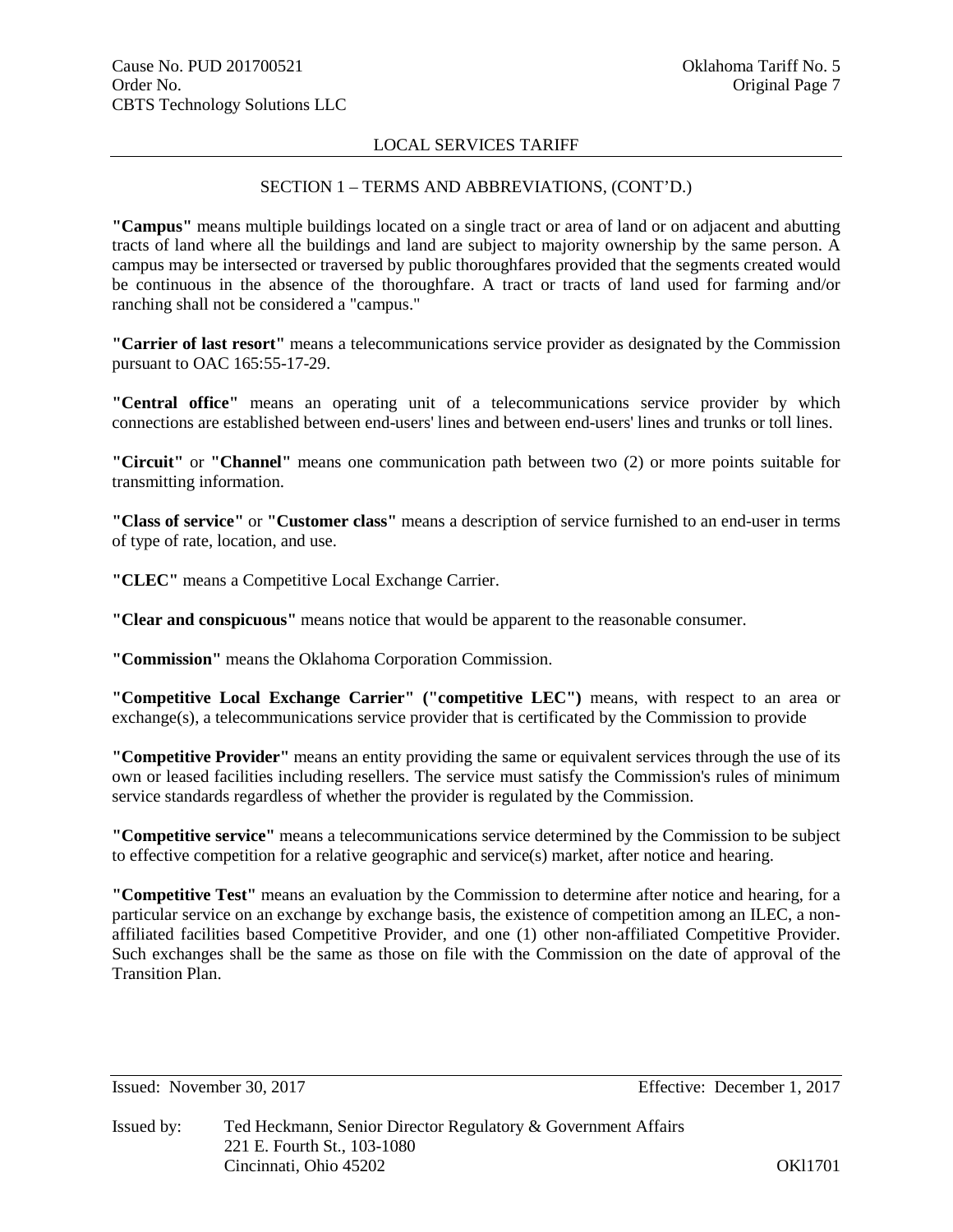# SECTION 1 – TERMS AND ABBREVIATIONS, (CONT'D.)

**"Competitively neutral"** means not advantaging or favoring one person over another.

**"Cramming"** means the placement of unauthorized, misleading, or deceptive charges on a customer's telephone bill for products or services that were never ordered by the customer.

**"Customer"** means any person, firm, partnership, cooperative corporation, corporation, or lawful entity that receives regulated telecommunications services supplied by any telecommunications service provider or IXC.

**"Customer trouble report"** means any oral or written report given to a telecommunications service provider's repair service by an end-user of telephone services relating to a physical defect or difficulty or dissatisfaction with the provision of the telecommunications service provider's regulated services. Each trouble report shall count as a separate report regardless of whether subsequent reports relate to the same physical defect, difficulty, or dissatisfaction with the provision of the telecommunications service provider's regulated services.

**"Demarcation point"** means the physical location at which responsibility for operating and maintaining facilities passes from one person to another.

**"Deniable charge"** means a charge for those regulated services for which nonpayment may result in a disconnection of basic local service.

**"Dialing parity"** means that a person that is not an affiliate of a telecommunications service provider is able to provide telecommunications services in such a manner that end-users have the ability to route automatically, without the use of any access code, their telecommunications to the telecommunications service provider of the end-user's designation from among two (2) or more telecommunications service providers.

**"Directory"** means the published listing of all telephone numbers, other than those requested by the enduser not to be published, for all end-users in a service area regardless of the local exchange telecommunications service provider selected by the end-user.

**"Disconnection of service"** means an arrangement made by the end-user or TSP for permanently discontinuing service by terminating the contract and/or removing the telephone service from the enduser's premises.

**"Eligible telecommunications carrier" ("ETC")** means a telecommunications service provider as designated by the Commission pursuant to OAC 165:55-17-29 and 47 U.S.C. §§ 254 and 214(e).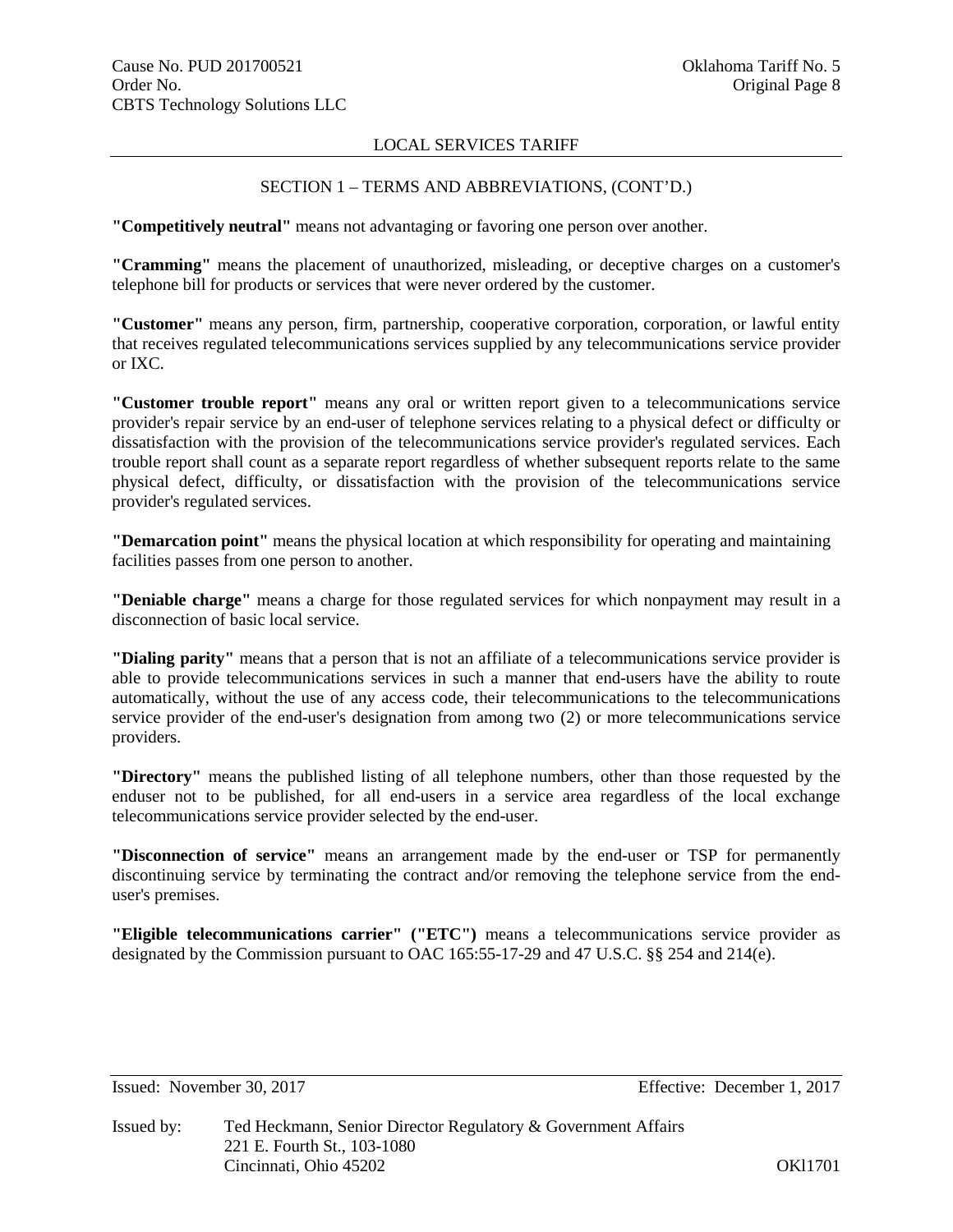# SECTION 1 – TERMS AND ABBREVIATIONS, (CONT'D.)

**"End-user"** means the customer to whom a telephone number is assigned.

**"Enhanced service"** means a service that is delivered over communications transmission facilities that: (1) change the content, format, code or protocol of transmitted information; (2) provide the customer new or restructured information; or (3) involve end-user interaction with information stored in a computer.

**"Exchange"** means a geographic area established by an incumbent LEC as filed with and/or approved by the Commission for the administration of local telecommunications service in a specified area which usually embraces a city, town, or village and its environs. It may consist of one or more central offices together with associated plant used in furnishing telecommunications service in that area.

**''Executing carrier''** means any telecommunications carrier that effects a request that an end-user's telecommunications carrier be changed. A carrier may be treated as an executing carrier, however, if it is responsible for any unreasonable delays in the execution of carrier changes or for the execution of unauthorized carrier changes, including fraudulent authorizations.

**"Facilities"** means all the plant and equipment of a telecommunications service provider including all tangible and intangible real and personal property without limitation, and any and all means and instrumentalities in any manner owned, operated, leased, licensed, used, controlled, furnished, or supplied for, by, or in connection with the regulated business of any telecommunications service provider.

**"Facilities-based provider"** means an entity providing telecommunications services predominately through the use of its own facilities, including UNEs, and other technologies capable of meeting all local telecommunications service requirements while complying with the Commission's quality of service rules.

**"FCC"** means the Federal Communication Commission.

**"Five Year Period"** means the initial five (5) year period, commencing the date of an ILEC's notification of its election into the Oklahoma Plan.

**"Incumbent Local Exchange Company" ("incumbent LEC")** means, with respect to an area or exchange(s), any telecommunications service provider furnishing local exchange service in such area or exchange(s) within the State of Oklahoma on July 1, 1995, pursuant to a Certificate of Convenience and Necessity or grandfathered authority.

**"ILEC"** means an Incumbent Local Exchange Company.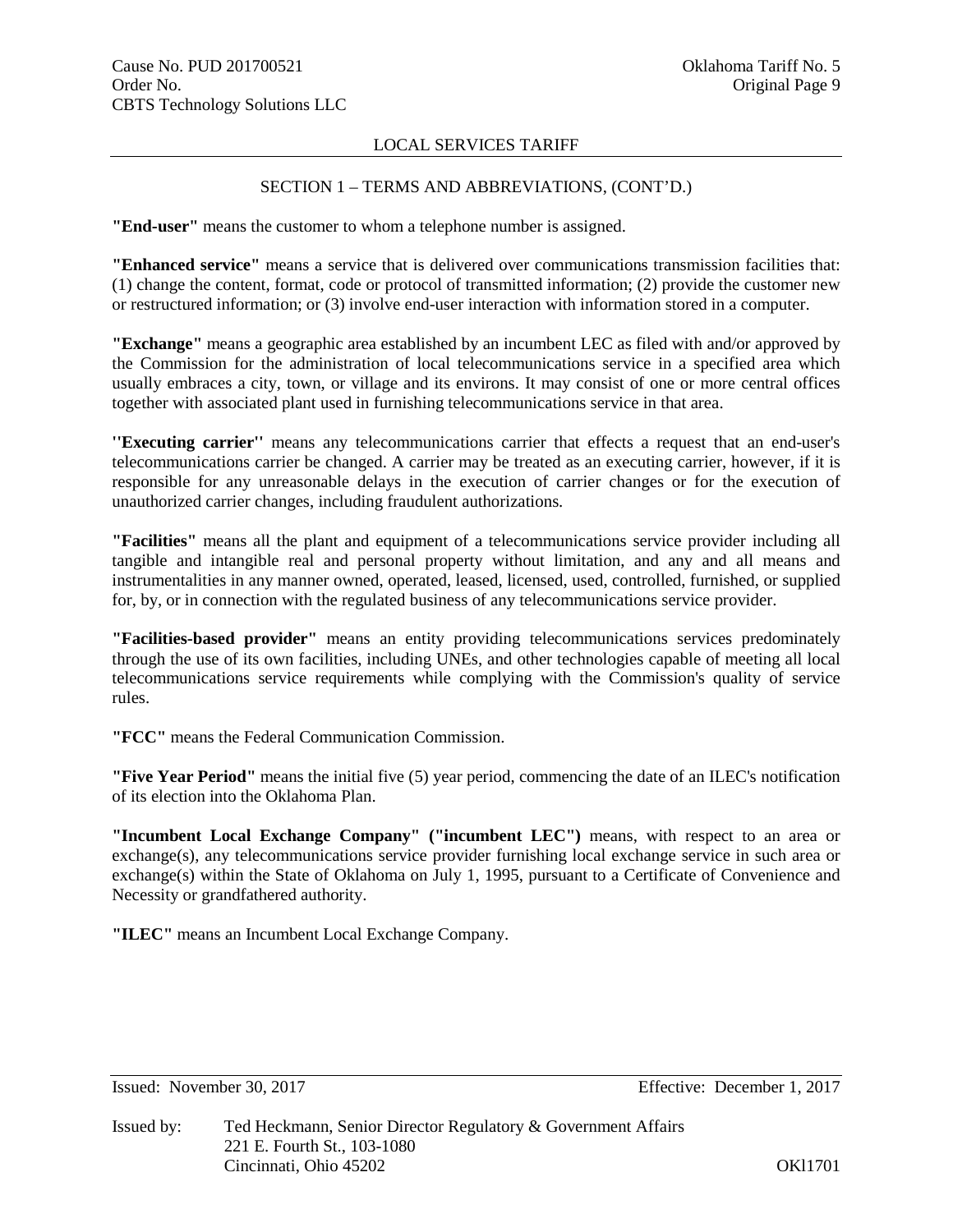# SECTION 1 – TERMS AND ABBREVIATIONS, (CONT'D.)

**"Individual Case Basis" ("ICB")** means a condition, pursuant to the provisions of the tariff, in which the rates and charges for an offering are developed based on the circumstances of each customer.

**"Initial Tariffs"** means the first tariffs approved after, or in conjunction with, the granting of a Certificate of Convenience and Necessity.

**"Interexchange telecommunications carrier" ("IXC")** means any person, firm, partnership, corporation, or other entity, except incumbent LECs, resellers, or OSPs engaged in furnishing regulated interexchange telecommunications services under the jurisdiction of the Commission.

**"Interexchange telecommunications service"** means telecommunications service provided between locations within different certified telephone exchange service areas.

**"InterLATA call"** means any call which is originated in one LATA and terminated in another LATA.

**"Interstate call"** means any call which is originated in one state and terminated within the boundaries of another state.

**"IntraLATA call"** means any call which is originated and terminated within the boundaries of the same LATA, regardless of whether such call crosses LATA boundaries prior to reaching its termination point.

**"Intrastate call"** means any call which is originated and terminated within the boundaries of the State of Oklahoma, regardless of whether such call crosses state boundaries prior to reaching its termination point.

**"LATA"** means Local Access and Transport Area as defined in the Code of Federal Regulations, Title 47 Part 53.3.

**"Less than Minimum Service Provider"** means a CLEC which offers local exchange service that does not meet all minimum service standards, as set forth in OAC 165:55-13-10.

**"Letter of Agency" ("LOA")** means the written authorization that gives permission to change the customer's telecommunications services and/or the customer's provider or to share that customer's network information with representatives or associates of the telecommunication company.

**"Local Exchange Service"** means a switched and/or dedicated telecommunications service which originates and terminates within an exchange or an exchange service territory. Local exchange service may be terminated by a telecommunications service provider other than the telecommunications service provider on whose network the call originated. The local exchange service territory defined in the originating provider's tariff shall determine whether the call is local exchange service.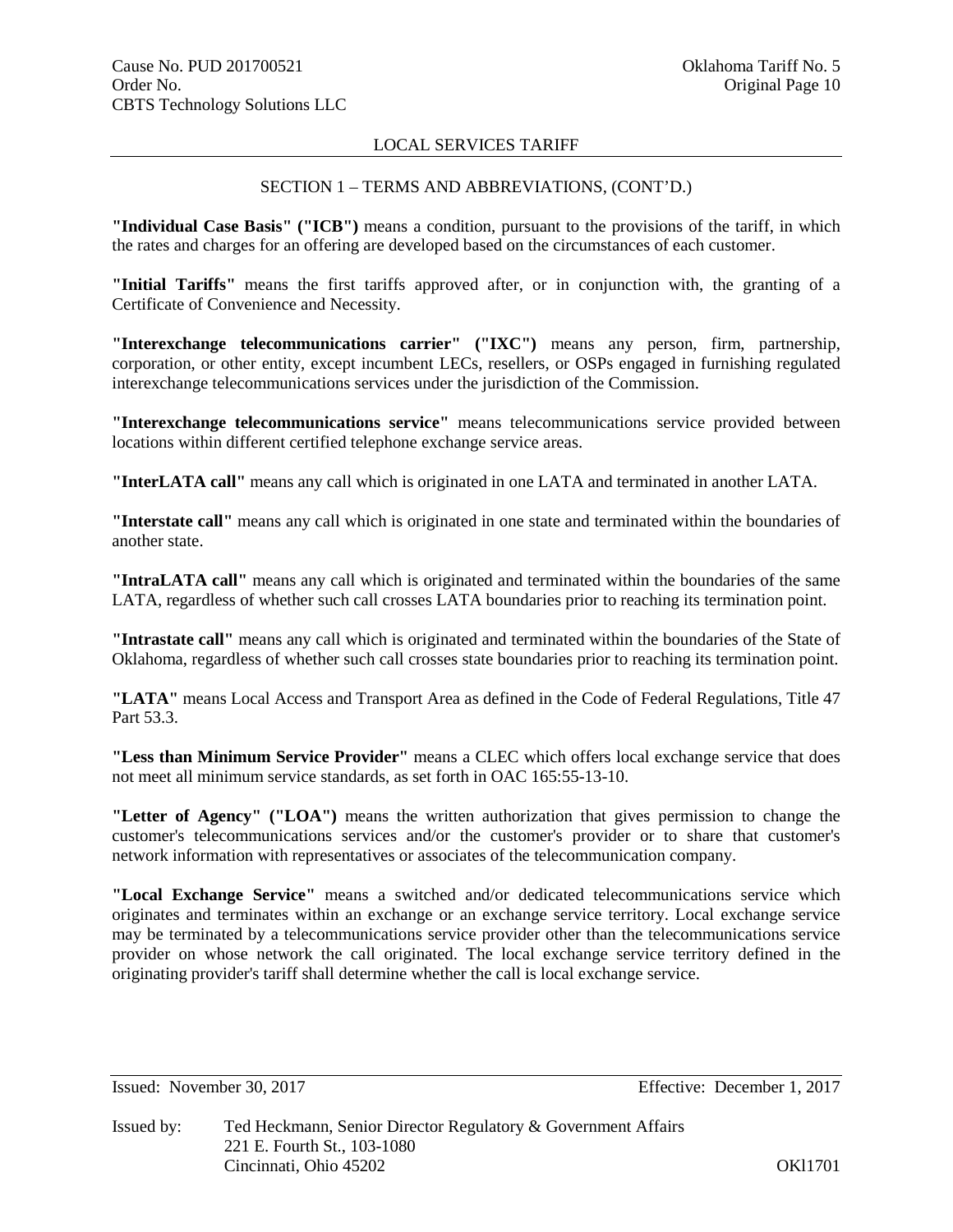# SECTION 1 – TERMS AND ABBREVIATIONS, (CONT'D.)

**"Local interconnection arrangements"** means a contract for interconnection, including resale, as governed by section 251 of the Communications Act of 1934 (47 U.S.C. §251), as amended, the Federal Communication Commission rules and the rules of the Commission.

**"Local operator services"** means the automatic or live assistance provided to a customer, which enables the customer to arrange for billing or completion of a local call. Local operator services may include, but are not limited to, line status verification, busy line verification, emergency interrupt, and calls to emergency numbers (e.g., 911).

**"Long run incremental cost" ("LRIC")** means the long run forward-looking additional cost caused by providing all volume-sensitive and volume-insensitive inputs required to provide the total demand associated with a service or network element offered as a service, using economically efficient current technology efficiently deployed. LRIC also equals the cost avoided, in the long run, when a service or network element offered as a service is no longer produced. LRIC excludes costs directly and solely attributable to the production of other services or network elements offered as services, and unattributable costs which are incurred in common for all the services supplied by the firm. The long run means a period long enough so that the cost estimates are based on the assumption that all inputs are variable.

**"Near reservation"** means those areas or communities adjacent or contiguous to reservations which are designated by the Commissioner of Indian Affairs upon recommendation of the local Indian Bureau Superintendent, which recommendation shall be based upon consultation with the tribal governing body of those reservations, as locales appropriate for the extension of financial assistance and/or social services, on the basis of such general criteria as: (1) number of Indian people native to the reservation residing in the area, (2) a written designation by the tribal governing body that members of their tribe and family members who are Indian residing in the area, are socially, culturally and economically affiliated with their tribe and reservation, (3) geographical proximity of the area to the reservation, and (4) administrative feasibility of providing an adequate level of services to the area. The Commissioner of Indian Affairs shall designate each area and publish the designations in the Federal Register.

**"Network element"** means a facility or equipment used in the provision of a telecommunications service. Such term also includes features, functions and capabilities that are provided by means of such facility or equipment, including end-user numbers, databases, signaling systems and information sufficient for billing and collection or used in the transmission, routing or other provision of a telecommunications service.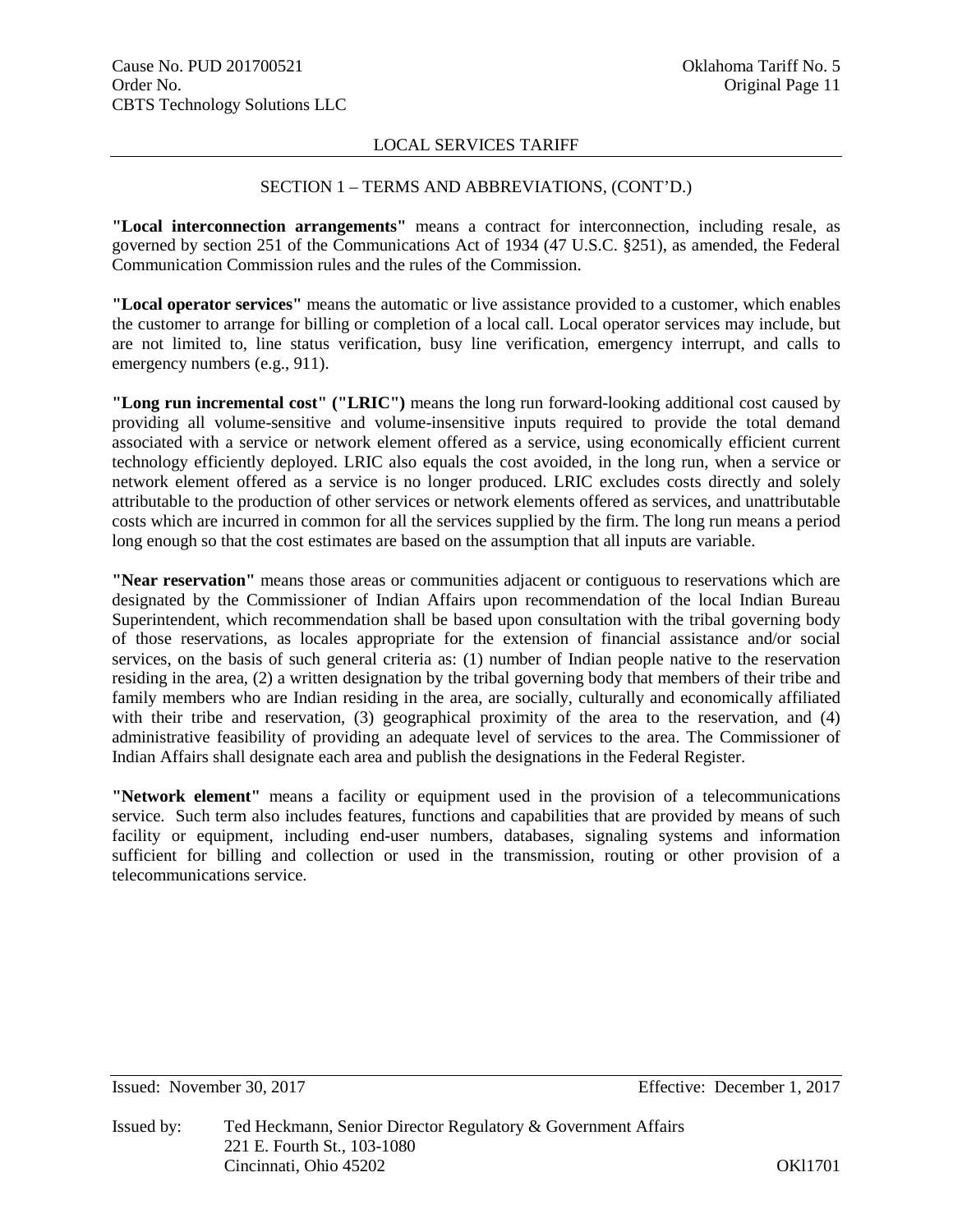# SECTION 1 – TERMS AND ABBREVIATIONS, (CONT'D.)

**"Network interface"** means the normal demarcation point separating the telecommunications service provider's regulated facilities and equipment from the unregulated facilities, equipment, or systems provided by the end-user. The provision of the network interface is the responsibility of the telecommunications service provider.

**''New service provider''** means a service provider that did not bill the end-user for service during the service provider's last billing cycle. This definition excludes service providers which bill the customer solely on a per transaction basis.

**"New services"** means any service(s), except access services or interconnection services, for which a rate element does not presently exist, which does not replace an existing tariff, and that enlarges the range of service options available to end-users.

**"Nonbasic service"** means any telecommunication service not included in basic local service, local interconnection arrangements and/or access service.

**"Non-deniable charge"** means a charge for those not-regulated services for which nonpayment shall not result in a disconnection of basic, local service.

**"Not-regulated service"** means the offering of service(s) where the rates and/or terms and conditions for such service(s) are not-regulated by the Commission. These would include any services offered from FCC tariffs such as interstate service offerings, and any taxes, fees and surcharges applicable to those services, as well as any intrastate services not contained in tariffs approved by the Commission.

**"Number Portability"** means the ability of end-users of telecommunications services to retain, within the same wire center, their existing telecommunications number without impairment of quality, reliability or convenience when switching from one telecommunications service provider to another.

**"Oklahoma Plan"** means an alternative regulation plan which conforms to Part 11 of Subchapter 5 of this Chapter.

**"Packaging"** means the sale of two or more services offered by or in conjunction with the services of a TSP to a customer of a TSP for a single price.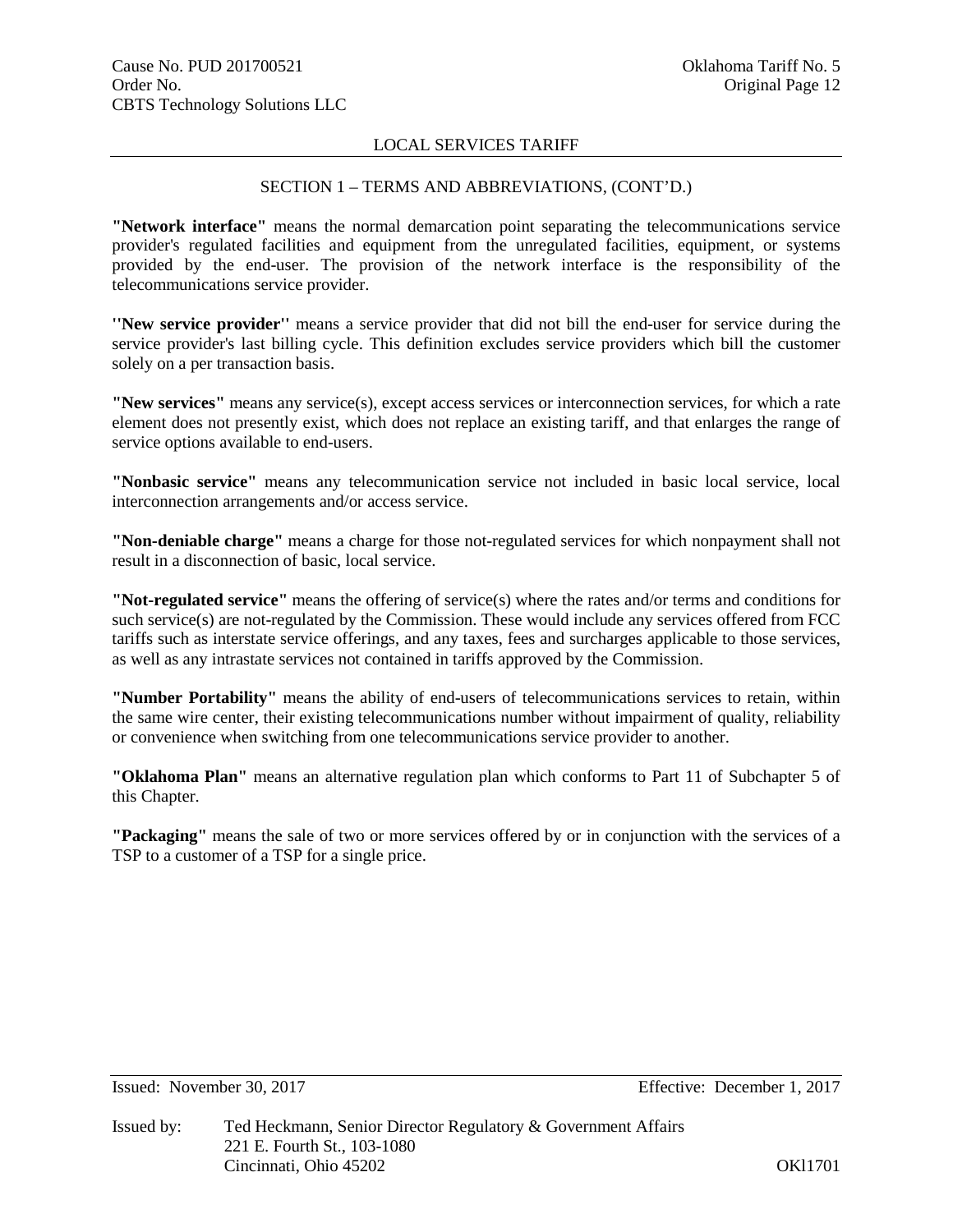# SECTION 1 – TERMS AND ABBREVIATIONS, (CONT'D.)

**"Person"** means any individual, partnership, corporation, association, governmental subdivision, or public or private organization of any character.

**"Rates"** means all tariffed charges assessed by a TSP or IXC.

**"Regulated telecommunications service"** means the offering of telecommunications service(s) directly to the public where the rates and/or terms and conditions for such service(s) are regulated by the Commission. These would include services offered from intrastate tariffs approved by the Commission including any taxes, fees and surcharges applicable to those services, and interstate services when the Commission is enforcing the FCC slamming rules.

**"Reservation"** means any federally recognized Indian tribe's reservation, Pueblo, or Colony, including former reservations in Oklahoma, Alaska Native regions established pursuant to the Alaska Native Claims Settlement Act (85 Stat. 688), and Indian allotments.

**"Rural telephone company"** means a LEC to the extent that such entity:

- (A) Provides telecommunications service to any local exchange study area that does not include either:
	- (i) Any incorporated place of 10,000 inhabitants or more, or any part thereof, based on the most recently available population statistics of the U.S. Bureau of Census; or,
	- (ii) Any territory, incorporated or unincorporated, included in an urbanized area, as defined by the U.S. Bureau of Census as of August 10, 1993.
- (B) Provides local exchange service, including exchange access, to fewer than 50,000 access lines;
- (C) Provides local exchange service to any local exchange carrier study area with fewer than 100,000 access lines; or,
- (D) Has less than fifteen percent (15%) of its access lines in communities of more than 50,000 on the date of enactment of the Federal Telecommunications Act of 1996.

**"RUS"** means the Rural Utility Services.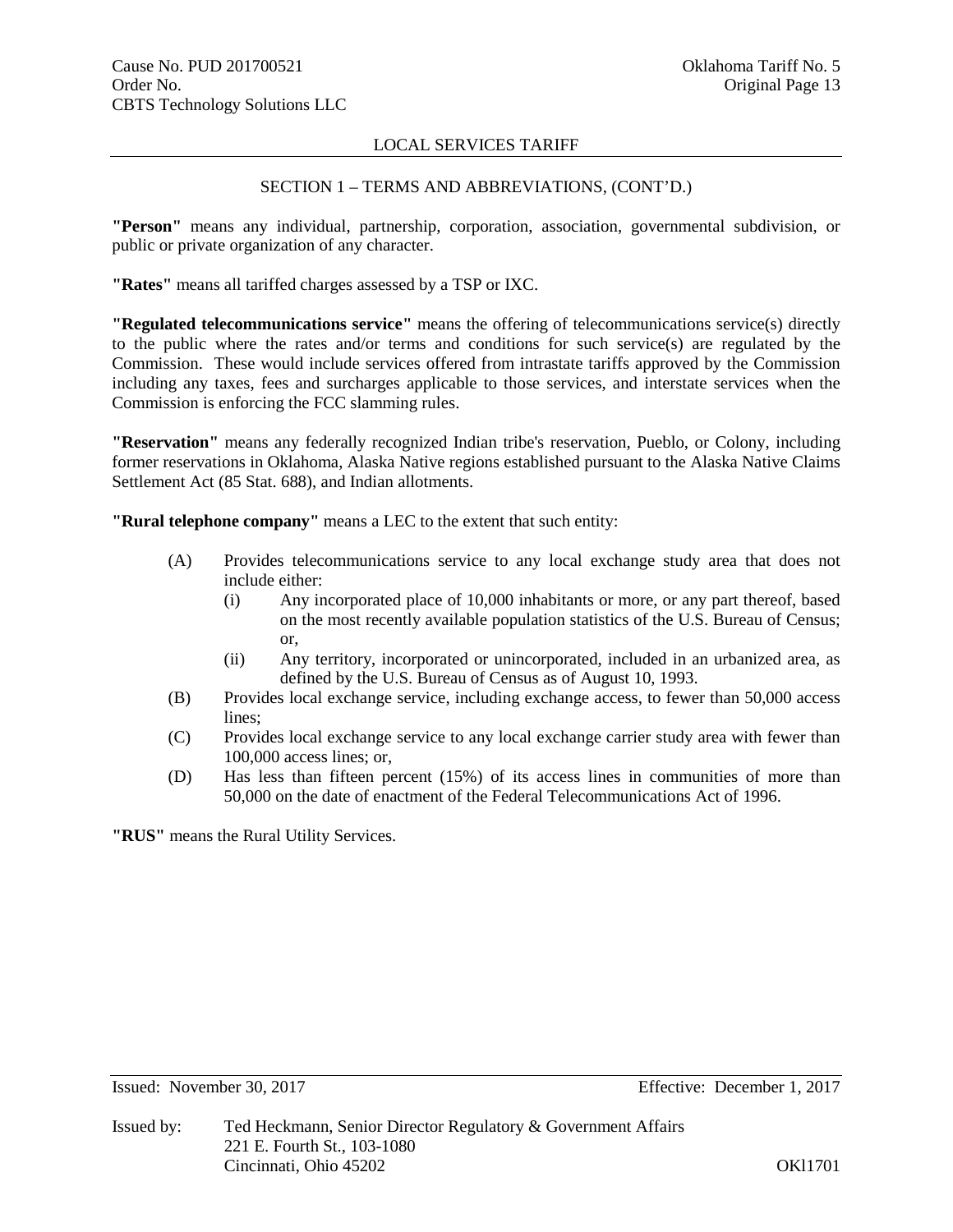# SECTION 1 – TERMS AND ABBREVIATIONS, (CONT'D.)

**"Service"** means the offering of telecommunications for a fee directly to the public, or to such classes of users as to be effectively available directly to the public, regardless of the facilities used. Service shall not include the provision of non-telecommunications services, including but not limited to the printing, distribution, or sale of advertising in telephone directories, maintenance of inside wire, customer premises equipment and billing and collection, nor does it include the provision of mobile telephone service, enhanced services and other not-regulated services.

**"Service interruption"** means service outage, total failure, or complete loss of service due to a trouble condition in the facilities of a telecommunications service provider.

**''Service provider''** means any entity that offers a product or service to a customer, the charge for which appears on the bill of the billing agent. This definition shall include only providers that have continuing relationships with the end-user that will result in periodic charges on the end-user's bill, unless the service is subsequently canceled.

**"Service territory"** means a geographic area served by a telecommunications service provider.

**"Slamming"** means the unauthorized switching of an end-user's telecommunications service provider or presubscribed IXC.

**''Submitting carrier''** means any telecommunications carrier that requests on the behalf of an end-user that the end-user's telecommunications carrier be changed and seeks to provide retail services to the enduser. A carrier may be treated as a submitting carrier, however, if it is responsible for any unreasonable delays in the submission of carrier change requests or for the submission of unauthorized carrier change requests, including fraudulent authorizations.

**"Supported Services"** means services identified in 47 CFR part 54, OAC 165:55-13-10 or OAC 165:59, as amended from time to time, for which a wireless ETC receives support from the federal USF, OUSF or OLF, or as otherwise may be ordered by the Commission.

**"Suspension of service"** means an arrangement made at the initiative of the TSP for temporarily discontinuing service without terminating the contract or removing the telephone service from the customer's premises.

**"SWBT"** means Southwestern Bell Telephone Company, L.P. d/b/a SBC Oklahoma.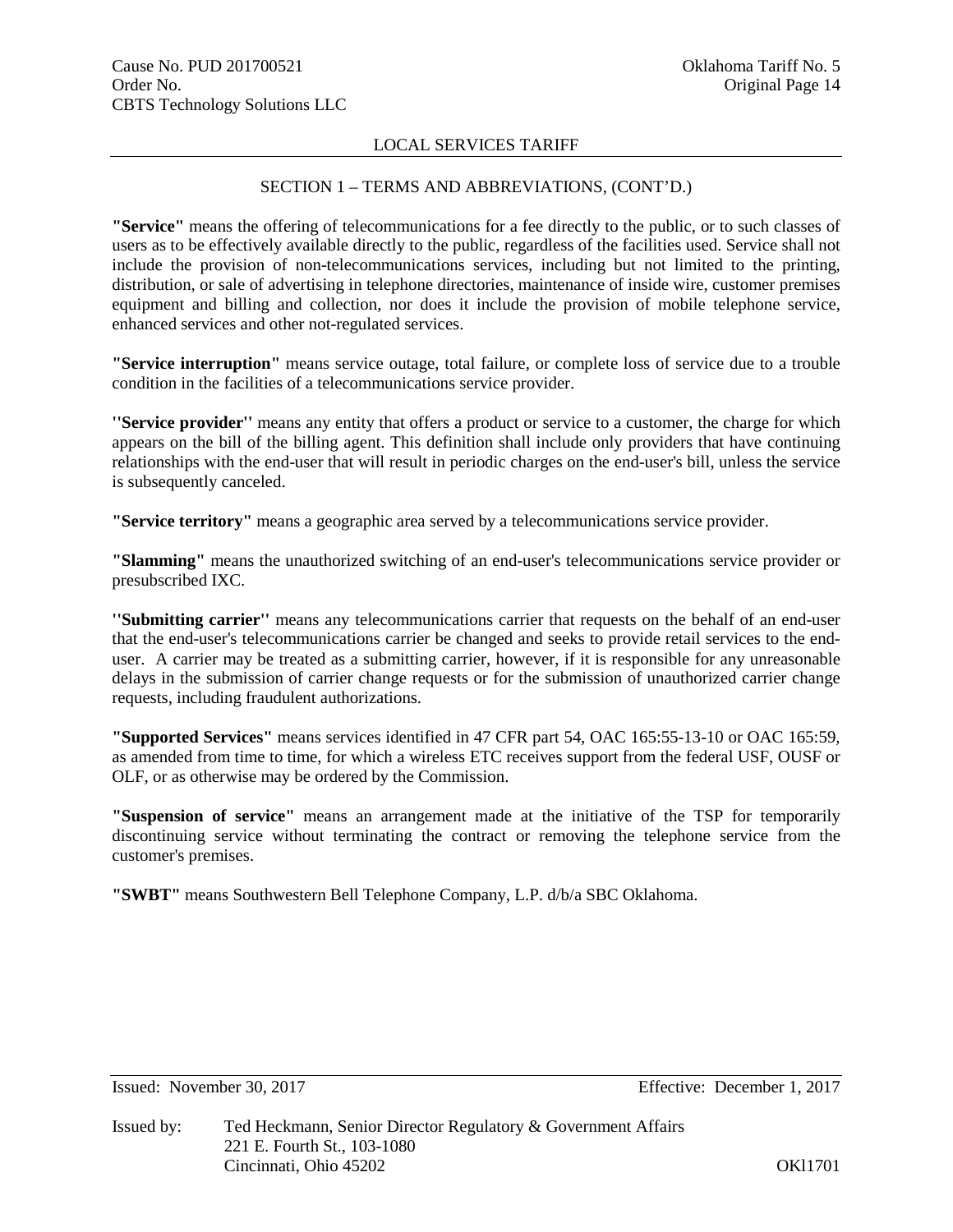# SECTION 1 – TERMS AND ABBREVIATIONS, (CONT'D.)

**"Tariff"** means all or any part of the body of rates, tolls, charges, classifications, and terms and conditions of service relating to regulated services offered, the conditions under which offered and the charges therefore, which have been filed with and approved by the Commission.

**"Telecommunications"** means the transmission, between or among points specified by the user of voice or data information of the user's choosing, without change in the form or content of the information as sent and received.

**"Telecommunications carrier or Company"** means a telecommunications service provider ("TSP") or an interexchange telecommunications carrier ("IXC").

**"Telecommunications service provider" ("TSP")** means all authorized providers of local exchange service, whether an incumbent LEC or a competitive LEC.

**"Telephone bill"** means a billing agent's invoice, issued in compliance with this Chapter, for products or services rendered by itself and by a service provider(s), if any.

**"Telephone company"** or **"Company"** means any person, firm, partnership, corporation, or other entity engaged in furnishing regulated local exchange telephone services under the jurisdiction of the Commission on July 1, 1995, pursuant to a Certificate of Convenience and Necessity or grandfathered authority.

**"Transitional commitments"** means the commitments made by an ILEC in the State of Oklahoma pursuant to Part 9 or Part 11 of Subchapter 5 of this Chapter.

**"Unauthorized carrier"** means any telecommunications carrier that submits a change, on behalf of an end-user, in the end-user's selection of a provider of telecommunications service but fails to obtain the enduser's authorization verified in accordance with the procedures specified in this Chapter.

**"Unauthorized change"** means a change in an end-user's selection of a provider of telecommunications service that was made without authorization verified in accordance with the verification procedures specified in this Chapter.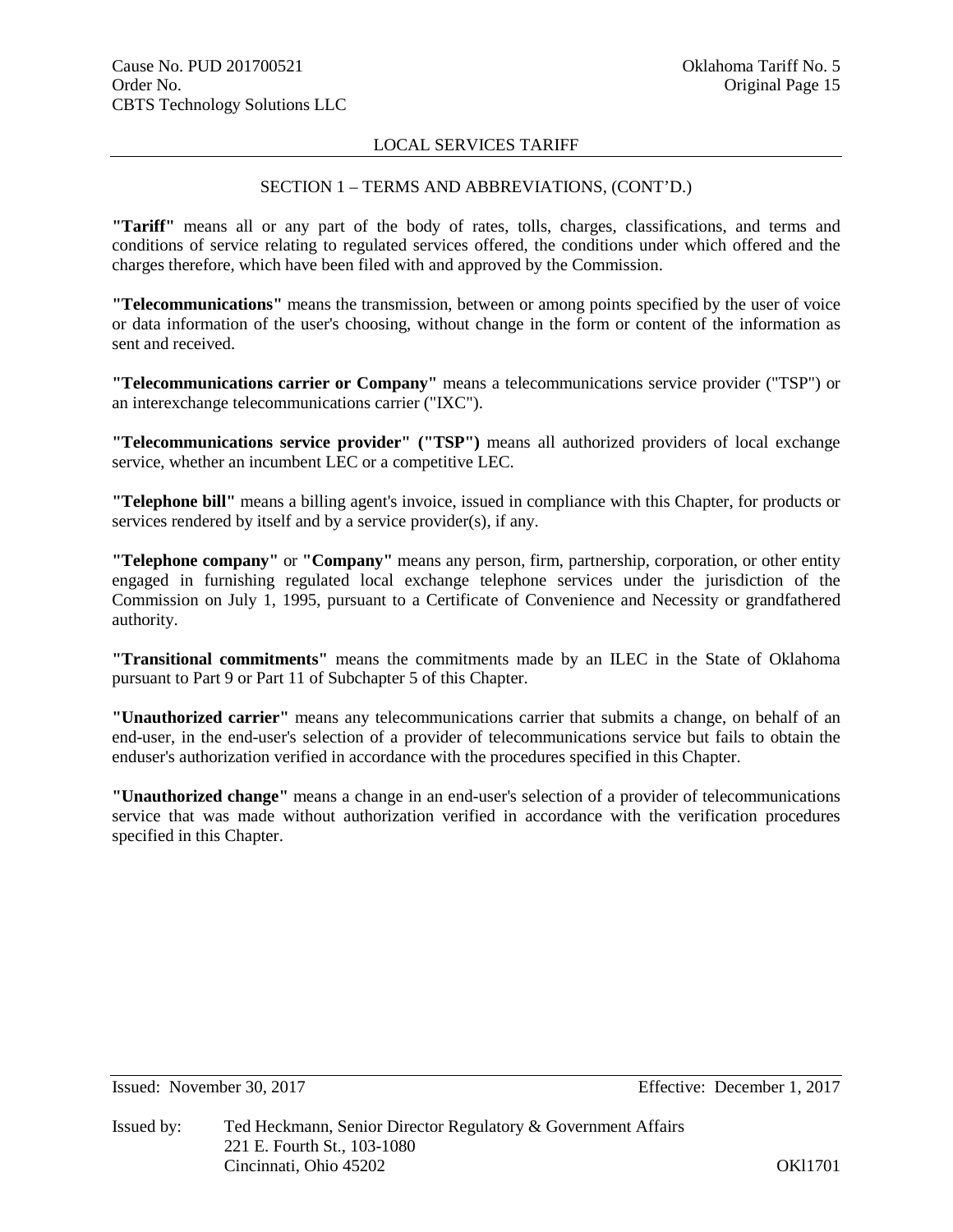# SECTION 1 – TERMS AND ABBREVIATIONS, (CONT'D.)

**"Unbundled network element" ("UNE")** means a component of the ILEC's telecommunications network utilized to provide telecommunications services.

**"Unbundling"** means to provide to any telecommunications service provider nondiscriminatory access to network elements on an unbundled basis at any technically feasible point on rates, terms and conditions that are just, reasonable and nondiscriminatory.

**"Unfilled application"** means a firm application by an end-user for new service or a different class of service which has not yet been accomplished.

**"Wire Center"** means a geographic area normally served by a central office.

**"Zone"** means a service territory described as such by an incumbent LEC.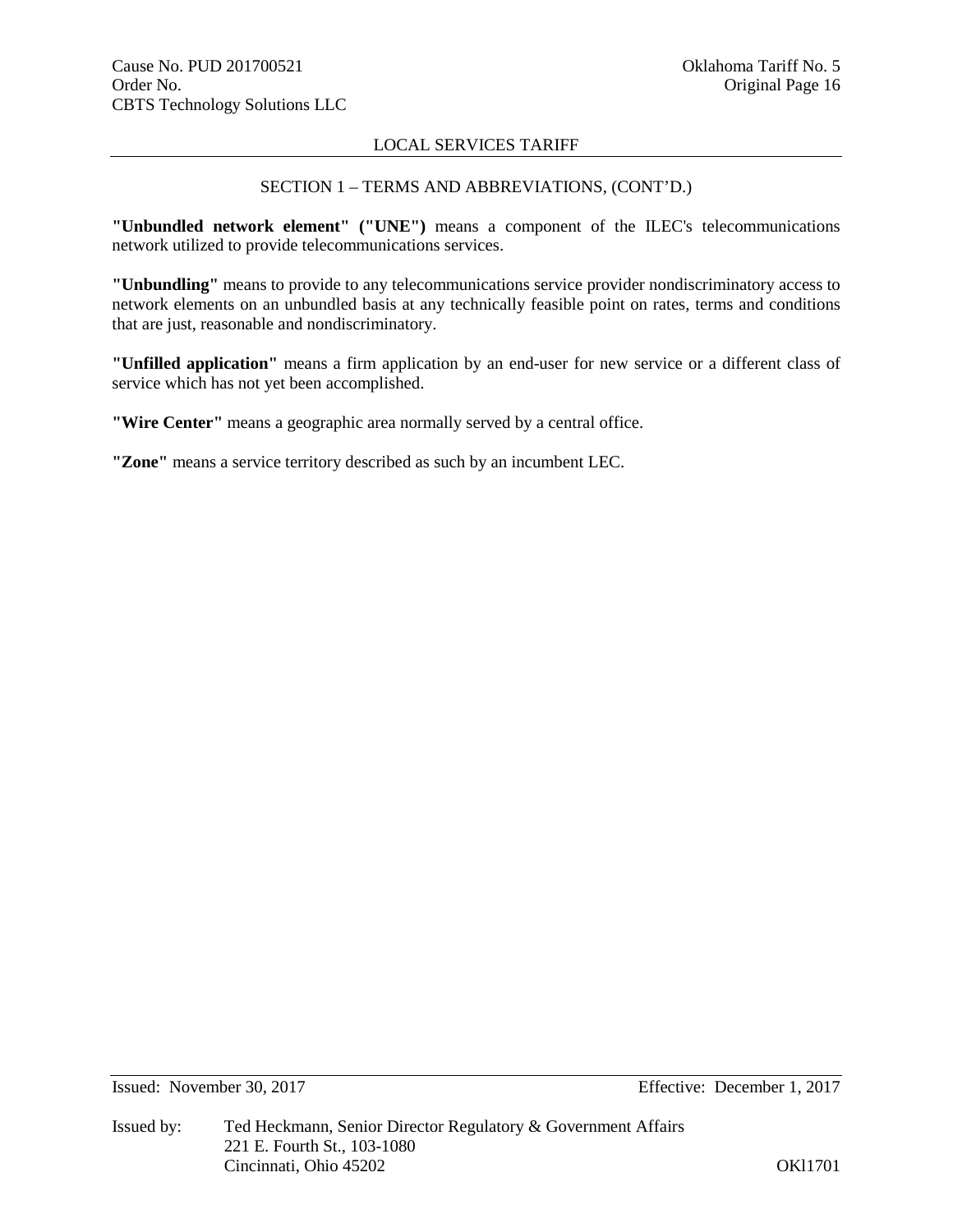#### SECTION 2 – RULES AND REGULATIONS

### 2.1 UNDERTAKING OF COMPANY

- 2.1.1 The Company's services are furnished for telecommunications originating and terminating within the State of Oklahoma under terms of this tariff.
- 2.1.2 The Company installs, operates, and maintains the telecommunications services provided herein under the accordance with the terms and conditions set forth under this tariff. The Company may act as the Customer's agent for ordering access connection facilities provided by other carriers or entities, when authorized by the Customer, to allow connection of a Customer's location to the Company's network. The Customer shall be responsible for all charges due for such service arrangement.
- 2.1.3 The Company's services are provided on a monthly basis, and are available twenty-four (24) hours per day, seven (7) days per week.
- 2.1.4 The Company will comply with the provisions of 165:55-13-10.
- 2.1.5 The Company will match the WACP of its underlying providers in compliance with165:55-13-10.1.
- 2.1.6 The Company will provide its customers with and include pages in its tariffs for the Lifeline and Link Up programs in compliance with 165:55-13-14.
- 2.1.7 The Company will not impose a preferred carrier freeze on local exchange service. A preferred carrier freeze(s) prevents a change in an end-user's preferred carrier selection toll services unless the end-user gives the carrier from whom the freeze was requested his or her express consent. All local exchange carriers who offer preferred carrier freezes for toll services shall offer freezes on a nondiscriminatory basis to all end-users, regardless of the end-user's carrier selections. OAC 165:55-19-1.7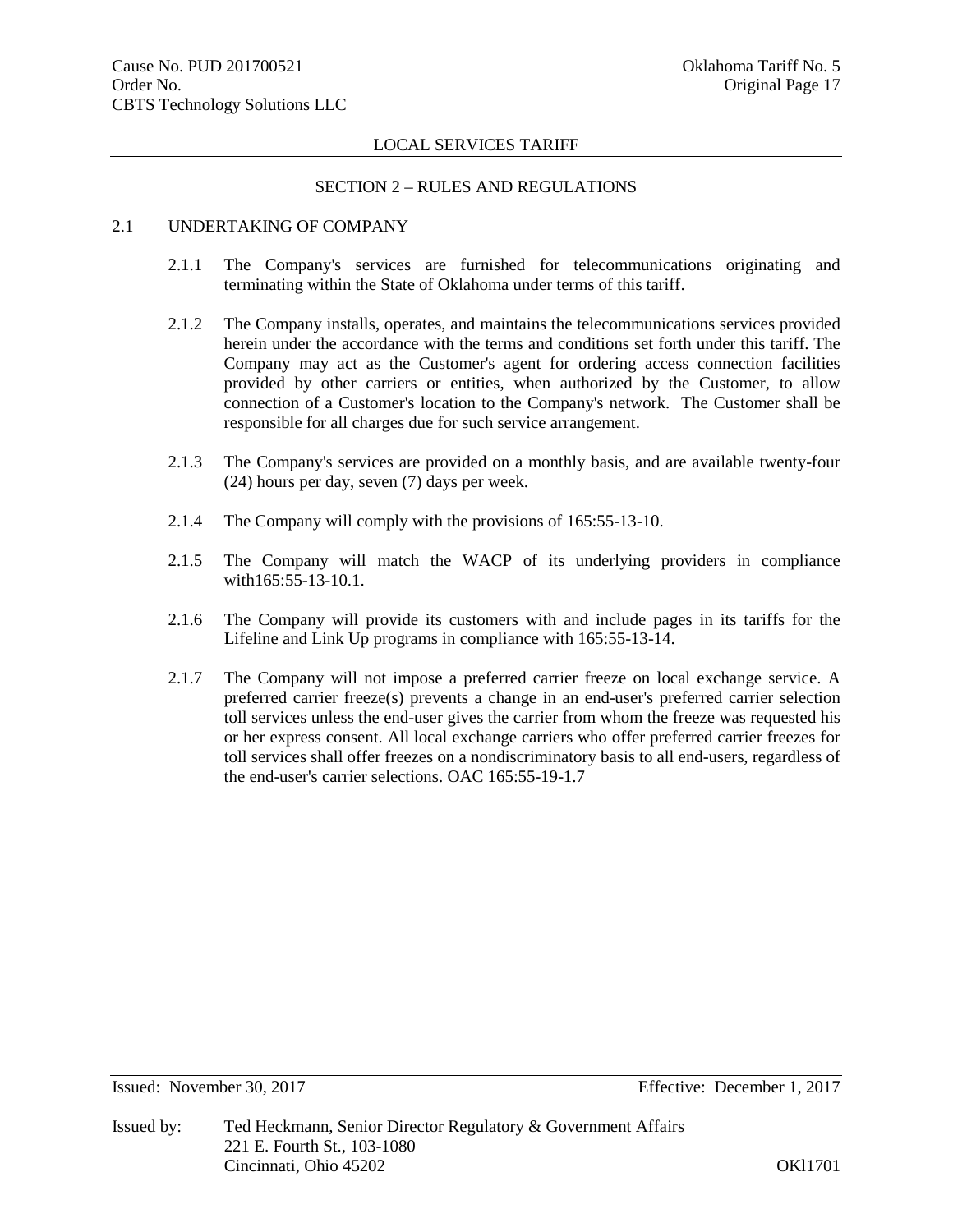#### SECTION 2 – RULES AND REGULATIONS, (CONT'D.)

# 2.2 LIMITATIONS

- 2.2.1 Service is offered subject to the availability of the necessary facilities and equipment, or both facilities and equipment, and subject to the provisions of this tariff.
- 2.2.2 The Company reserves the right to discontinue or limit service when necessitated by conditions beyond its control, or when the Customer is using service in violation of provisions of this tariff, or in violation of the law.
- 2.2.3 The Company does not undertake to transmit messages, but offers the use of its facilities when available, and will not be liable for errors in transmission or for failure to establish connections.
- 2.2.4 The Company does not offer services for resale by Customers unless such Customer has been granted a Certificate of Convenience and Necessity by the Commission to provide such services in the State of Oklahoma.
- 2.2.5 All facilities provided under this tariff are directly or indirectly controlled by the Company and the Customer may not transfer or assign the use of service or facilities without the express written consent of the Company.

# 2.3 TRANSFER OR ASSIGNMENT

- 2.3.1 After obtaining the Company's written consent, the Customer of record may assign or transfer the use of service where there is no interruption or physical relocation. All terms and provisions contained in this tariff will apply to any assignee or transferee. Services provided by the Company may not be transferred or assigned to a new Customer unless the following conditions have been met:
	- A. The Customer of record (assignor Customer) requests such assignment or transfer in writing at least forty-five (45) days prior to the effective date of any requested assignment or transfer; and,
	- B. The new Customer (assignee Customer) notifies the Company in writing that it agrees to assume all outstanding obligations of the former Customer for use of the Company's services. These obligations include all outstanding indebtedness for the use of the Company's service. Consent to such transfer or assignment will not be unreasonably withheld; and,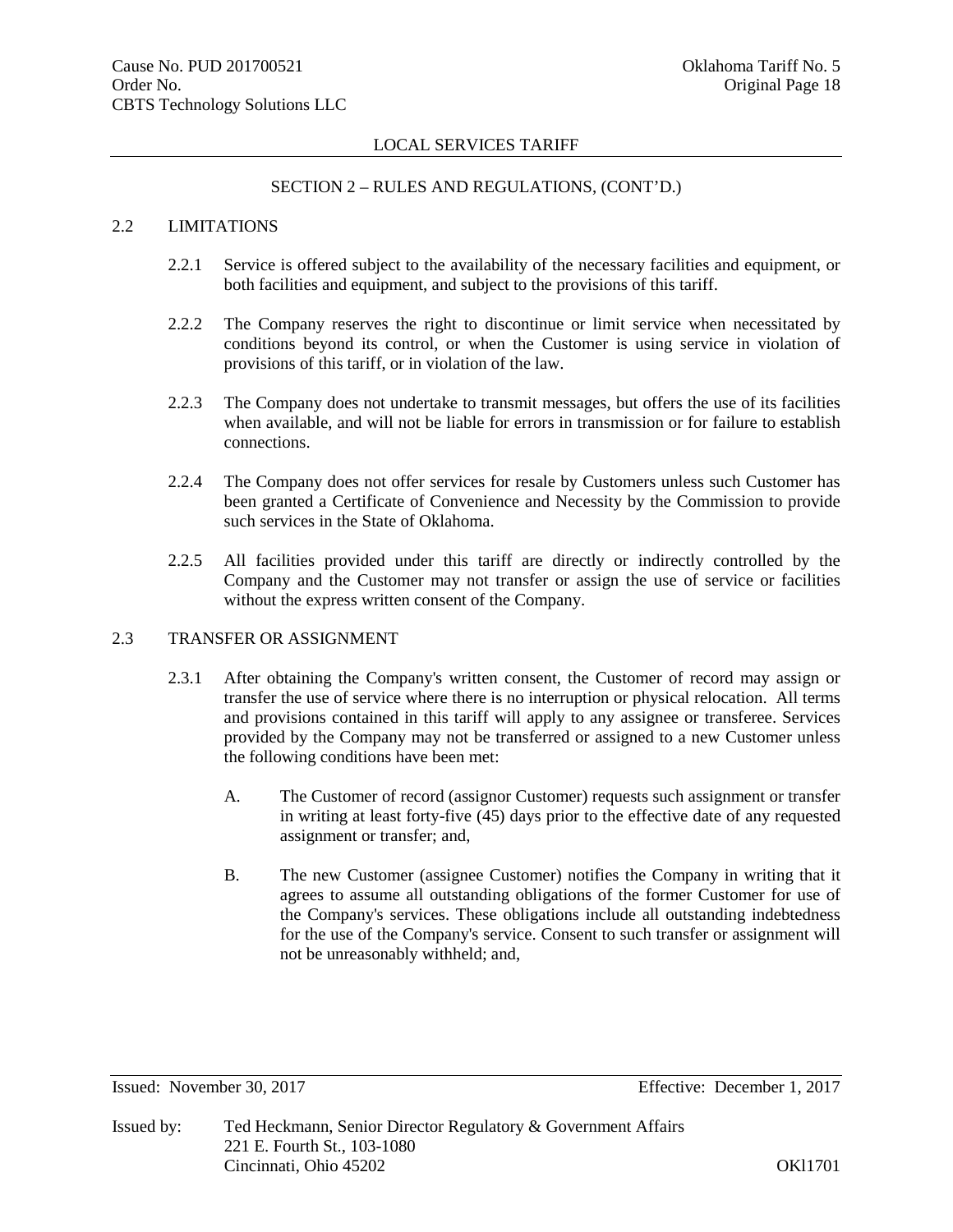#### SECTION 2 – RULES AND REGULATIONS, (CONT'D.)

# 2.3 TRANSFER OR ASSIGNMENT, (CONT'D.)

- 2.3.1 (Cont'd.)
	- C. Prior written consent of the Company is secured. The Company agrees to respond to a request to assign or transfer to another Customer within thirty (30) days of receipt of the request.
- 2.3.2 As relates to the assignee or transferee, deposits may be required pursuant to Section 2.6 of this tariff.
- 2.3.3 Any permitted transfer or assignment of the Company's service will not relieve or discharge any Customer from remaining jointly and severally liable with the new Customer for any obligations existing at the time of transfer or assignment.
- 2.3.4 All regulations and conditions contained in this tariff shall apply to all such permitted assignees or transferees, as well as all conditions of service.

# 2.4 USE OF SERVICE

- 2.4.1 The Company's service(s) may be used for any lawful purpose consistent with the transmission and switching parameters of the telecommunications facilities utilized in the provision of such service(s).
- 2.4.2 The use of the Company's service(s) to make calls which might reasonably be expected to frighten, abuse, torment, or harass another, or in such a way as to unreasonable interfere with use by others, is prohibited.
- 2.4.3 The use of the Company's service(s) without payment for service(s) or attempting to avoid payment for service(s) by fraudulent means or devices, schemes, false or invalid numbers, false credit cards or false Phone Cards of the Company's or false numbers of such cards, is prohibited.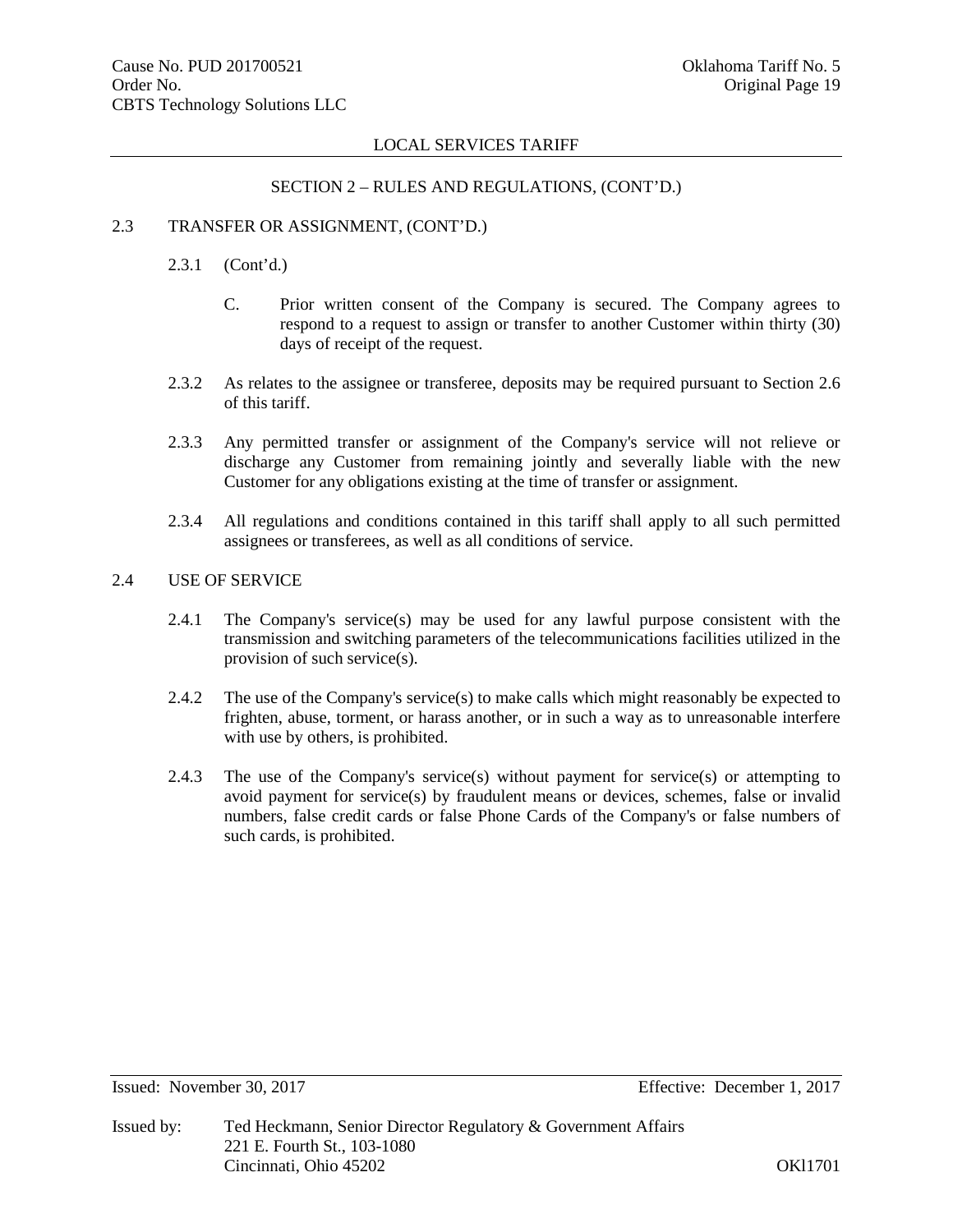#### SECTION 2 – RULES AND REGULATIONS, (CONT'D.)

# 2.4 USE OF SERVICE, (CONT'D.)

- 2.4.4 Resale of the Company's service(s) by Customers is prohibited unless and until the Customer has provided the Company with proof that the Customer has been granted a Certificate of Public Convenience and Necessity to provide such service(s) in the State of Oklahoma.
- 2.4.5 The Company's service is available for use twenty-four (24) hours per day, seven days per week.
- 2.4.6 The Company does not transmit messages pursuant to the tariff, but its services may be used for that purpose.
- 2.4.7 The Company's service(s) may be denied for nonpayment of charges or for other violations of this tariff.

# 2.5 LIABILITIES OF THE COMPANY

- 2.5.1 The Company's liability for damages arising out of mistakes, interruptions, omissions, delays, errors or defects in transmission which occur in the course of furnishing service(s) or facilities in no event shall exceed an amount equivalent to the proportionate charge to the Customer for the period during which the faults in transmission occur.
- 2.5.2 The Company shall not be liable for claim or loss, expense or damage (including indirect, special or consequential damage), for any interruption, delay, error, omission, or defect in any service, facility or transmission provided under this tariff, if caused by any person or entity other than the Company, by any malfunction of any service or facility provided by an underlying carrier, by an Act of God, fire, war, civil disturbance, or act of government, or by any other cause beyond the company's direct control.
- 2.5.3 The Company will make no refund of overpayment by a Customer unless the claim for overpayment, together with proper evidence, is submitted.
- 2.5.4 The Company shall not be liable for any claim, loss, or refund as a result of loss or theft of Customer-specific identifying codes issued for use with the Company's services.
- 2.5.5 The Company shall not be liable for any defacement of or damages to the premises of a Customer resulting from the furnishing of service(s) that is not the direct result of the Company's negligence.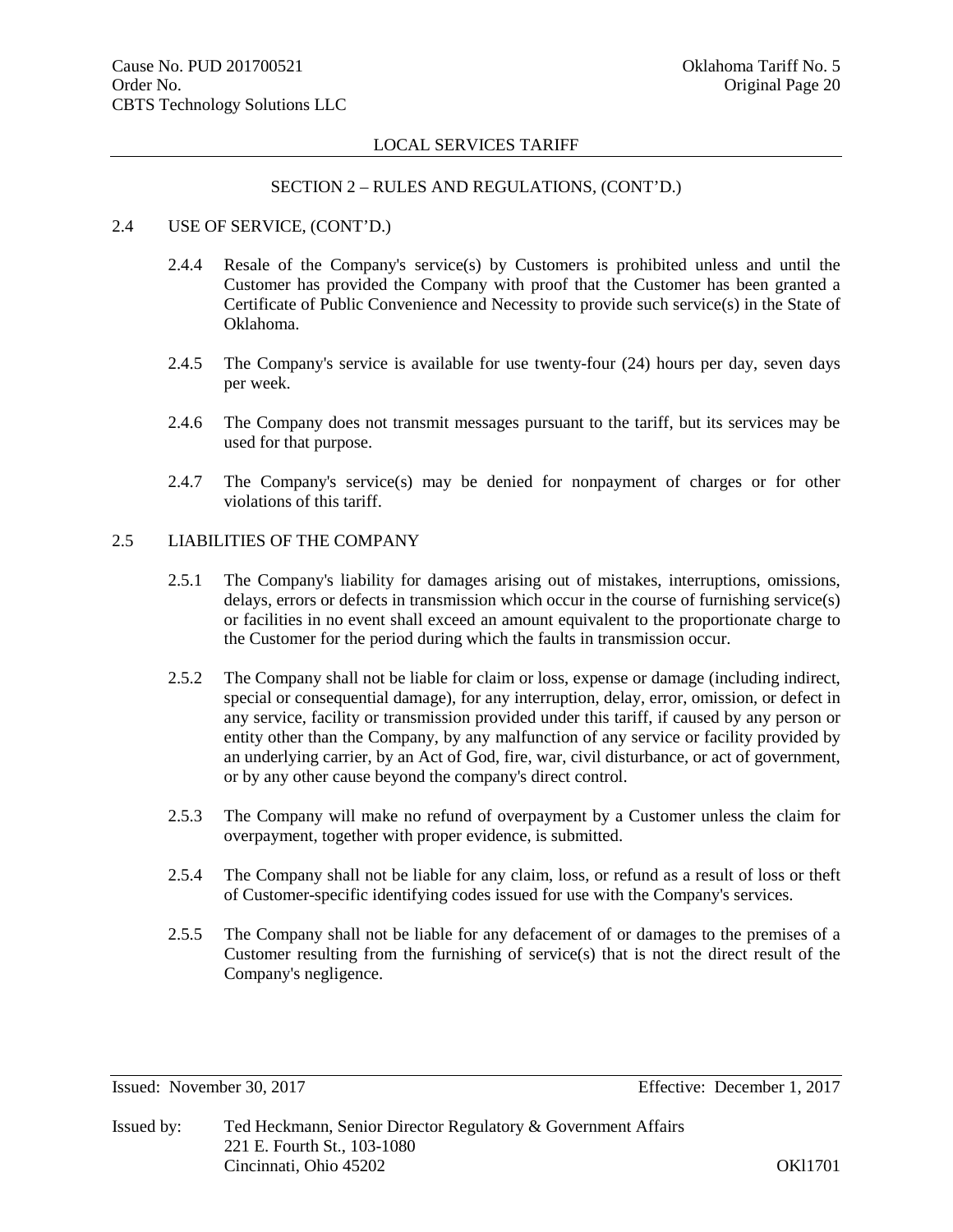#### SECTION 2 – RULES AND REGULATIONS, (CONT'D.)

### 2.6 DEPOSITS AND INTEREST OAC 165:55-9-14

Pursuant to OAC 165:55-9-14, the Company's deposit plan includes criteria for residential and nonresidential Customers. The nonresidential plan conforms to the following except for 2.6.1, 2.6.2, 2.6.5, and 2.6.12.

- 2.6.1 The Company shall not require a deposit of a residential customer who has received the same or similar type of classification of service for twelve (12) consecutive months and to whom service was not terminated for nonpayment nor was payment late more than twice nor was a check for payment dishonored. The twelve (12) months service period shall have been within eighteen (18) months prior to the application for new service. The Company plan may establish other relevant criteria, which will qualify the customer for nonpayment of a deposit.
- 2.6.2 Although the Company does not normally collect deposits from its Customers, deposits may be required from Customers whose credit history is unacceptable or unavailable. The amount of the deposit shall not exceed an amount equal to two (2) months toll charges determined by actual or anticipated usage. Where local exchange charges are billed in advance, the deposit shall include only one (1) month's such charges. The Company plan may allow customers to pay deposits in installments. Upon request, the Company shall provide a written explanation of the deposit calculation. The explanation shall separately state the amount of the deposit related to local exchange service and the amount related to toll service.
- 2.6.3 Upon written request by the customer, after a period of four (4) consecutive months during which time the average amount of toll charges is shown to have decreased by fifty percent (50%) or more, the Company shall re-evaluate the amount of the deposit in order to determine if the original deposit amount continues to be consistent with the guidelines set forth in OAC 165:56-10-11(d) or if the amount of the deposit shall be reduced to an amount which is consistent with the deposit guidelines.
- 2.6.4 Any excess amount of the deposit resulting from the reduction required in paragraph of this subsection shall be refunded to the customer.
- 2.6.5 A present customer may be required to post a deposit as a condition of continued service if undisputed charges have become delinquent, with delinquent meaning a payment not received on or before the due date as posted on the bill, in two (2) out of the last twelve (12) billing periods or if the customer has had service disconnected during the last twelve (12) months pursuant to 165:56-12-2 or has presented a check subsequently dishonored.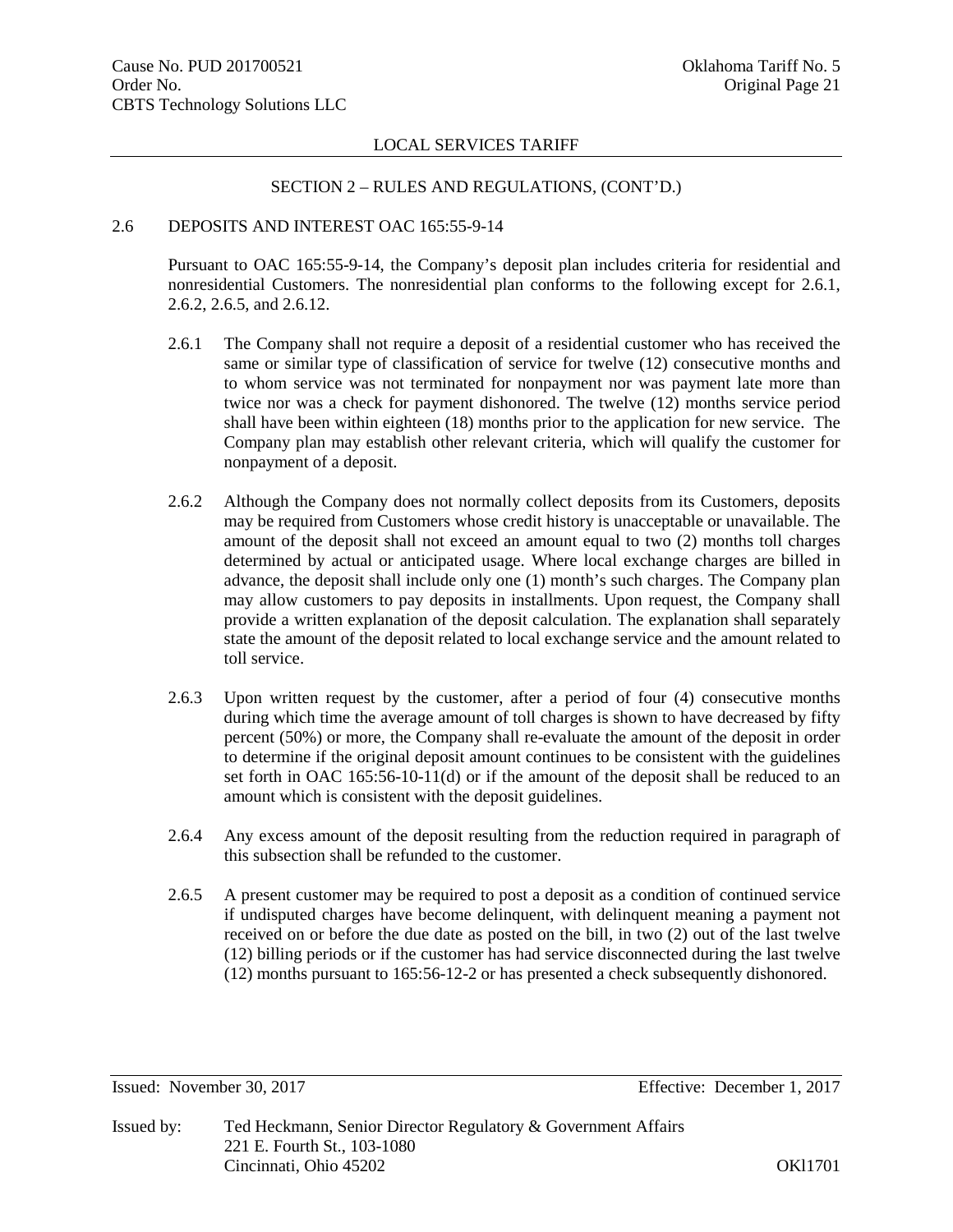#### SECTION 2 – RULES AND REGULATIONS, (CONT'D.)

#### 2.6 DEPOSITS AND INTEREST OAC 165:55-9-14, (CONT'D.)

- 2.6.6 Interest on cash deposits shall be paid by the Company at no less than the rate calculated as follows:
	- A. For all consumer deposits returned within one (1) year or less, the interest rate shall be established the first day of January of each year to equal the average of the weekly percent annual yields on one (1) year U.S. Treasury Securities for September, October, and November of the preceding year. The interest rate shall be rounded to the nearest basis point.
	- B. For all consumer deposits held by the Company for more than one (1) year, the interest rate shall be established the first day of January of each year to equal the average of the weekly percent annual yields of 10-year U.S. Treasury Securities for September, October, and November of the preceding year. The interest rate shall be rounded to the nearest basis point.
	- C. Provided, however, that after the interest rate is initially established pursuant to this subsection, the interest rate(s) shall not change unless the application of the formula in  $(e)(1)$  and/or  $(e)(2)$  of this Section results in a change in interest rate(s) that is/are greater than two hundred (200) basis points. The Director of the Public Utility Division shall calculate the interest rate(s) pursuant to  $(e)(1)$  and (e)(2) of this Section, and shall mail notice to the Company by December 15th of each year, only if a change in the rate(s) is/are necessary, otherwise the current interest rate(s) will remain in effect.
- 2.6.7 If refund of a deposit is made within thirty (30) days of receipt of deposit, no interest payment is required. If the Company retains the deposit more than thirty (30) days, payment of interest shall be made retroactive to the date of deposit. No interest shall accrue on a deposit after discontinuance of service.
- 2.6.8 The Company shall provide payment of accrued interest for all customers annually by negotiable instrument or by credit against current billing.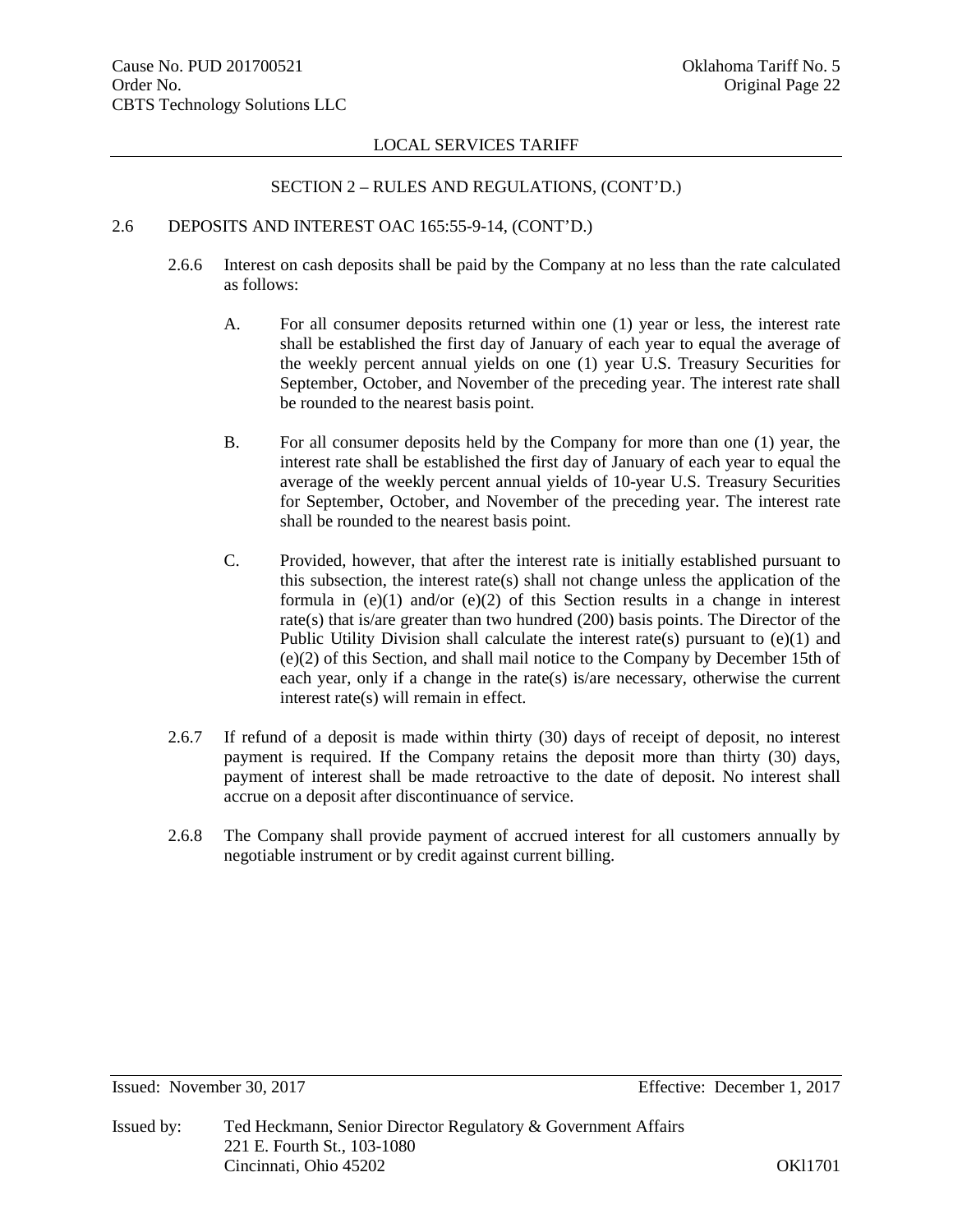#### SECTION 2 – RULES AND REGULATIONS, (CONT'D.)

# 2.6 DEPOSITS AND INTEREST OAC 165:55-9-14, (CONT'D.)

- 2.6.9 The deposit shall cease to draw interest on the date it is returned or credited to the Customer's account.
- 2.6.10 The amount of the deposit, with accrued interest, shall be applied to any unpaid charges at the time of a discontinuance of services. The balance, if any, shall be returned to the customer within thirty (30) days after settlement of the customer's account, either in person or by mailing it to the customer's last known address.
- 2.6.11 If service is not connected, or after disconnection of service, the Company shall promptly and automatically refund the customer's deposit plus accrued interest on the balance, if any, in excess of the unpaid bills for service furnished. A transfer of service from one (1) premise to another within the Company's service area shall not be deemed a disconnection, and no additional deposit may be required unless otherwise permitted by this tariff.
- 2.6.12 The Company shall automatically refund the deposit for residential service, with accrued interest, after twelve (12) months' satisfactory payment of undisputed charges and where payment was not late more than twice; provided, however, that service has not been disconnected within the twelve (12) month period. Payment of a charge shall be deemed satisfactory if received on or prior to the date the bill is due. Payment of a charge shall be deemed not satisfactory if made by a check subsequently dishonored. If the customer does not meet these refund criteria, the deposit and interest may be retained in accordance with Section 2.6.5.
- 2.6.13 The Company may withhold refund or return of the deposit, pending the resolution of a dispute with respect to charges secured by the deposit.
- 2.6.14 The Company shall keep records to show the name, account number, and address of each depositor; the amount and date of the deposit; each transaction concerning the deposit.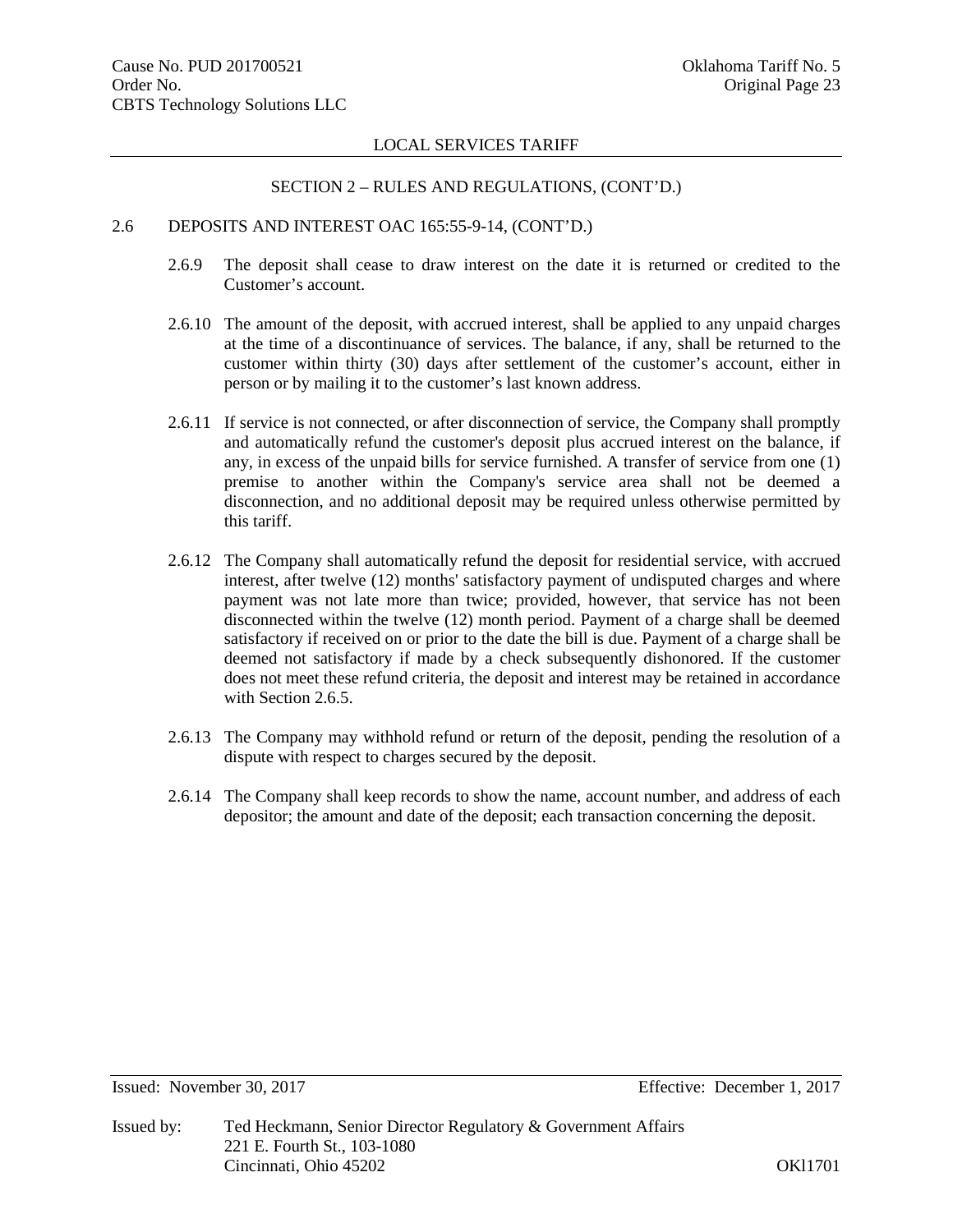# SECTION 2 – RULES AND REGULATIONS, (CONT'D.)

# 2.6 DEPOSITS AND INTEREST OAC 165:55-9-14, (CONT'D.)

- 2.6.15 The Company shall issue a receipt of deposit to each applicant from whom a deposit is received and shall provide means whereby a depositor may establish claim if the receipt is lost.
- 2.6.16 Such records shall be retained for two (2) years after deposit and/or interest is refunded or applied.
- 2.6.17 Upon the sale or transfer of the Company or operating units thereof, the seller shall file, with the application of transfer, a verified list of the information in subsection (m) of this Section, and the unpaid interest thereon. The information provided shall be treated as confidential and shall not be available for public inspection unless ordered by the Commission after notice and hearing.
- 2.6.18 The deposit made by the customer with the Company at the time of application for service shall not constitute an advance payment to cover service bills, but for all purposes it is to be considered as security for the payment of monthly bills or other proper charges.

# 2.7 BILLING AND BILLING DISPUTES

- 2.7.1 Bills to end-users shall be issued monthly, unless the Company's approved terms and conditions of service prescribe a different interval. Bills may be issued on a billing cycle. All end-users shall receive their bills via the United States mail, unless the end user agrees with the Company to receive a bill through different means, such as electronically via the Internet. Whatever the method of delivery, bills shall comply with OAC165:55-9- 2. OAC 165:55-9-2.
- 2.7.2 The Customer is responsible for all charges including all calls placed from the Customer's location or by use of the Customer's authorization code(s).
- 2.7.3 Unless otherwise authorized by the Commission, bills shall be payable immediately upon receipt and past due fifteen (15) days after the date of the Company mailing or after any deferred payment date previously established either by oral or written agreement between an end-user and the Company. The date after which the bill is past due shall be stated on the bill. OAC 165:55-9-3.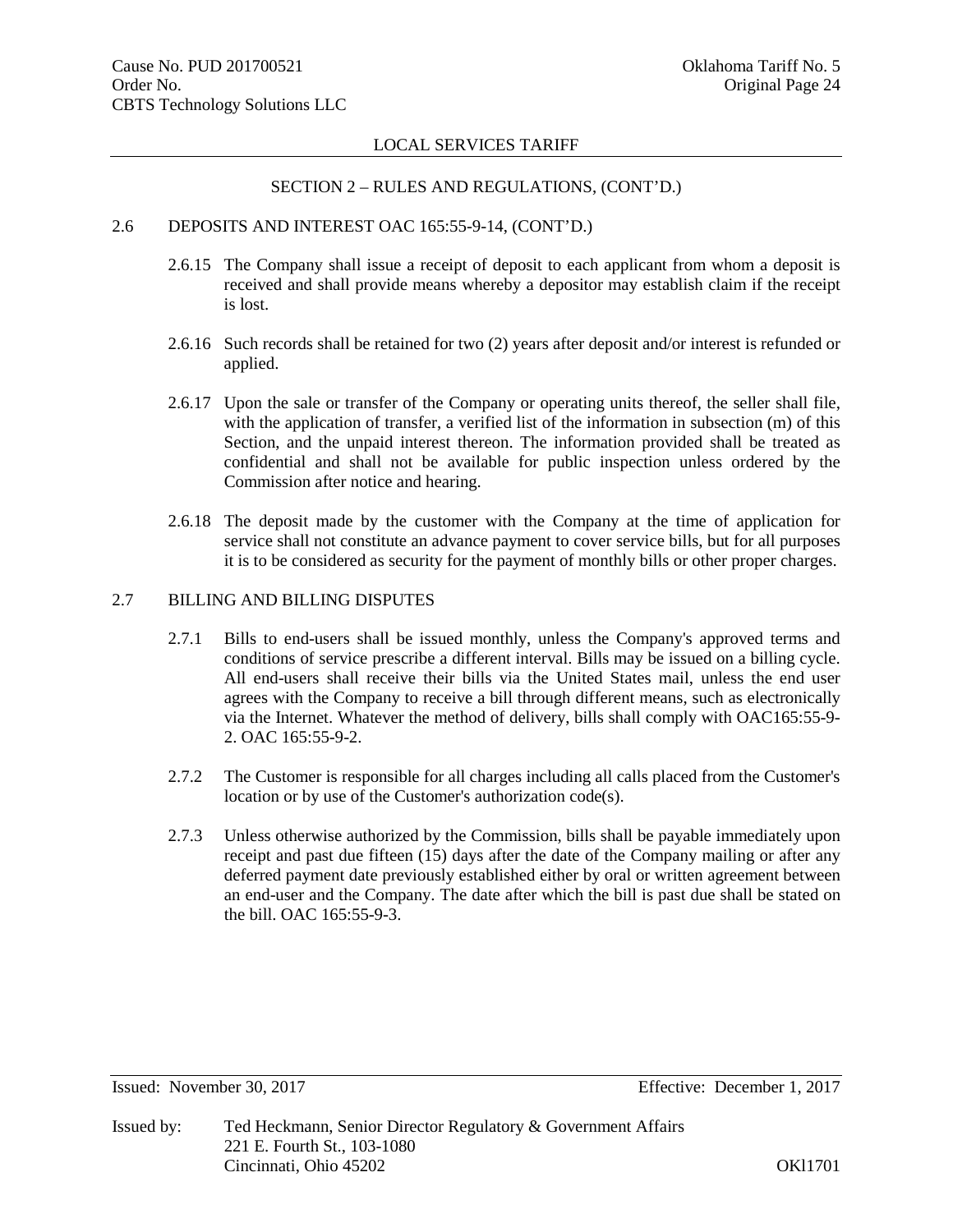#### SECTION 2 – RULES AND REGULATIONS, (CONT'D.)

# 2.7 BILLING AND BILLING DISPUTES, (CONT'D.)

- 2.7.4 If a Customer's bill is not paid by the due date printed on the bill, the Company may impose a late charge of 1.5% per month on the delinquent amount for regulated services. OAC 165:55-9-3.
- 2.7.5 Any objection to billed charges should be reported to the Company as soon as possible. Questions regarding the Company's services or charges assessed to a Customer's bill may be directed to the Company's Customer Service Department toll-free at (800) – 571-6601. The Company shall investigate the particular case and report the results to the Customer. During the period that the disputed amount is under investigation, the Company shall not pursue any collection procedures or assess late fees with regard to the disputed amount. The Customer shall be required to pay the undisputed part of the bill, and if not paid, the Company may discontinue service. In the event the disputed charges are not resolved, the Company shall inform the Customer that the Customer may utilize the complaint procedures of the Commission's Consumer Services Division. The Company shall provide the Customer with the following information:

Oklahoma Corporation Commission Consumer Services Division P.O. Box 52000-2000 Oklahoma City, Oklahoma 73152-2000 (405) 521-2331 (800) 522-8154 8:00 a.m. to 4:30 p.m. Monday through Friday

NOTE: OAC 165:55-9-5

- 2.7.6 The Company must provide notice to affected end-users of any increased rate of noncompetitive service at least twenty (20) days prior to implementation of said increase. Customer Notice of a rate increase shall comply with OAC 165:55-5-11.
- 2.7.7 The Company shall provide notice to affected residential customers of any increased rate for a service determined to be competitive, prior to or concurrent with the effective rate increase. Customer Notice of a rate increase shall comply with OAC 165:55-5-11.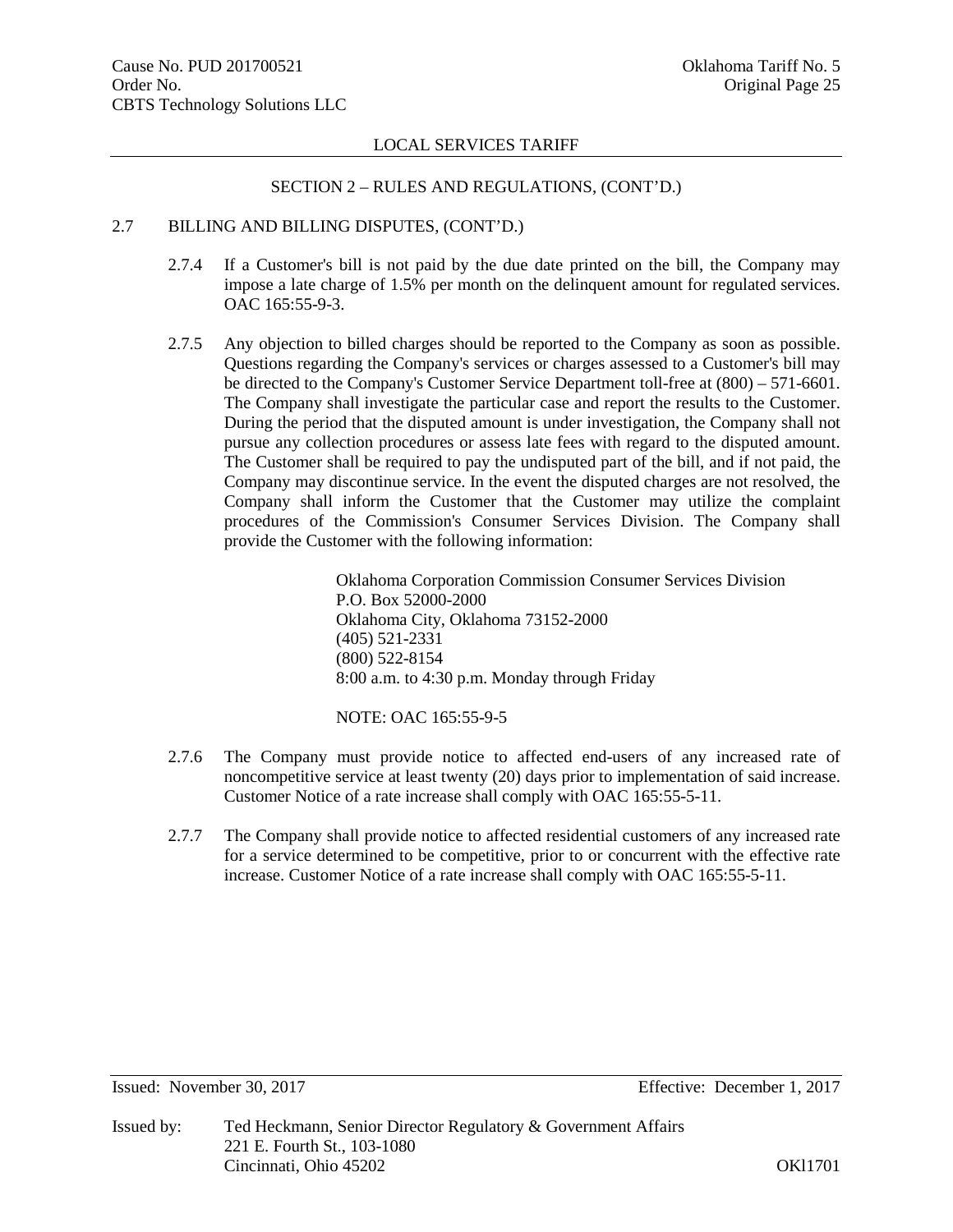#### SECTION 2 – RULES AND REGULATIONS, (CONT'D.)

# 2.8 TAXES

The Customer is responsible for payment of any sales, use, gross receipts, excise or other local, state and federal taxes, charges or assessments, however designated (excluding taxes on the Company's net income) imposed on or based upon the provision, sale or use of the Company's services.

- 2.8.1 All state and local sales taxes are listed as separate line items on the Customer's bill and are not included in the quoted rate(s). OAC 165:55-9-2.
- 2.8.2 Other taxes, charges and the regulatory assessment shall be identified in the aggregate on the Customer's bill and shall not be included in the quoted rate(s).
- 2.8.3 Such taxes, charges, and assessments shall be billed to the Customers receiving service(s) within the territorial limits of such state, county, city or other taxing authority. Such billing shall allocate the tax, charge and/or assessment among Customers uniformly on the basis of each Customer's monthly charges for the types of service made subject to such tax, charge and/or assessment.

# 2.9 EQUIPMENT

The Company's facilities and service(s) may be used with or terminated in Customer-provided terminal equipment or Customer-provided telecommunications systems, such as a telephone set, PBX or key system. Such terminal equipment shall be furnished and maintained at the expense of the Customer. The Customer is responsible for all costs at its premises, including personnel, wiring, electrical power, and the like, incurred in the use of the equipment shall comply with the generally accepted minimum protective criteria standards of the telecommunications industry as endorsed by the Federal Communications Commission.

#### 2.10 INSTALLATION AND TERMINATION

Service is installed upon mutual agreement between the Customer and the Company. The service agreement does not alter rates specified in this tariff.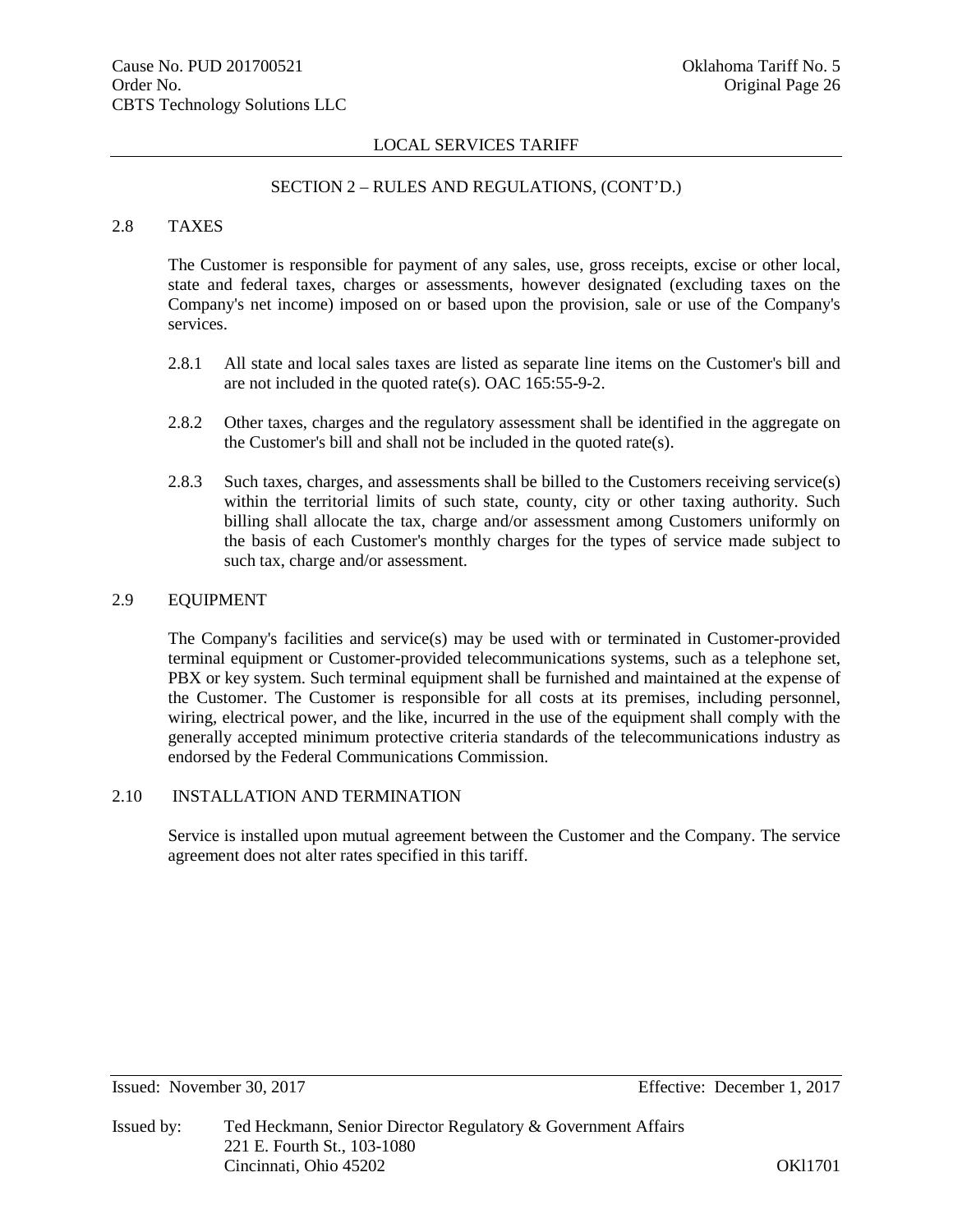# SECTION 2 – RULES AND REGULATIONS, (CONT'D.)

# 2.11 PAYMENT FOR SERVICE

- 2.11.1 All charges due by the Customer are payable to any agency duly authorized to receive such payments. The billing agency may be a LEC, credit card company, or other billing service. The terms and conditions for billing, payment and collection, including without limitation, any late payment charge, specified in the LEC's local exchange service tariff shall apply to charges of the Company when the LEC serves as the billing agent for the Company or buys the Company's accounts receivables. Terms of payment shall be according to the rules and regulations of the agency, but must comply with the Commission's rules and regulations. OAC 165:55-9-2.1
- 2.11.2 Adjustments to the Customer's bills shall be made to the extent that circumstances exist which reasonably indicate that such changes are appropriate.

#### 2.12 RETURNED CHECK CHARGE

If a check offered by a Customer for payment of service provided is dishonored; a returned check charge shall be applied in the amount of \$25.00.

# 2.13 CANCELLATION OF SERVICE BY CUSTOMER

A Customer may cancel service by providing written or verbal notice to the Company.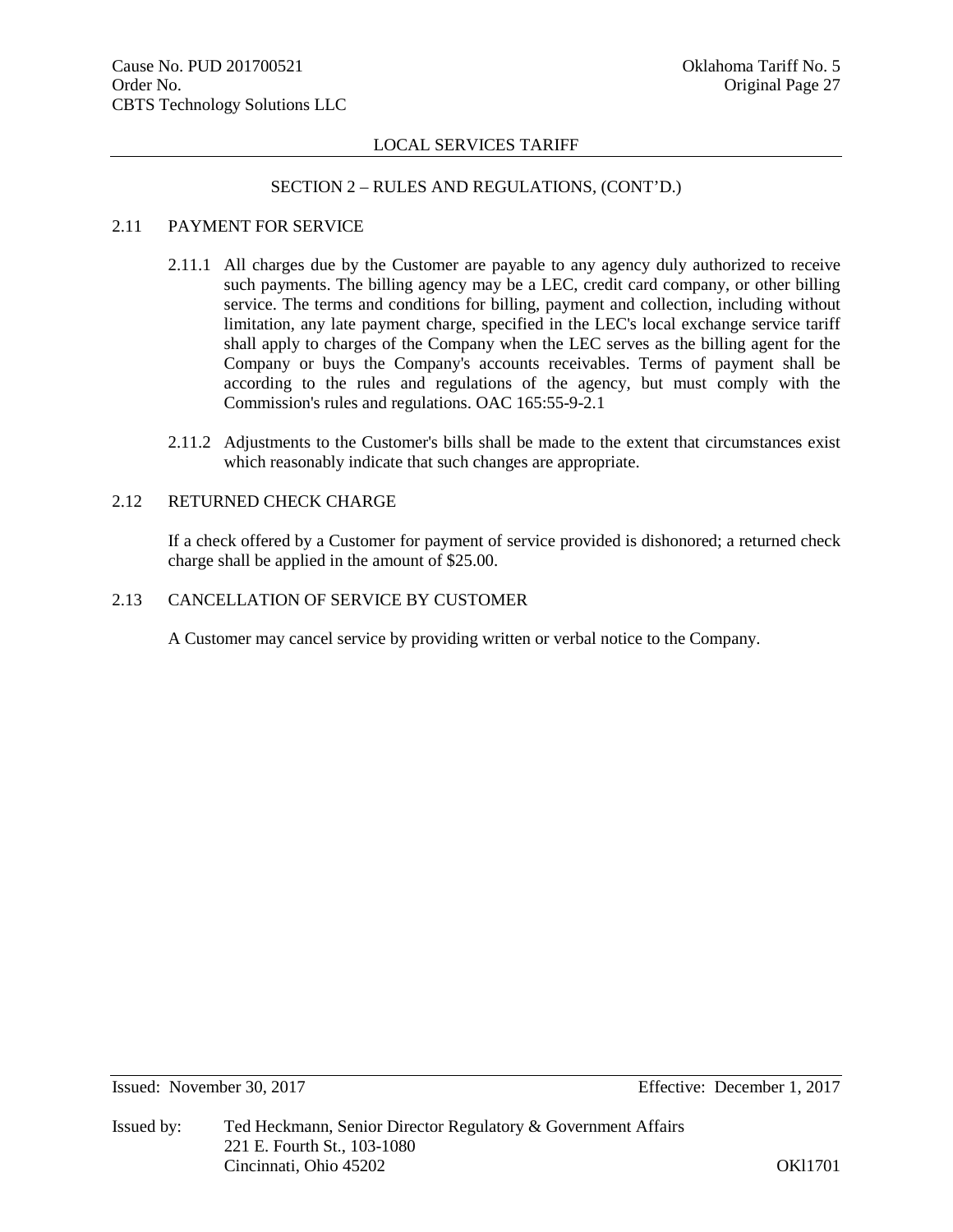#### SECTION 2 – RULES AND REGULATIONS, (CONT'D.)

# 2.14 DENIAL OR TERMINATION OF SERVICE

- 2.14.1 Service may be refused or terminated for any of the following reasons: OAC 165:55-11- 2.
	- A. Nonpayment of a bill for regulated telecommunications services within the period prescribed in the Company's tariff.
	- B. Failure to make a security deposit as set forth in OAC 165:55-9-14.
	- C. Violation of or noncompliance with any provision of law, Commission rules and regulations or the Company's approved tariffs.
	- D. Use of telecommunications services in such manner as to interfere with reasonable service to other Customers.
	- E. Refusal to permit the Company reasonable access to its telecommunications facilities for recovery, maintenance, and inspection thereof.
	- F. Interconnection of a device, line, or channel to Company facilities or equipment contrary to the Company's terms and conditions of service on file with and approved by the Commission.
	- G. Use of telephone service in such manner as to interfere with reasonable service to other end-users.
- 2.14.2 The Company shall provide documentation to the prospective Customer or current Customer stating the reason(s) for denial or termination of service.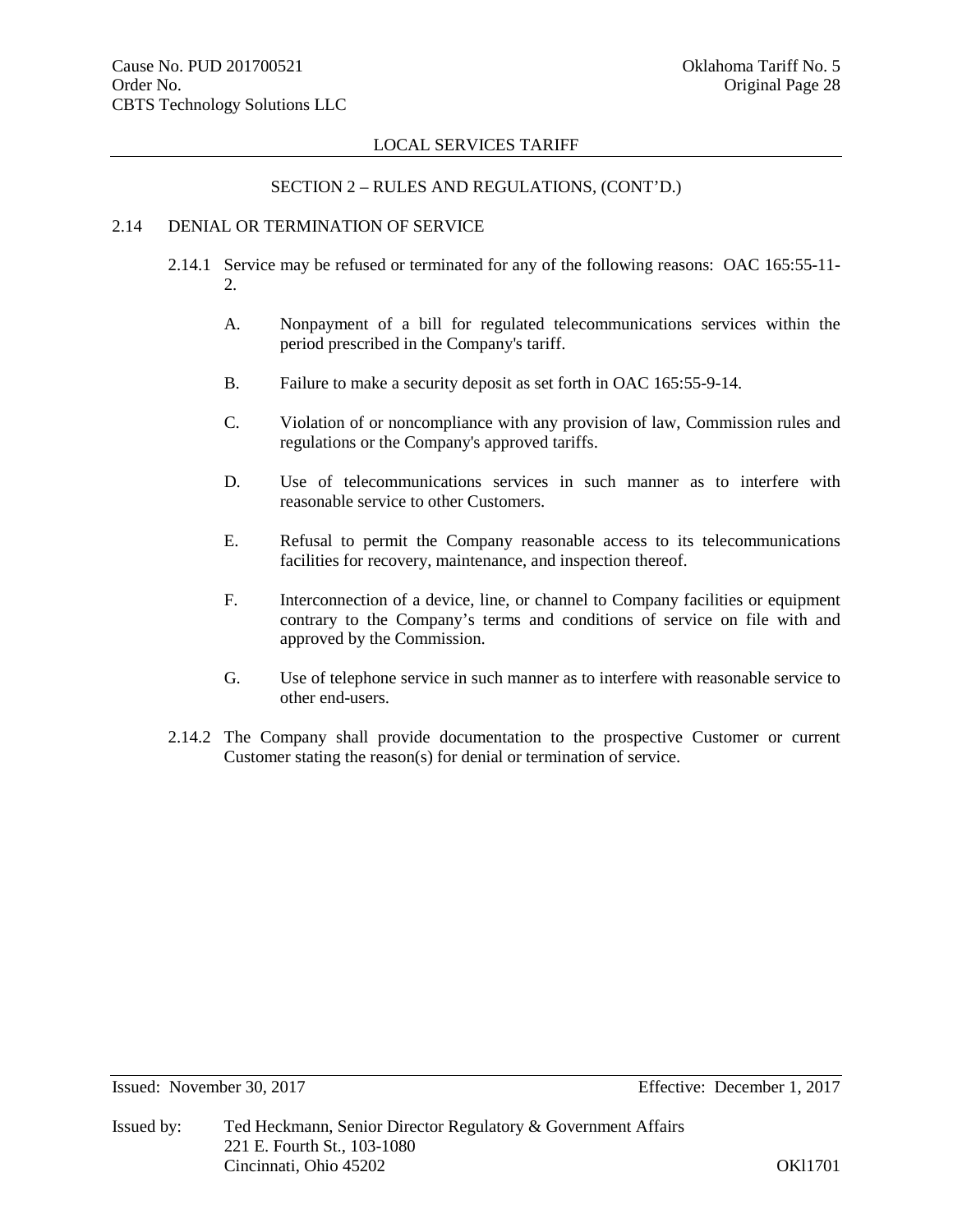#### SECTION 2 – RULES AND REGULATIONS, (CONT'D.)

# 2.15 DISCONNECTION AND NOTICE

- 2.15.1 When service to an end-user is disconnected for nonpayment of a bill for service after vice has been suspended or failure to make a security deposit after a reasonable time, the Company shall give at least ten (10) days written notice to the end-user of the Company's intent to discontinue service. Notice shall be mailed by the Company to the end-user's address. Notice will be deemed given to the end-user three (3) days after mailing by the Company. OAC 165:55-11-10
- 2.15.2 Notices of Disconnection or Notices of Suspension shall contain the following information: OAC 165:55-11-12
	- A. The words "NOTICE OF DISCONNECTION" or "NOTICE OF SUSPENSION" or words with the same meaning, in print type larger than the print type of the notice text.
	- B. Name, address, and telephone number of customer.
	- C. Statement of reason for proposed disconnection or suspension of service.
	- D. The date on or after which service will be disconnected or suspended unless appropriate action is taken.
	- E. The telephone number in bold print of the Company where the customer may make an inquiry.
	- F. Charges and procedures for reconnection or approved charges and procedures to avoid suspension.
	- G. The address and telephone number of the Commission's Consumer Services Division in print size, which is smaller than the print size, used for the Company's telephone number.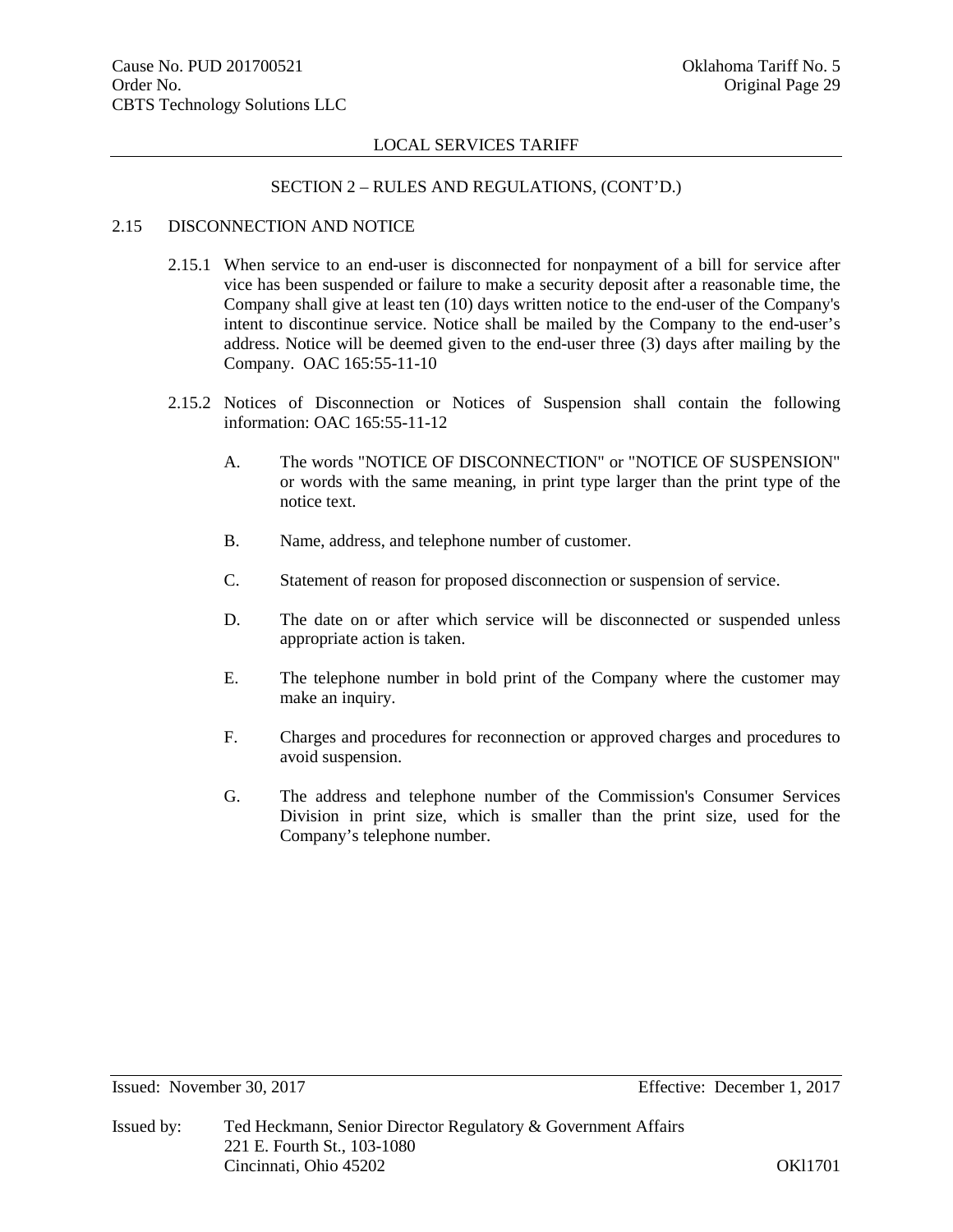#### SECTION 2 – RULES AND REGULATIONS, (CONT'D.)

#### 2.15 DISCONNECTION AND NOTICE, (CONT'D.)

2.15.2 (Cont'd.)

- H. A statement that the end-user must contact the Company regarding the disconnection or suspension, prior to contacting the Commission's Consumer Services Division.
- I. Notice of suspension of service relating to past-due amounts shall inform the end-user that the total amount due may include charges for non-deniable and/or not regulated services, which would not cause interruption of local service. The notice must indicate a toll-free telephone number of a service center where questions can be referred and payment arrangements made.
- J. The services being disconnected or suspended, whether local and/or toll, and if the service to be disconnected or suspended is local service, a statement that the end-user must also contact their IXC if such end-user wishes to terminate such service in order to avoid incurring additional charges for such service.
- 2.15.3 The Company shall not be required to give the written notice provided for in situations where the Company has evidence of fraudulent or illegal use of the Company's services, which if allowed to continue, would present a high risk of financial loss to the company.
- 2.15.4 The following additional information shall be in the notice unless said information can be obtained in the telephone directory and the notice refers the end-user to the location in the directory where the information can be obtained: OAC 165:55-11-12
	- A. A statement of how an end-user may avoid the disconnection of service or suspension of service, including a statement that the end-user must notify the Company on the day of payment as to the place and method of such payment when the bill is paid at a place other than the office of the Company.
	- B. A statement that informs the end-user where payments may be made or how to obtain a listing of authorized payment agencies.
- 2.15.5 Notice of disconnection and/or notice of suspension shall be received via the United States mail, unless the end-user agrees with the Company to receive a bill through different means. OAC 165:55-11-12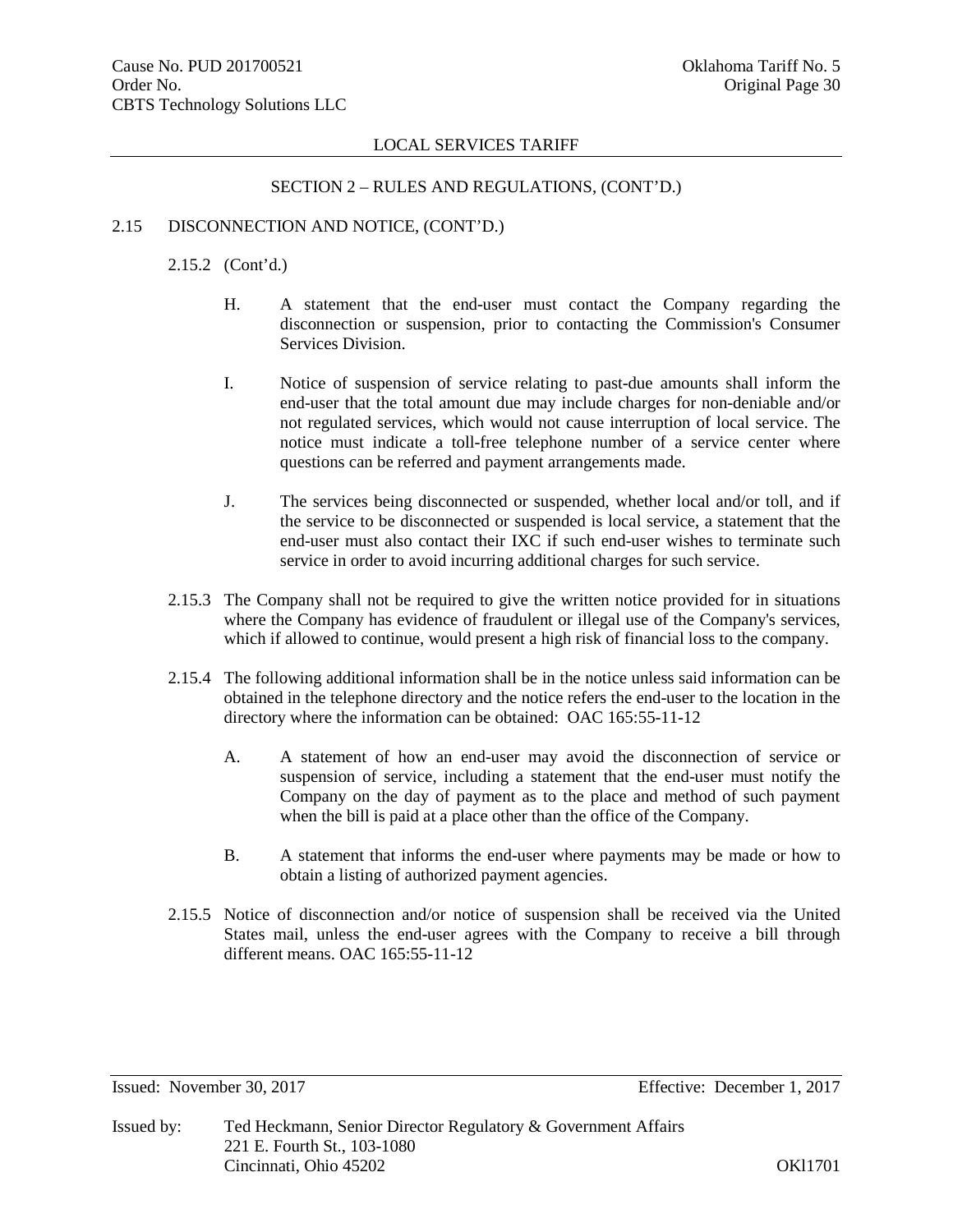#### SECTION 2 – RULES AND REGULATIONS, (CONT'D.)

# 2.16 REFUNDS OR CREDITS FOR INTERRUPTION OF SERVICE

The Customer shall be credited for an interruption of two hours or more at the rate of  $1/720<sup>th</sup>$  of the monthly charge for the service affected for each hour or major fraction thereof that the interruption continues. Calculations of the credit shall be made in accordance with the following formula:

#### $Credit = A \times B/720$

"A" = outage time in hours "B" = total monthly charge for affected facility, where applicable

# 2.17 INSPECTION, TESTING AND ADJUSTMENT

Upon reasonable notice, the facilities/equipment provided by the Underlying Carrier or the Company shall be made available to the Underlying Carrier or the Company for tests and adjustments as may be deemed necessary by the Underlying Carrier or the Company for maintenance. No interruption allowance will be granted for the time during which such tests and adjustments are made.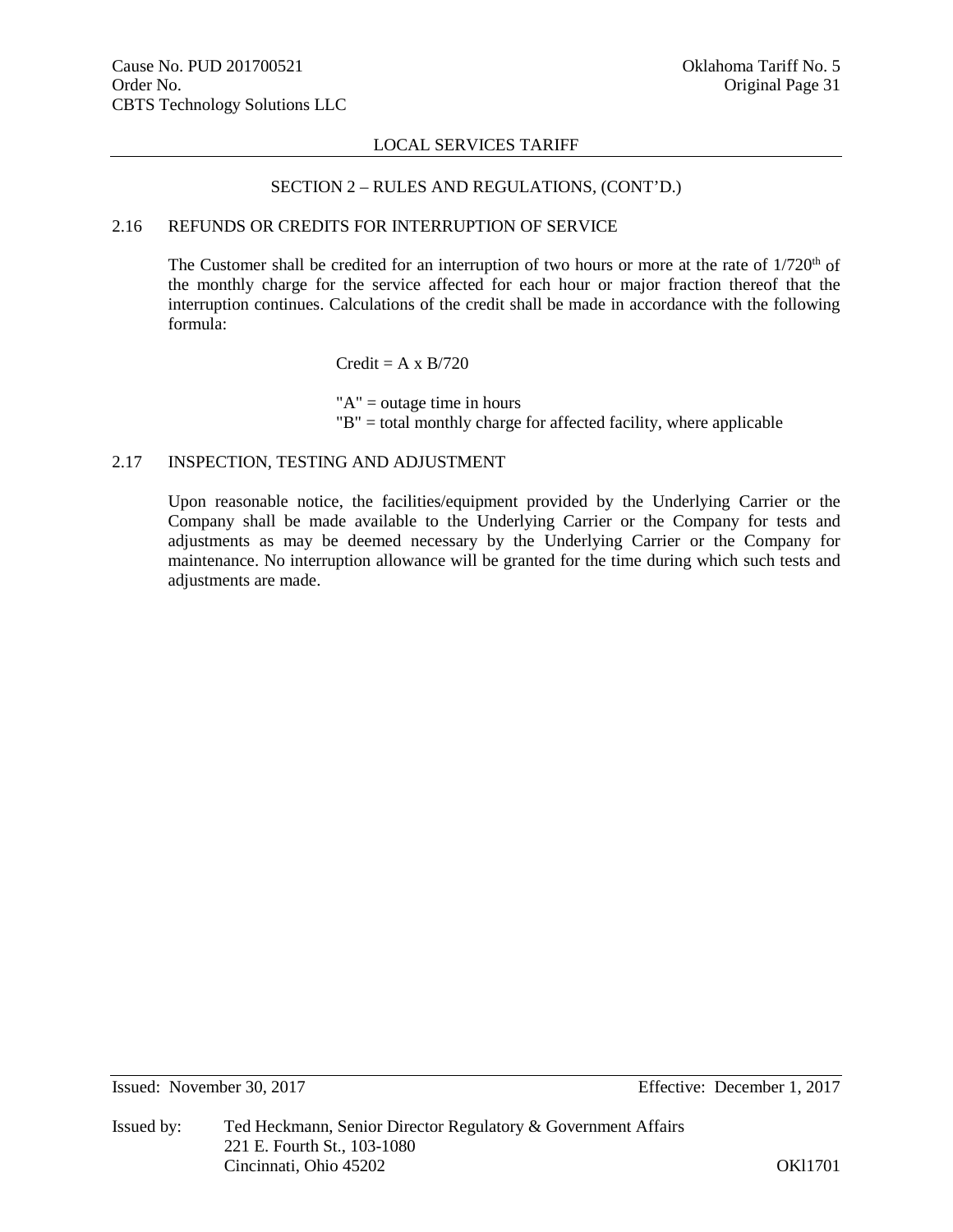#### SECTION 2 – RULES AND REGULATIONS, (CONT'D.)

#### 2.18 CUSTOMER SERVICE

The Company shall maintain a toll-free number to enable Customers to contact the Company regarding, but not limited to, inquiries related to billing, making customer trouble reports, making oral cancellation of service, etc.

# 2.19 PROMOTIONS

Pursuant to OAC 165:55-5-10.2,

- A. Promotional offerings are intended to be limited-duration programs that are beneficial to the targeted and/or qualified customers. Promotional offerings are not intended to replace the Company's obligation to seek approval of permanent rates and charges.
- B. The Company may, during promotional periods, offer customers special rate incentives. The Company shall notify the Director of the Public Utility Division, by submitting a completed Promotion Form, specifying the services. offered, terms of the promotion, location, and dates of each promotion period.
- C. Promotional offerings of services that have been determined to be competitive shall become effective on the date specified in the Notice to the Director of the Public Utility Division, which may be dated no earlier than the date the Notice is provided to the Director of the Public Utility Division.
- D. Promotional offerings of non-competitive services shall become effective on the date specified in the Notice, which may be dated no earlier than ten 10. business days after the date that notification is provided to the Director of the Public Utility Division.
- E. Promotions may be repeated, provided the initial promotion and extension do not exceed three hundred sixty-five (365) consecutive days and may not be reintroduced for ninety (90) days.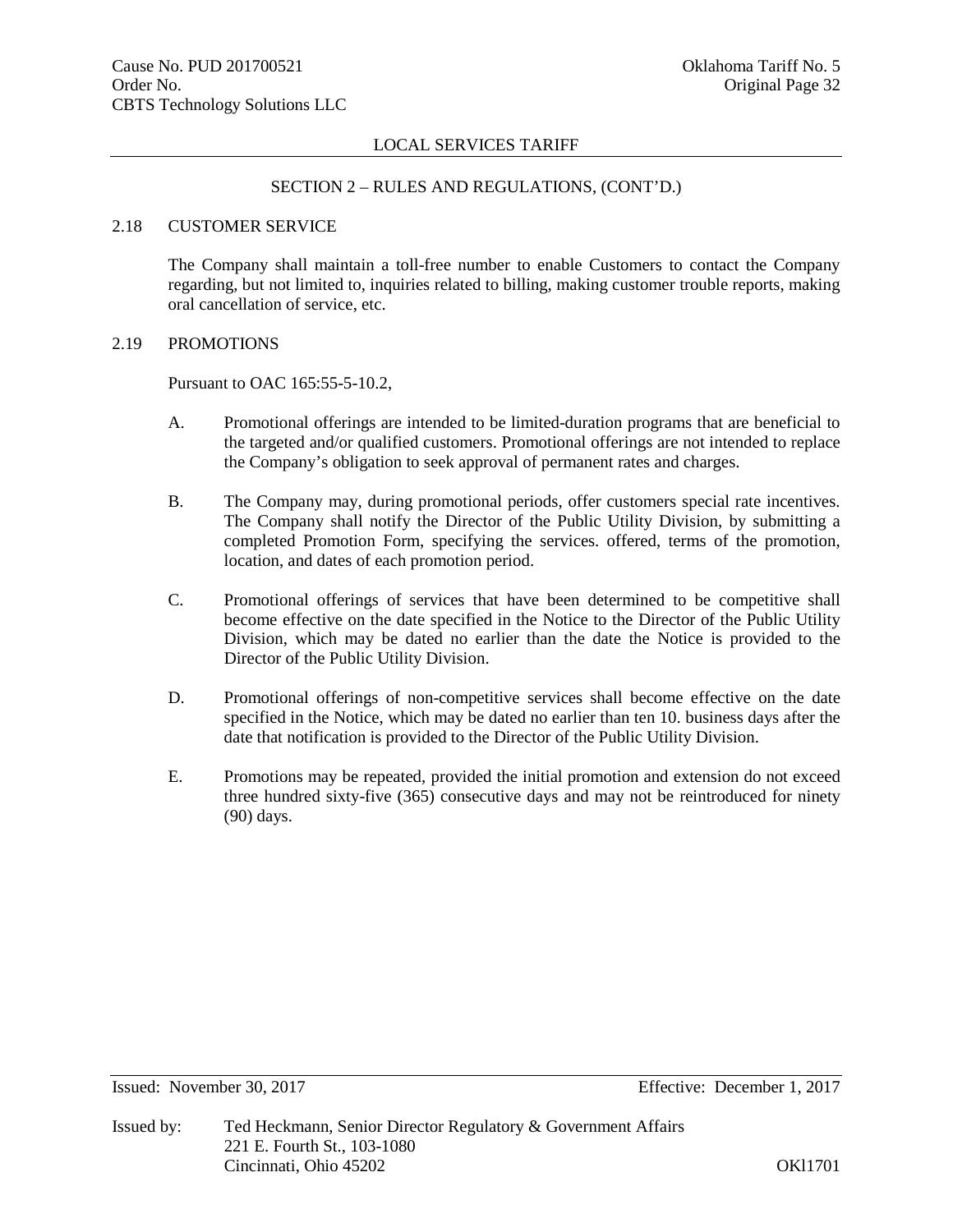# SECTION 2 – RULES AND REGULATIONS, (CONT'D.)

# 2.20 CUSTOMER SPECIFIC CONTRACTS

- 2.20.1 The Company has the authority to enter into customer specific contracts for tariffed services offered for which the rates and charges are developed as an Individual Case Basis (ICB). Customer specific contracts may include, but are not limited to:
	- (1) Central office based services;
	- (2) High-speed private line services;
	- (3) Customized services that are unique because of size or configuration. Provided that such customized services shall not include basic local telecommunications services; and
	- (4) Any other service for which the Commission has authorized the Company to enter into customer-specific contracts.
- 2.20.2 The Company shall comply with OAC 165:55-5-10.3 in the submission and development of ICBs.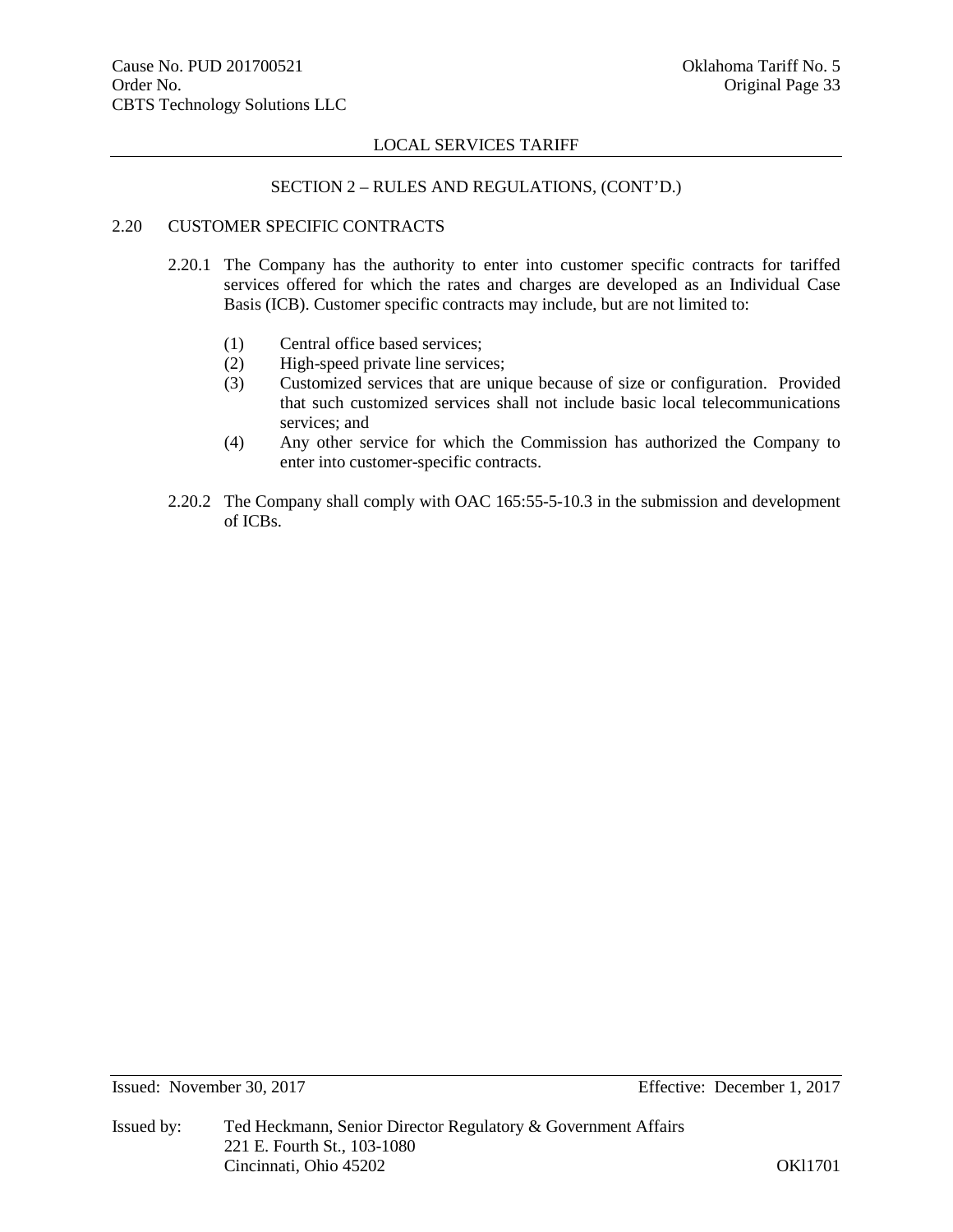#### SECTION 3 – DESCRIPTION OF SERVICES

# 3.1 DIRECTORY LISTINGS

- 3.1.1 Listings are regularly provided in connection with local exchange service. At the request of the customer, the listing may be omitted from the directory and directory assistance records (Non-Published Service).
- 3.1.2 The rates and regulations specified in this section apply only to the alphabetical directory. The alphabetical directory is a list of telephone numbers of customers and others arranged alphabetically by surname, business, association, institution, or other nonresidence name.
- 3.1.3 The alphabetical directory is designed for the purpose of informing calling parties of the telephone number of customers and others listed in it. Accordingly, listings are intended solely for purposes of identification and are limited to information which is essential to such identification.
- 3.1.4 The Company does not publish a directory of subscriber listings. The Company, however, does arrange for the Subscriber's main billing number to be placed in the directory of the dominant local exchange carrier.
- 3.1.5 All Directory Listings, regardless of type, must conform to the specifications for the directories. The Company reserves the right to modify the listings to accommodate the space limitations in the directory. Not all listing types are available in all directories.
- 3.1.6 The Company may refuse a listing which does not constitute a legally authorized or adopted name, or any listing which in its opinion is likely to mislead or to deceive calling parties as to the identity of the listed party, or is intended for advertising purposes or is more elaborate than is reasonably necessary to identify the listed party. The listing of a service, commodity or trade name is not permitted except when such service, commodity or trade name is a part of the name under which the listed party conducts his or her business. The Company may, upon notifying the Customer, discontinue any listing found to be in violation of the foregoing regulations.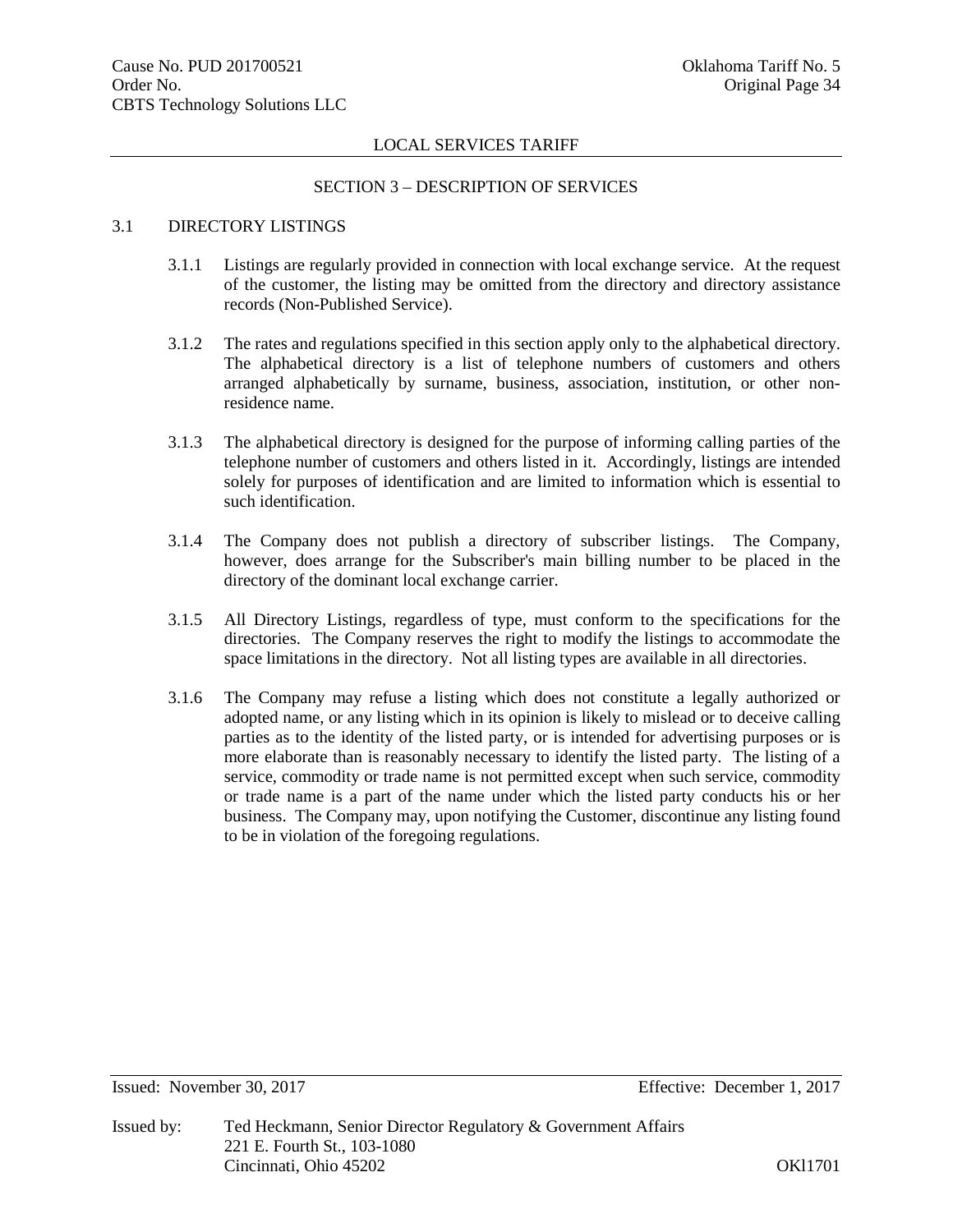#### SECTION 3 – DESCRIPTION OF SERVICES, (CONT'D.)

#### 3.1 DIRECTORY LISTINGS, (CONT'D.)

- 3.1.7 A descriptive term characterizing the listed party's business or purpose in a general way may be furnished (in abbreviated form) as a part of the listing, when desired and available. When the character of the listed party's business or purpose is apparent from the name under which it is conducted, a further designation is unnecessary and is not furnished.
- 3.1.8 Abbreviations may be used to limit the length of any listing when in the opinion of the Company, the clearness of the listing and the identification of the listed party is not impaired by use of abbreviations.
- 3.1.9 Special arrangement of names is not permitted.
- 3.1.10 Non-Published Service customers forfeit non-address, non-list, or non-published service privacy when calling the Universal Emergency Number Service (911). The telephone number and address of the station from which the emergency call originates are passed to the Public Safety Answering Point along with the call in order for emergency units to respond to the call.
- 3.1.11 Incoming calls to Non-Published Service customers will be completed by the Company only when the calling party places the call by number. The Company will adhere to this practice regardless of any claim of emergency the calling party may present.
- 3.1.12 The acceptance by the Company of the customer's request for Non-Published Service does not create any relationship or obligation, direct or indirect, to any person other than the Customer.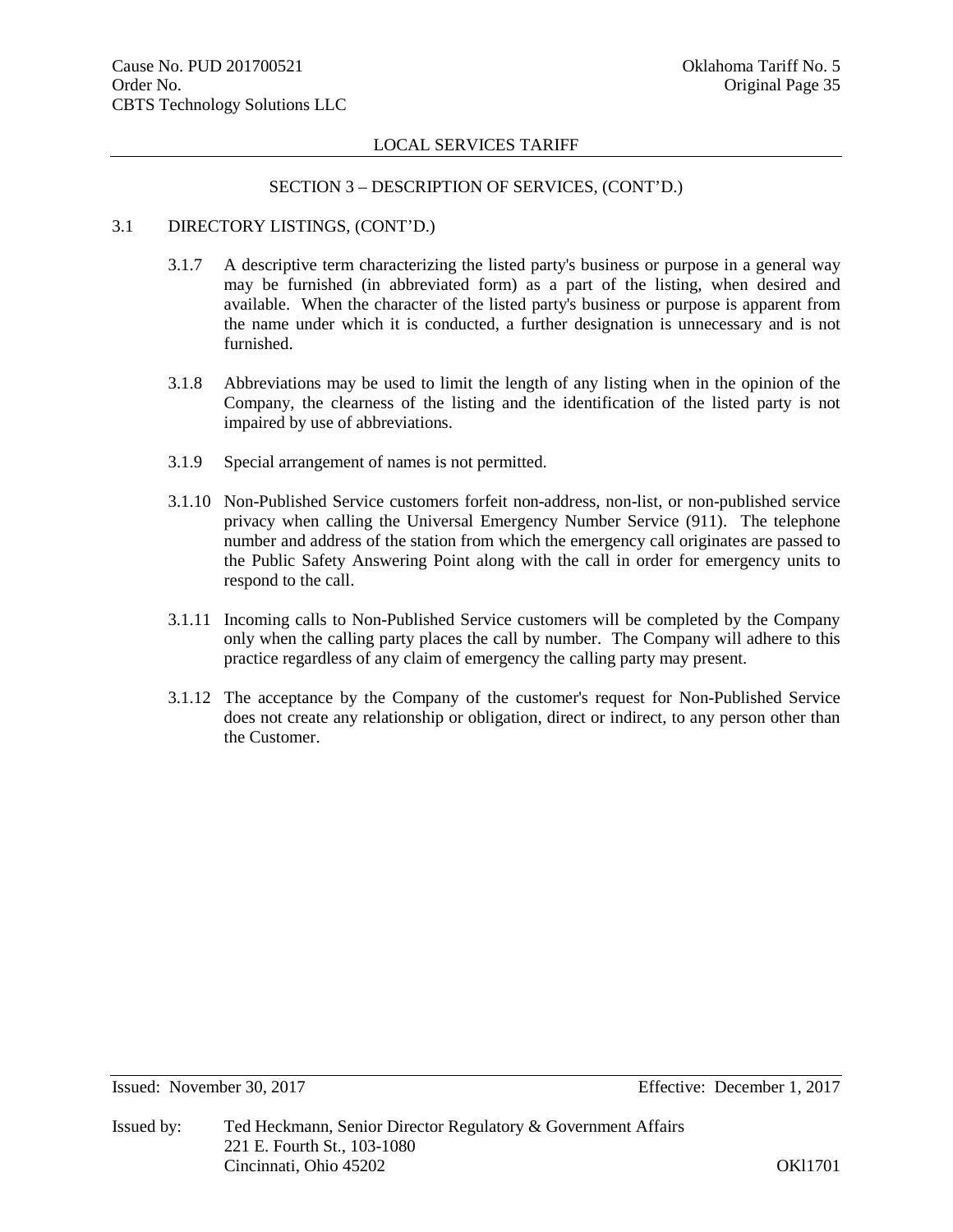#### SECTION 3 – DESCRIPTION OF SERVICES, (CONT'D.)

# 3.1 DIRECTORY LISTINGS, (CONT'D.)

- 3.1.13 The Company makes every effort to safeguard the address and numbers of Non-Published Service customers. However, in the absence of gross negligence or willful misconduct, no liability will attach to the Company for damages arising from inadvertently publishing the address or telephone number of a Non-Published Service customer in the directory; or disclosing the number or address to any person. The customer indemnifies and saves the Company harmless against any and all claims for damages caused or claimed to have been caused, directly or indirectly, by the publication of the number of a Non-Published Service customer in the directory or otherwise disclosed, the Company's liability is limited to and satisfied by a refund of any monthly charges made by the Company.
- 3.1.14 Providing the name, address and/or telephone number of a Non-Published Service customer to the customer's primary interexchange carrier for billing purposes only, does not constitute publication or disclosure of the customer's name, number and/or address under this tariff.
- 3.1.15 Interexchange carriers may not release the name, address, and/or telephone number of any Non-Published Service customer, except as follows:
	- A. Use of name and address for the rendering the interexchange carrier's bill to the customer.
	- B. Release of the telephone number only for purposes of detail billing.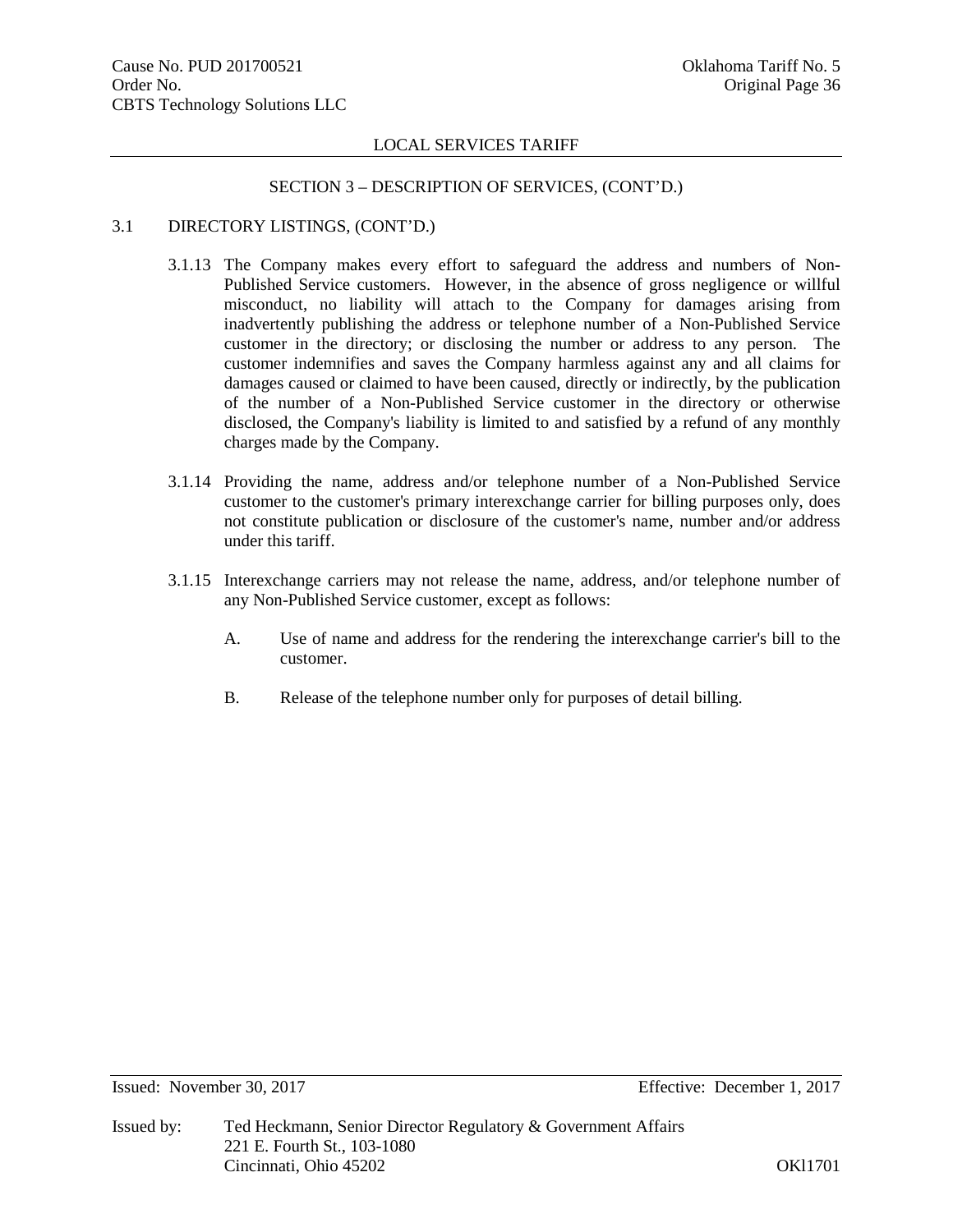#### SECTION 3 – DESCRIPTION OF SERVICES, (CONT'D.)

# 3.1 DIRECTORY LISTINGS, (CONT'D.)

# 3.1.16 Definitions

- A. Primary Listing primary listing is the listing furnished as a part of the local exchange service. It includes the name of the customer; a business, purpose, or other non-residence designation when required; the address; and the telephone number.
- B. Additional Listings To be eligible for any type of additional listing, a customer must pay the appropriate monthly rate, if any, for a primary listing or its equivalent. Additional listings are listings which are similar to primary listings and furnished in addition to primary listings at the request of the customer.
- C. Alternate Listings Alternate listings are supplementary listings which usually follow a primary or regular additional listing and refer a calling party to other telephone numbers under certain conditions. The alternate telephone numbers may be those of other customers, subject to their consent.
- D. Non-Published Service Non-published listings are not printed in directories nor available from directory assistance. A nonpublished telephone service will be furnished, at the Customer's request providing for the omission or deletion of the Customer's telephone listing from the telephone directory and, in addition, the Customer's telephone listing will be omitted or deleted from the directory assistance records. Per Line Number Privacy will be provided when requested by the customer, to all non-published service customers at no monthly charge.
- E. Foreign Listings Where available, a listing in a phone directory which is not in the Customer's immediate calling area. The Customer will be charged the rates specified in the tariff published by the specific exchange carrier providing the Foreign Listing.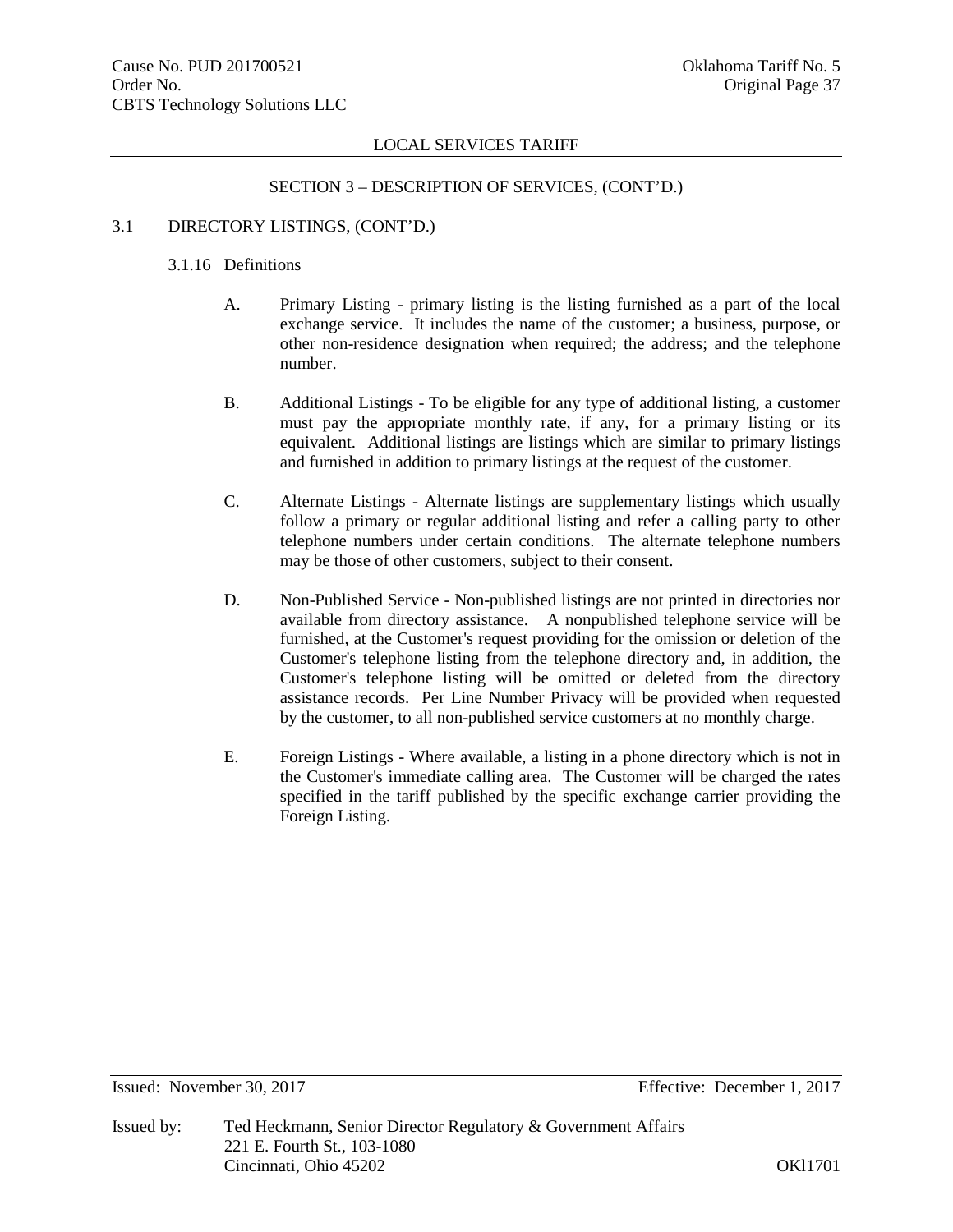#### SECTION 3 – DESCRIPTION OF SERVICES, (CONT'D.)

### 3.2 DIRECTORY ASSISTANCE

A Customer may obtain directory assistance in determining telephone numbers within its local calling area by calling the directory assistance operator. The directory assistance charges applies to each call regardless of whether or not the directory assistance operator is able to furnish the requested information.

# 3.3 OPERATOR ASSISTANCE

- 3.3.1 General Assistance: The Customer has the option to request general information from the operator, such as dialing instructions, county or city codes, area code information and Customer Service 800 telephone numbers, but does not request the operator to complete the call.
- 3.3.2 Busy Line Verification and Interrupt Service, provides the Customer with the following options:
	- A. Busy Line Verification: Upon request of the calling patty, the Company will determine if the line is clear or in use and report to the calling party.
	- B. Busy Line Verification with interrupt: The operator will interrupt the call on the called line only if the calling party indicates an emergency and requests interruption.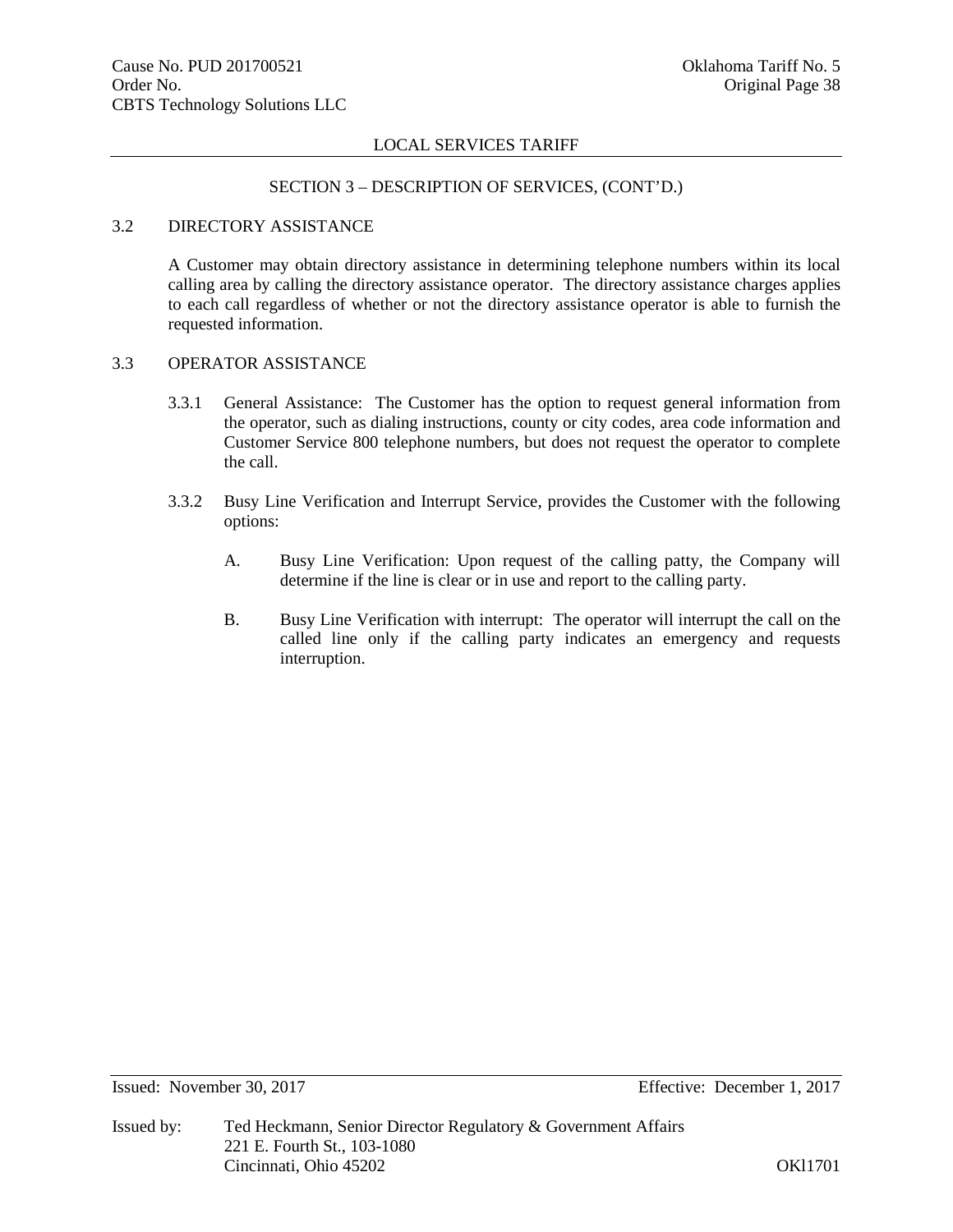# SECTION 3 – DESCRIPTION OF SERVICES, (CONT'D.)

# 3.4 BUSINESS EXCHANGE SERVICE

- 3.4.1 Business Access Lines
	- A. Business Access Lines may be purchased individually.
	- B. Business Access Lines include the serving central office line equipment and all outside plant facilities including the network interface necessary to connect the serving central office to the customer's premises.
	- C. Touch Tone capability is provided at no extra charge on all Business Access Lines.
	- D. Business Access Lines provide access to and usage of 911 services where available, access to operator services and directory assistance, and access to telecommunications relays service.
	- E. Business Access Lines allow for presubscription to toll services and access to interexchange toll providers.
	- F. The local calling area shall be the same as the local calling areas of the facilitiesbased Carriers with whom a resale agreement exists between such Carrier and the Company, unless stated otherwise in the tariff.
	- G. Local exchange services are only available where facilities permit and may be subject to special construction charges.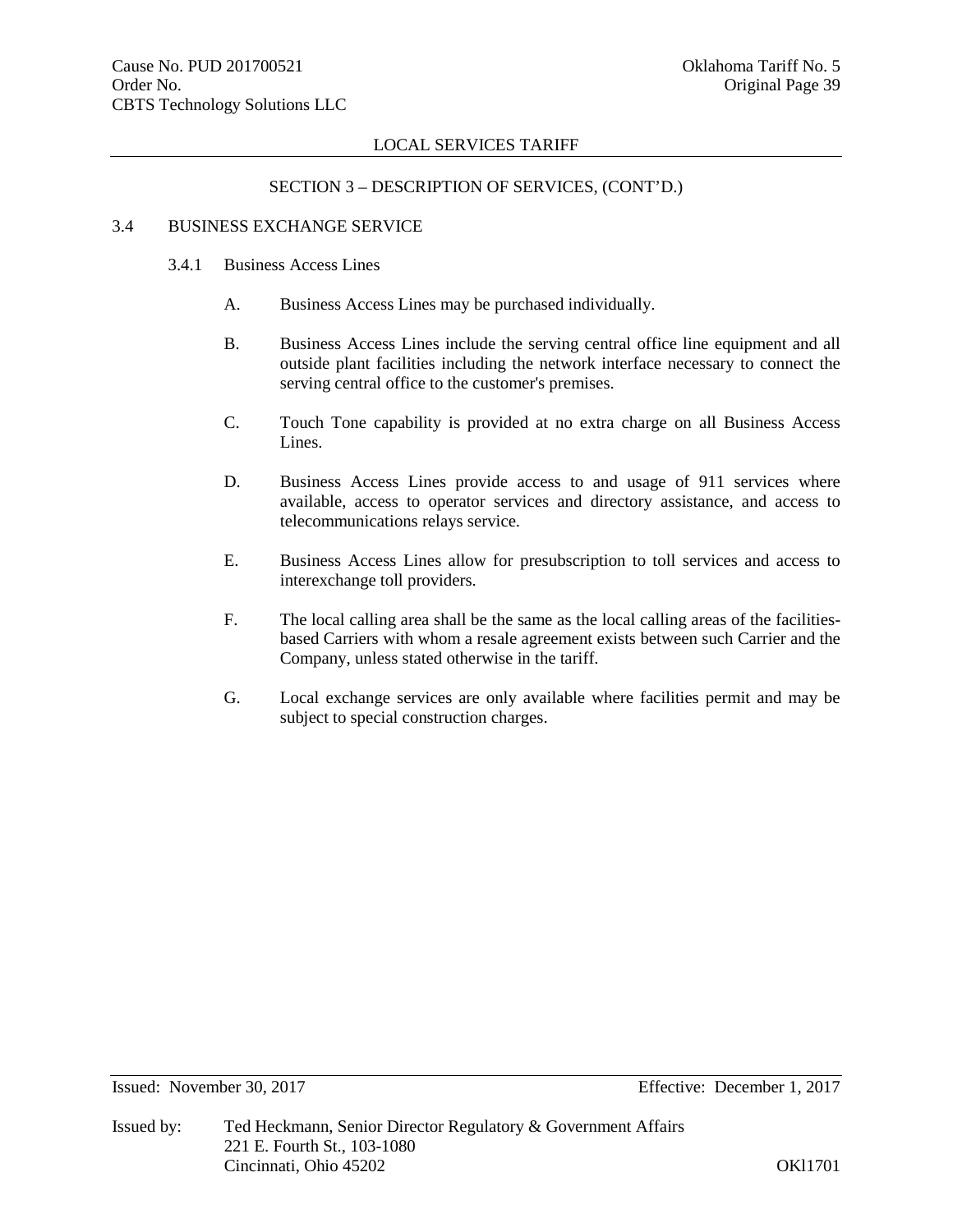# SECTION 3 – DESCRIPTION OF SERVICES, (CONT'D.)

#### 3.4 BUSINESS EXCHANGE SERVICE, (CONT'D.)

# 3.4.2 Business Local Service Bundle

Business Local Service Bundles provide a flat rate line, in combination with value added services. Subscriber may select any or all of the features in a bundle, where available. The Customer must specify which features to include in the bundle at the time the order is placed. These bundles provide unlimited use of the optional features selected by the Customer to include in the bundle.

- A. Features associated with an individual Local Service bundle are per line. Features cannot be split between lines.
- B. All charges such as E-911 Service, taxes and other surcharges. normally associated with a flat rate line will be billed in addition to the Business Local Service Bundle charges.
- C. The nonrecurring charge associated with the Business Bundle applies when a customer installs new service, moves to a new address or changes the telephone number associated with the Business Bundle.
- D. Customers subscribing to the Business Local Service bundle may subscribe to any or all of the following features where available.
	- 1. Call Waiting allows a customer to control the treatment applied to incoming calls while the customer is off-hook on an existing call. While on an existing call, Call Waiting Deluxe notifies the customer of an incoming call with the call waiting tone.
	- 2. Calling Name and Number provides for the delivery of the listed name and telephone number associated with the calling party telephone number on incoming calls. This information is provided to the subscriber to Calling Name and Number service so that the information may be displayed on a customer-provided display device attached to the subscriber's line or telephone set.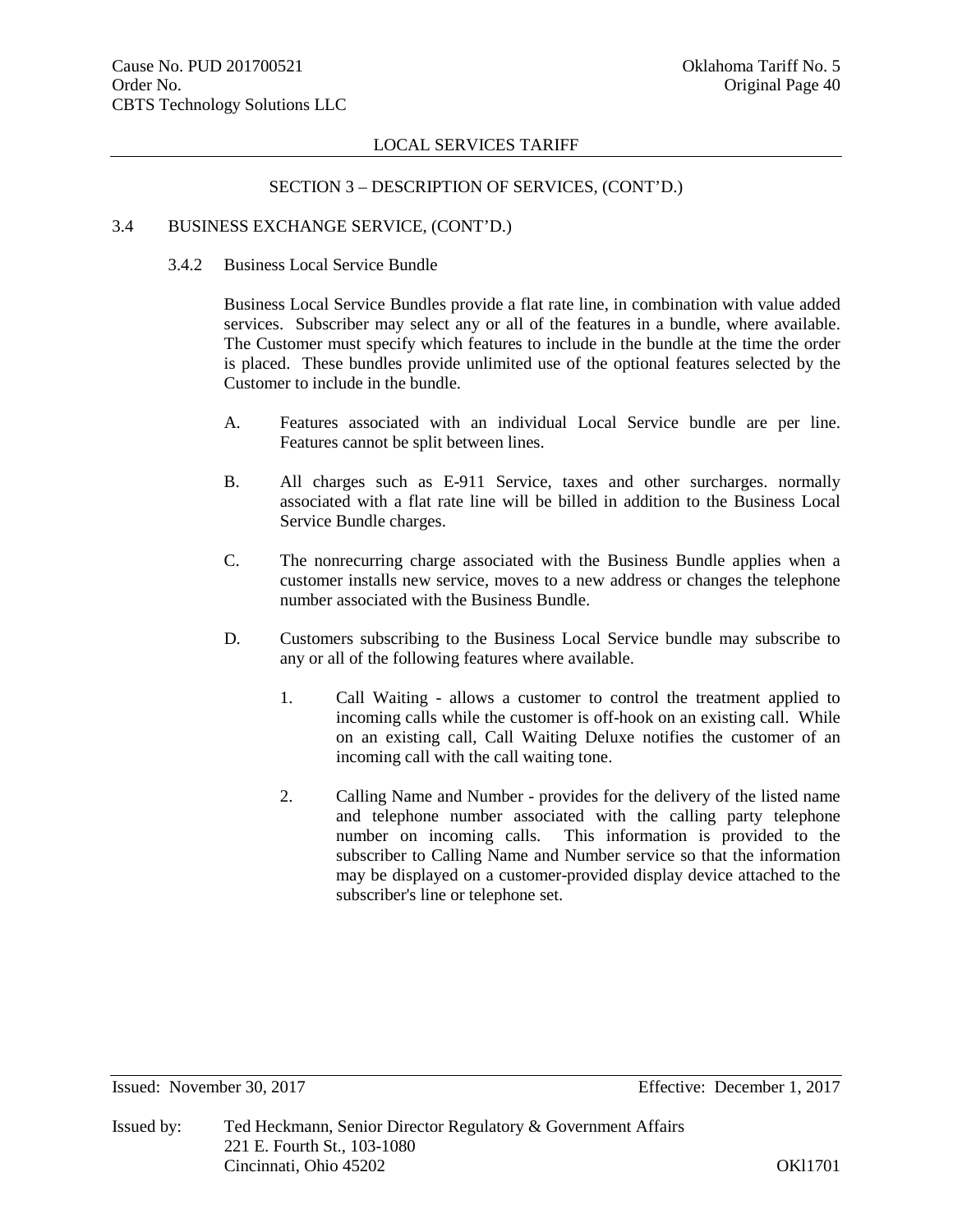# SECTION 3 – DESCRIPTION OF SERVICES, (CONT'D.)

#### 3.4 BUSINESS EXCHANGE SERVICE, (CONT'D.)

- 3.4.2 Business Local Service Bundle, (Cont'd.)
	- D.  $(Cont'd.)$ 
		- 3. Voice Mail Support Package provides the combination of the Call Forwarding Busy, Call Forwarding Don't Answer, and Message Waiting Indicator services.
		- 4. Hunting is the process by which two or more exchange service lines, served from the same central office and furnished to the same customer, are grouped so that incoming calls overflow to the first non-busy line if the called line is busy. A busy signal is not given unless all the grouped lines are busy.

# 3.5 PRI SERVICE

- 3.5.1 PRI Service is an ISDN local exchange service that provides a Customer with the ability to transmit and receive multiple voice and data circuit switched calls simultaneously over a single Primary Rate Facility. PRI Service is available from suitably equipped central offices and where suitable loop facilities exist.
- 3.5.2 PRI Service consists of a Primary Rate Facility and B-Channel Bearer Trunks and D-Channel Bearer Services. The Primary Rate Facility and the ISDN Bearer Trunks are not offered separately. Up to twenty-three B-Channels Bearer Trunks and one D-Channel Bearer Service may be provisioned on each access line. In addition, optional features may be purchased as specified in B.5 of this section.
- 3.5.3 PRI Service will provide transport of customer information over the 23 available B channels in the form of circuit-switched voice or data at speeds up to 64 Kbps. The basic service will include the 1.544 Mbps switched facility and the D-Channel Bearer Service. B-Channels will be ordered in addition to the Primary Rate Facility.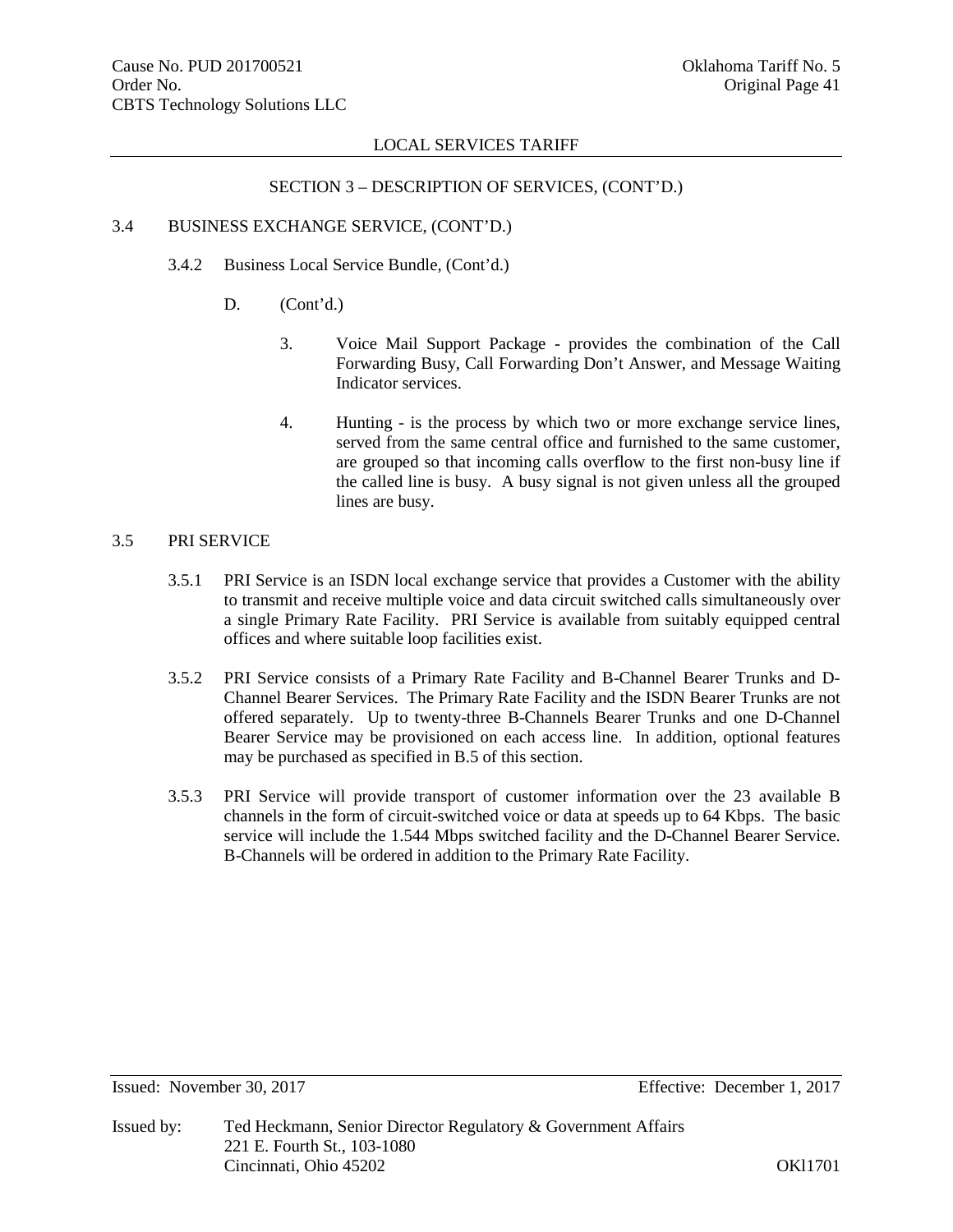#### SECTION 3 – DESCRIPTION OF SERVICES, (CONT'D.)

# 3.5 PRI SERVICE, (CONT'D.)

- 3.5.4 Dedicated B-Channel configuration: Dedicated trunk groups are the standard feature for PRI Service. Dedicated trunk groups must be assigned to handle one specific call type (examples: DID, DOD).
- 3.5.5 Two Way DID channels provide capability for two-way standard service and direct inward dialing service.
- 3.5.6 D-Channel configuration: Each Basic PRI service will include a dedicated D-Channel for signaling.
- 3.5.7 All Bearer Trunk Channels use MF or DTMF signaling.
- 3.5.8 Only flat rate trunk channels are available.
- 3.5.9 Definitions
	- A. Primary Rate Facility A Primary Rate Facility is a digital pipe from the Customer's location to the Company central office which transports one or more ISDN Bearer Trunks (b. and c. following). A Primary Rate Facility can carry up to twenty-three 64 Kbps B-Channel Bearer Trunks and one 64 Kbps D-Channel Bearer Service. All selected Bearer Trunks and Services can operate on the Primary Rate Facility simultaneously.
	- B. B-Channel Bearer Trunks B-Channel Bearer Trunks define the types of traffic that the Primary Rate Facility will carry. A B-Channel Bearer Trunk is a 64 Kbps information channel used in conjunction with circuit-switched service. These trunks can be configured as 1-Way In, 1-Way Out, or 2-Way.
	- C. D-Channel Bearer Services The D-Channel Bearer Service is a 64 Kbps signaling channel used to control associated B Channels. One D-Channel is required for each Primary Rate Facility, and is included in the Primary Rate Facility's monthly rate.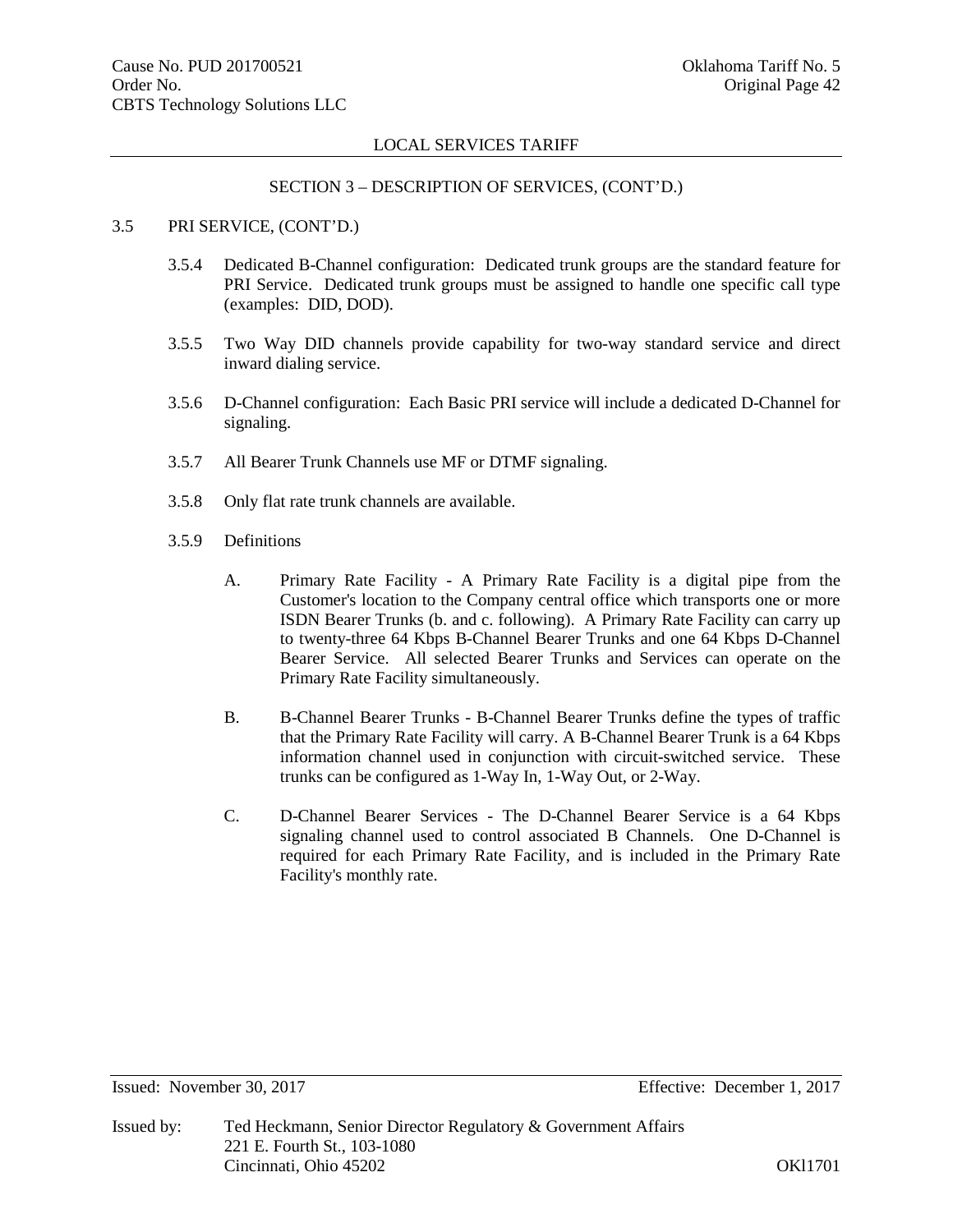# SECTION 3 – DESCRIPTION OF SERVICES, (CONT'D.)

# 3.5 PRI SERVICE, (CONT'D.)

- 3.5.10 PRI Service is furnished subject to the availability of suitable facilities and is only served from specially-equipped digital central offices.
- 3.5.11 Service from some central offices may not provide all of the features and functionality described in this section.
- 3.5.12 PRI Service is offered under the Variable Term Payment Plan as outlined in this tariff.
- 3.5.13 Early contract termination charges as outlined in the Variable Term Payment Plan section of this tariff apply to this service.
- 3.5.14 The minimum service period for PRI Service is twelve months.
- 3.5.15 The Customer must provide customer premises equipment that meets the technical requirements of the serving central office.
- 3.5.16 The Customer is responsible for providing power to all customer premises equipment (CPE) attached to the Primary Rate Facility.
- 3.5.17 The Customer must notify the Company when call type maximums and minimums are to be changed for the call-by-call feature. This is in order to maintain the proper provision of directory numbers and call control on the line.
- 3.5.18 When a customer transfers a call, the customer is responsible for any toll charges associated with the customer originated leg(s) of the call.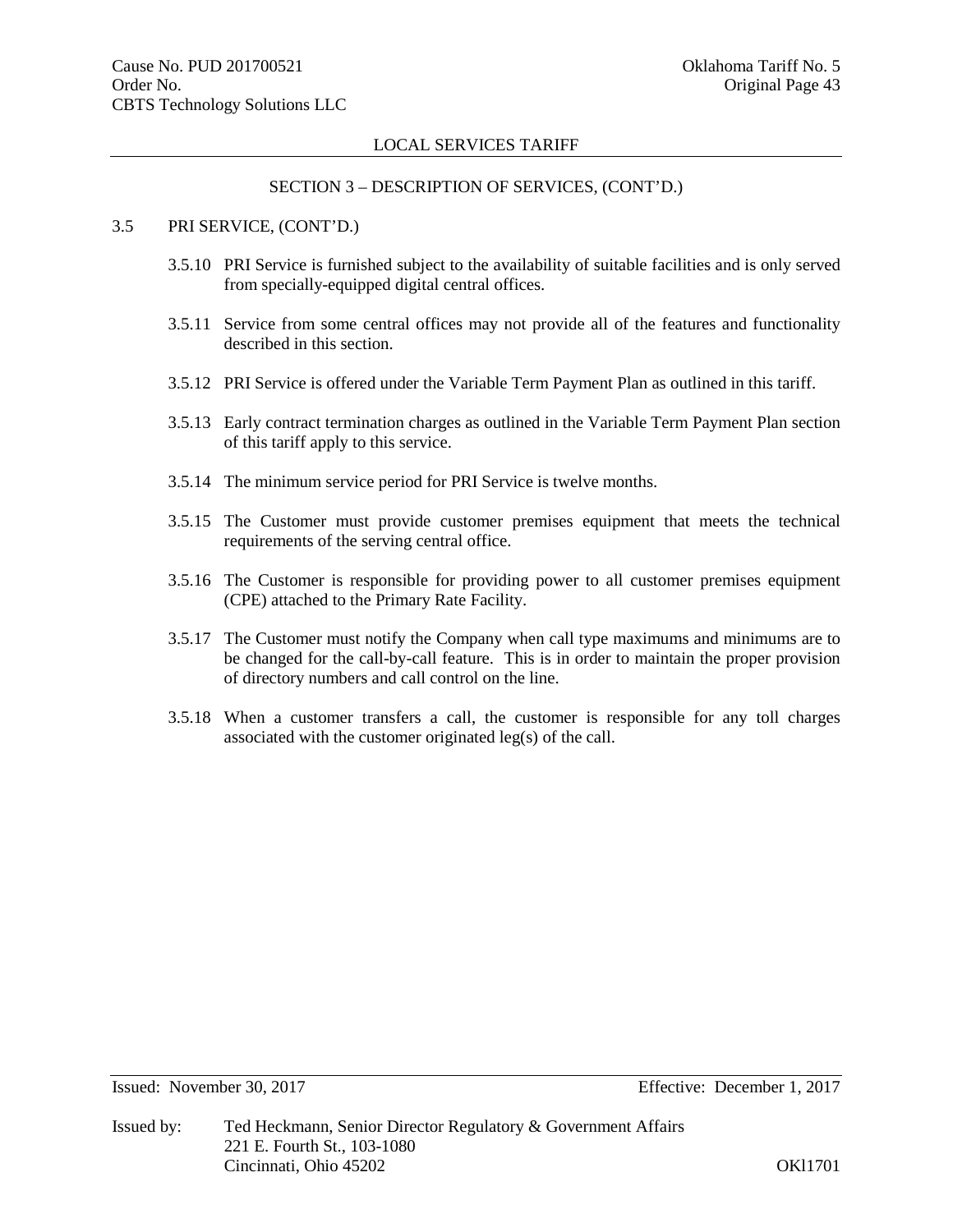#### SECTION 3 – DESCRIPTION OF SERVICES, (CONT'D.)

# 3.5 PRI SERVICE, (CONT'D.)

- 3.5.19 PRI Service Optional Features The following features are available to PRI Service customers at additional cost.
	- A. Call-By-Call Service Selection This feature provides the option for B-Channels to be assigned into a flexible trunk group which can support different call types based on real-time traffic needs. Call-By-Call service selection also allows primary as well as secondary long-distance carriers to be established for the entire trunk group e.g., Alternate Routing Arrangement.
	- B. Individual Calling Line Identification ICLID. This feature provides customer access to the calling party's number. Feature operation is dependent on customer premise equipment and technology in use at the calling party's serving office.
	- C. Direct Inward Dialing DID. This feature provides Direct Inward Dialing to a station. DID Termination rates will apply per B-Channel configured with this option. ISDN Primary Rate Interface Service DID Number Blocks are ordered with DID Terminations on the B-Channels.
	- D. Back-up D-Channel This feature provides a minimum of three or more Primary Rate Interface Service facilities terminating at the same customer premises to share one primary and one secondary or Back-up. D-Channel. The number of Primary Rate Interface Service facilities that can be shared by this feature will be based upon the availability of central office and other network facilities, and will be subject to change on a central office by central office basis.
	- E. Channel Transfer Service This feature allows the customer to transfer an incoming call to another line and then hang up leaving the other two parties on a two-way call and freeing up the customer's line for another call. The customer will be responsible for toll charges associated with the transferred call.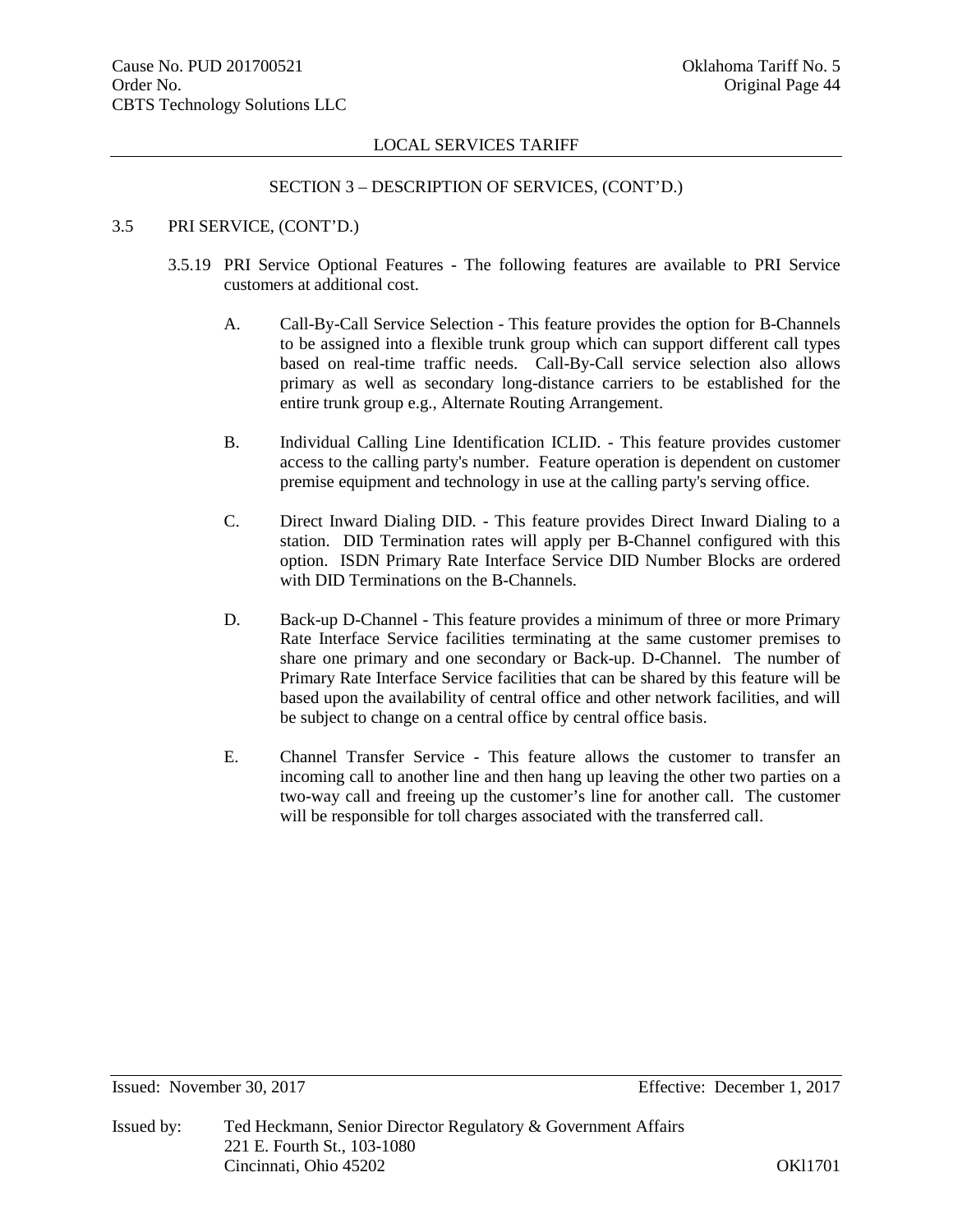# SECTION 3 – DESCRIPTION OF SERVICES, (CONT'D.)

#### 3.6 EXCHANGE AREA

# 3.6.1 Service Area

- A. Service will be provided in the service areas of any local exchange carriers with whom the Company has a resale agreement in effect. Services are provided subject to technical availability and compatibility with Customer facilities.
- B. The Company hereby mirrors the Map and Legal Description tariffs of the exchanges, where they have a resale agreement, of the Incumbent Local Exchange Carrier to identify its service territory. Any future modifications to these exchange boundaries or legal descriptions of these boundaries will be automatically mirrored by the Company on a going forward basis. If not mirrored, new detailed maps and legal descriptions on an individual exchange basis will be filed with the Commission for approval.
- 3.6.2 Calling Areas

Local Calling areas of the Company are the same as the Local Calling Areas specified by the local exchange carrier with whom the Company has a resale agreement in effect.

3.6.3 Exchanges

All exchanges included in the entire service territories of AT&T Oklahoma and Windstream.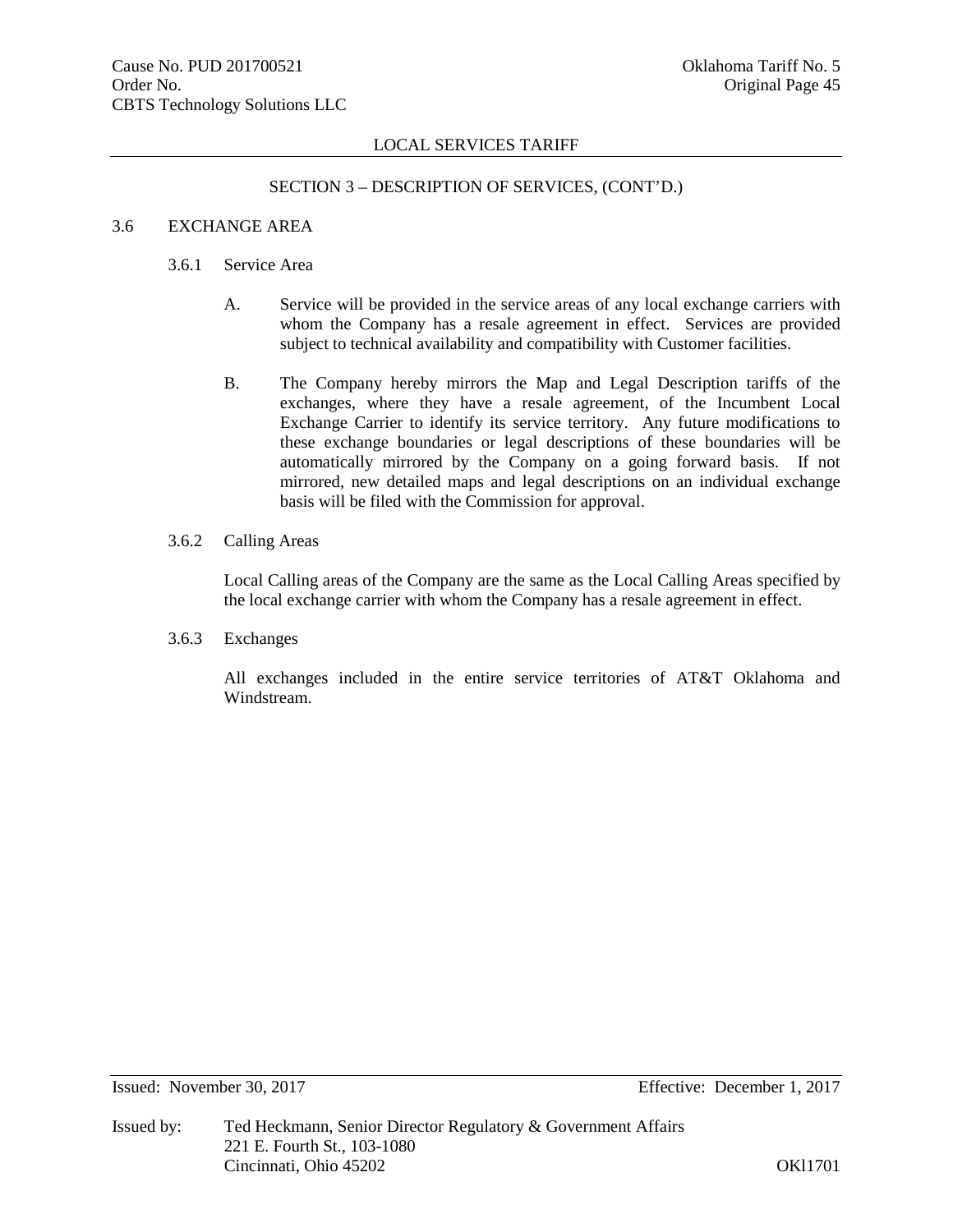# SECTION 3 – DESCRIPTION OF SERVICES, (CONT'D.)

# 3.7 OKLAHOMA UNIVERSAL SERVICE FUND

- 3.7.1 General Regulations
	- A. Contributions to the OUSF are assessed as a uniform percentage of the telecommunications carrier's total retail-billed intrastate telecommunications revenue for a 12-month period identified by the OUSF Administrator. This percentage is established annually pursuant to an Order issued by the Oklahoma Corporation Commission.
	- B. Pursuant to 17 O.S. § 139.106 and OAC 165:59-3-46, a telecommunications carrier may, at its option, recover the amount of its contributions to the Oklahoma Universal Service Fund OUSF. from its retail customers. Such recovery shall be made in a fair, equitable and nondiscriminatory manner.
	- C. Recovery shall be assessed by either a flat recovery fee or a percentage recovery charge, as described below.
	- D. Recovery shall be assessed on the same retail revenues as those used for contribution purposes.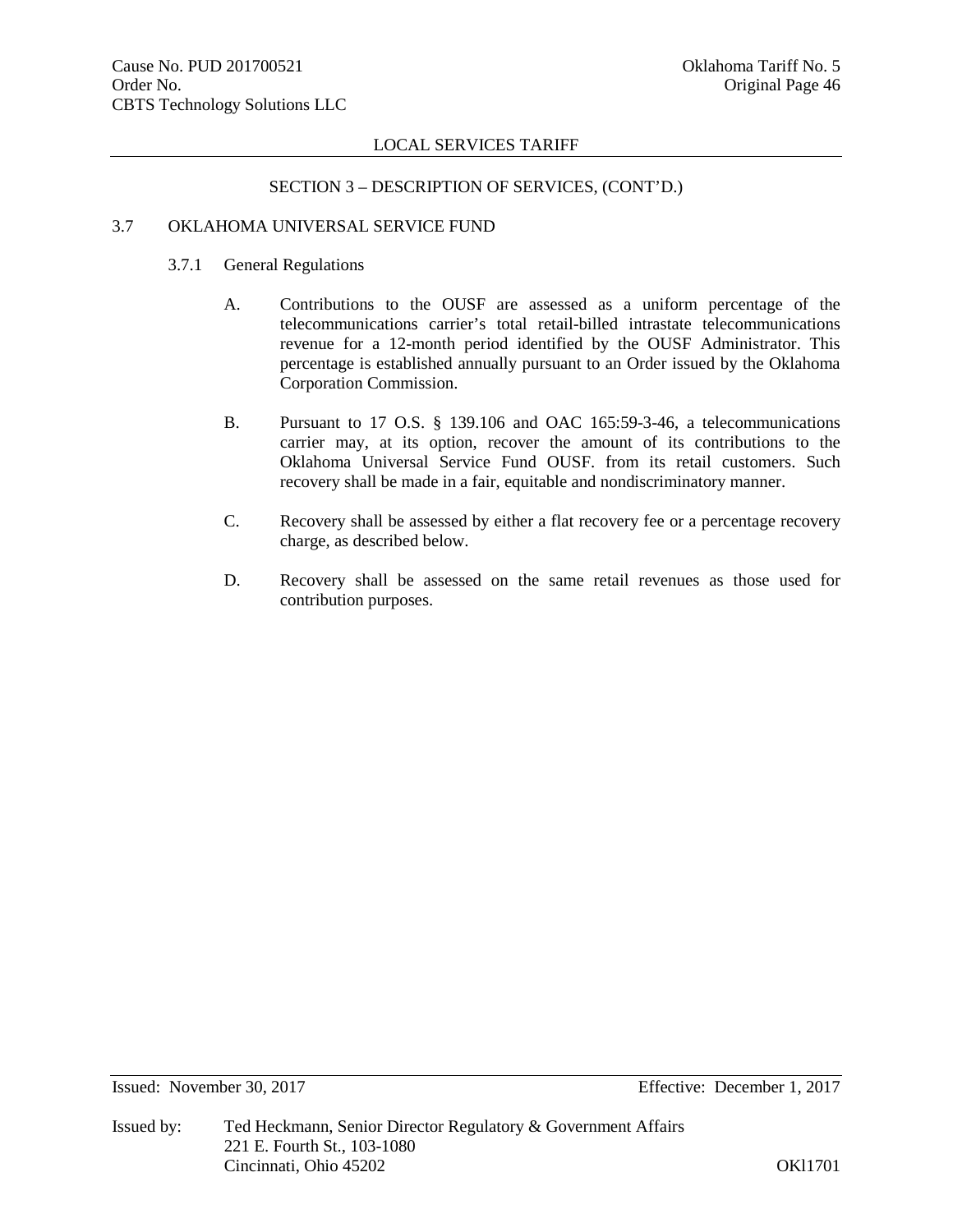#### SECTION 3 – DESCRIPTION OF SERVICES, (CONT'D.)

#### 3.7 OKLAHOMA UNIVERSAL SERVICE FUND, (CONT'D.)

- 3.7.2 OUSF Recovery Charge (Percentage or Flat Fee)
	- A. Recovery of the OUSF contribution from retail customers shall be made by a uniform monthly flat fee or percentage, which shall be applied to each retail customer in addition to any other applicable rates and charges as provided for in this tariff. The OUSF Recovery charge is intended to recover the total dollar amount paid into the OUSF, and shall be adjusted to compensate for any overrecovery or under-recovery from retail customers, pursuant to OAC 165:59-3-46.
	- B. The results of such calculations. shall be rounded to the penny for the purpose of applying this amount to retail customer's bills.
	- C. The resulting OUSF recovery amounts are not revenues of the Company, and therefore, are not subject to state or local taxes, franchise fees, or any other assessments or fees. The Company shall not include the OUSF Recovery Charge in the calculation of such taxes or assessment in the customer's bill.
	- D. If recovery is made pursuant to this tariff from the retail customers, the amount resulting from the OUSF Recovery Charge will be stated separately in the customer's monthly bill.
	- E. Records shall be kept by the Company which reflect the OUSF contributions paid by the Company for each period along with all amounts recovered by the Company through the Recovery of OUSF Contributions Tariff. This information shall be provided to the Commission along with any changes to the OUSF Recovery Charge.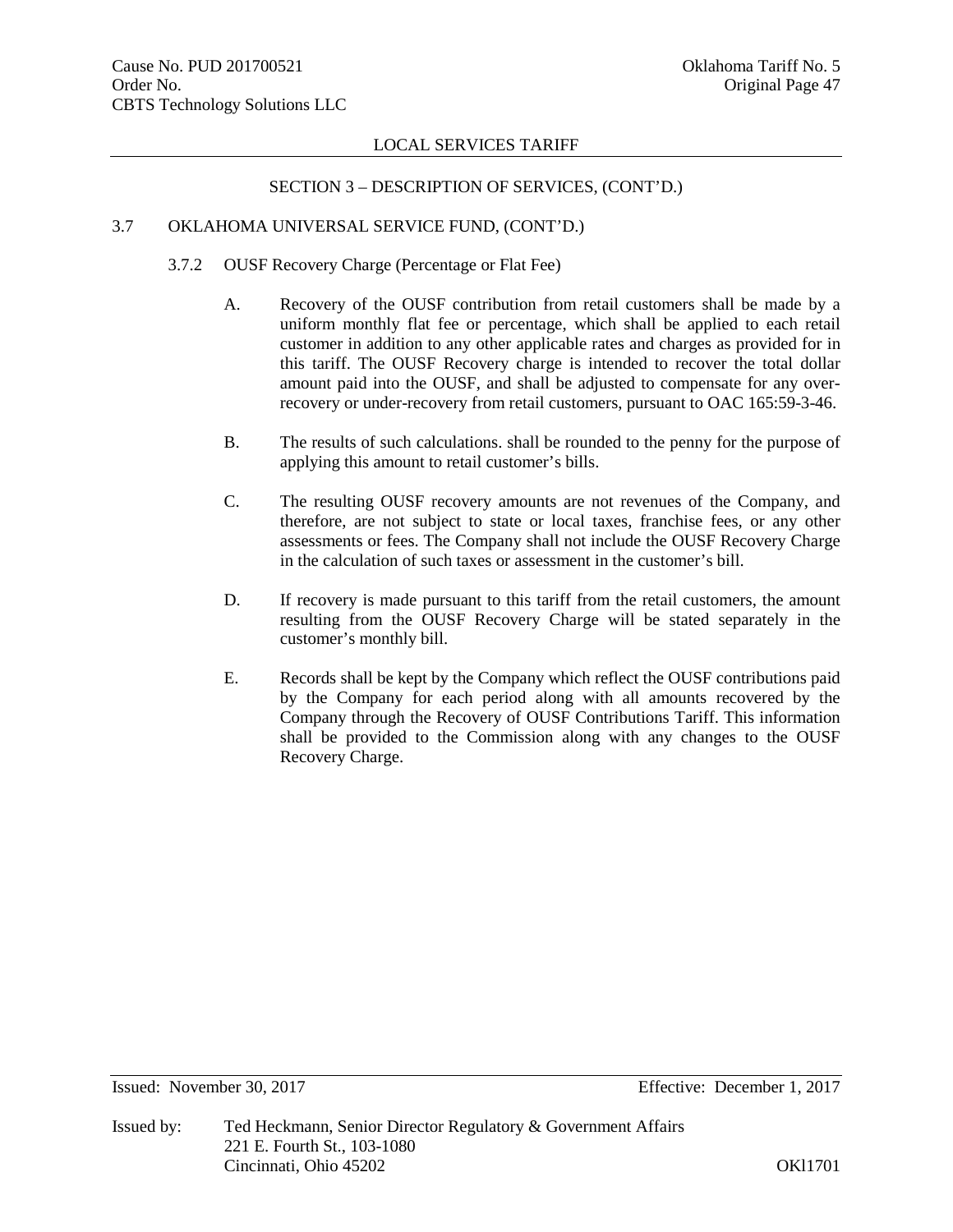#### SECTION 3 – DESCRIPTION OF SERVICES, (CONT'D.)

#### 3.7 OKLAHOMA UNIVERSAL SERVICE FUND, (CONT'D.)

- 3.7.3 Changes in the OUSF Recovery Charge
	- A. Changes to the OUSF Recovery Charge shall be made by notifying in writing the Director of the Public Utility Division. A replacement tariff page reflecting the revised OUSF Recovery Charge shall be included with the notification letter.
	- B. Notification of changes to the OUSF Recovery Charge shall be made at least 30 days before effective date of change.
	- C. The revised OUSF Recovery Charge shall not be billed to any retail customer until such notification is received by the Director of the Public Utility Division.
	- D. If an OUSF Monthly Recovery Charge is used to recover the OUSF contributions of the company from its retail customers, the page which reflects the amount of the recovery charge shall also include the computation or formula used to determine the Monthly Recovery Charge. Additionally, at the time the OUSF Monthly Recovery Charge is changed and notification is given to the Director of the Public Utility Division, backup information and documentation is to be made available.
	- E. Revisions for over-recovery and/or under recovery shall be made no more than once every twelve (12. months, or one time each quarter pursuant to any change in the OUSF contribution factor.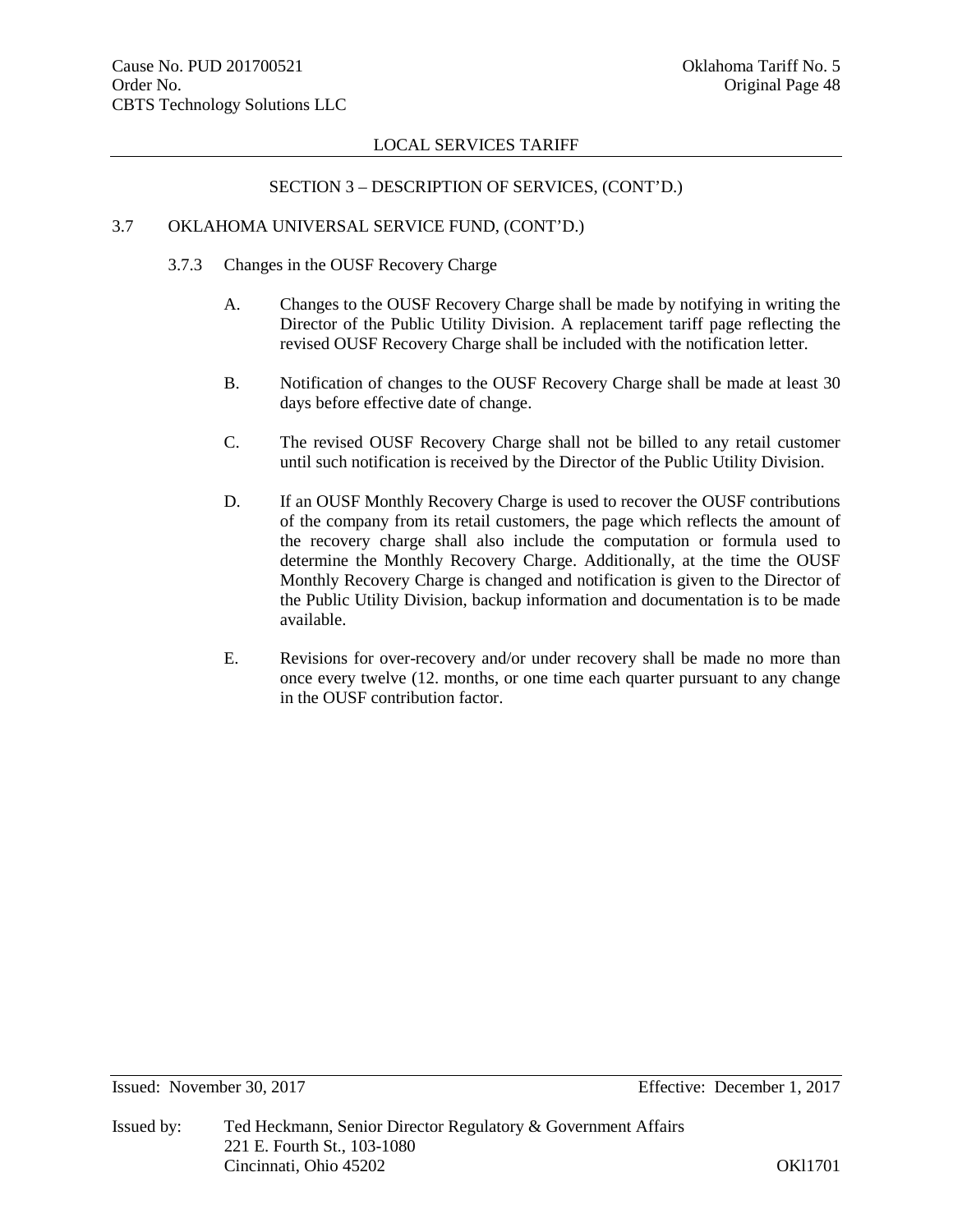#### SECTION 4 – RATES

#### 4.1 DIRECTORY LISTINGS

Non-Recurring Charges (per listing or per number.

| <b>Additional Listing</b> | \$20.00 |
|---------------------------|---------|
| Alternate Listings        | \$20.00 |
| Non-Published Number      | \$20.00 |
| Foreign Listings          | \$20.00 |

Non-Recurring charges will be applied when service is established and when there are subsequent changes to the listing.

Recurring Charges:

| <b>Additional Listing</b> | \$4.50 |
|---------------------------|--------|
| Alternate Listings        | \$4.50 |
| Non-Published Number      | \$2.00 |
| Foreign Listings          | \$4.50 |

# 4.2 DIRECTORY ASSISTANCE

A Customer may obtain directory assistance in determining telephone numbers within its local calling area by calling the directory assistance operator. The directory assistance charges apply to each call regardless of whether or not the directory assistance operator is able to furnish the requested information, after the first 3 calls each month.

After the first 3 calls each month, every call to directory assistance will be charged as follows: \$1.25.

The Customer may make one request on each directory assistance call.

A credit will be given for calls to directory assistance as follows:

- The customer experiences poor transmission or is cut-off during the call; or
- The customer is given an incorrect telephone number.

To obtain such a credit, the customer must notify the Company.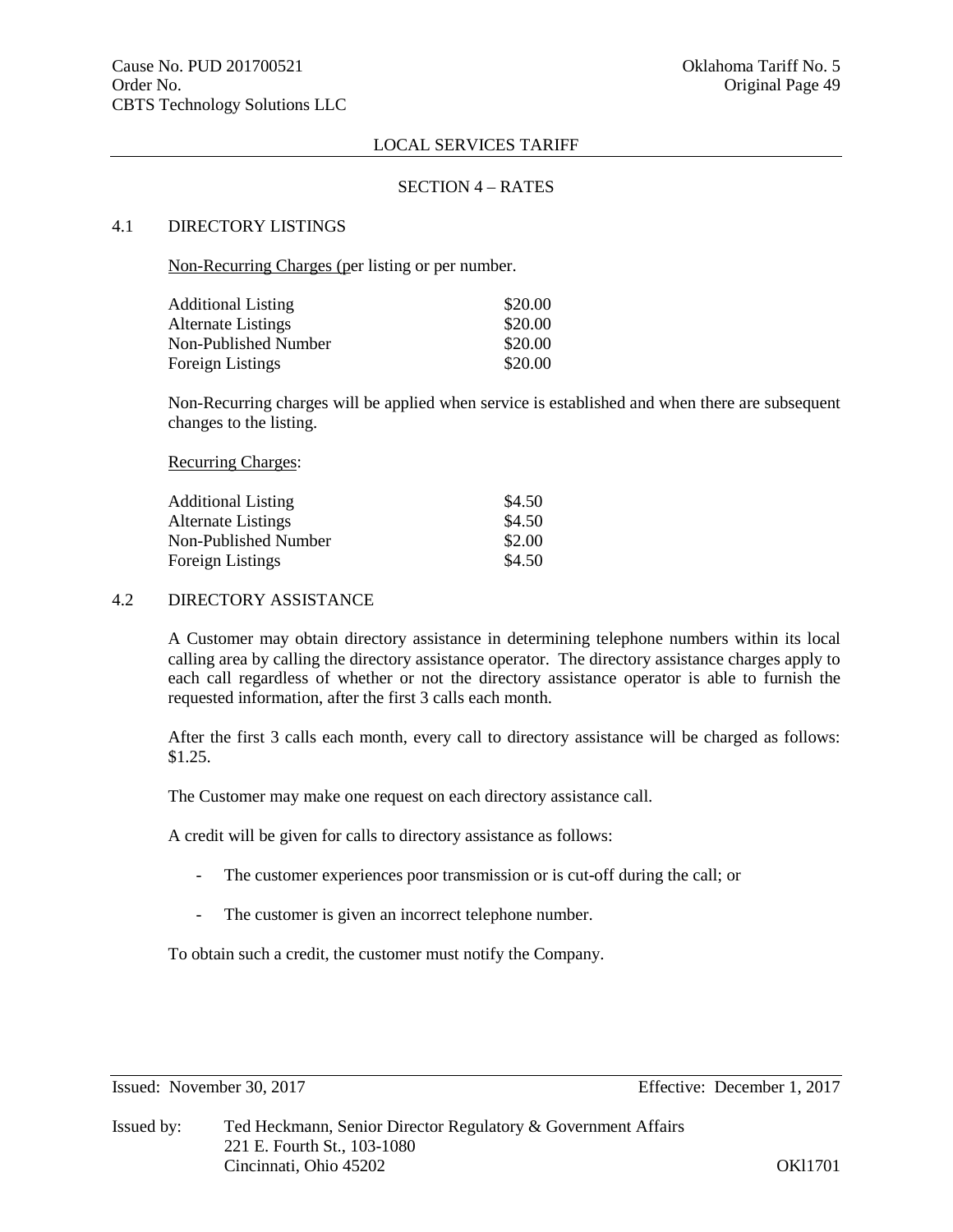# SECTION 4 – RATES, (CONT'D.)

#### 4.3 OPERATOR ASSISTANCE

The following charges will be applied on a per call basis:

General Assistance \$1.00

Rates for busy line verification and interrupt services, as specified below, will apply under the following circumstances, per request:

- a. The operator verifies that the line is busy with a call in progress.
- b. The operator verifies that the line is available for incoming calls.
- c. The operator verifies that the called number is busy with a call in progress and the customer requests interruption. The operator will then interrupt the call, advising the called party the name of the calling party. One charge will apply for both verification and interruption.

| <b>Busy Line Verification</b> | \$3.00 |
|-------------------------------|--------|
| <b>Busy Line Interrupt</b>    | \$5.00 |

# 4.4 BUSINESS EXCHANGE SERVICE

4.4.1 Business Access Line

| <b>Monthly Charge</b>                 |         |
|---------------------------------------|---------|
| <b>First Lines</b>                    | \$47.00 |
| <b>Additional Lines, All Accounts</b> | \$47.00 |

| Non Recurring Charge                                    |         |
|---------------------------------------------------------|---------|
| To establish or move an Business Access Line, per line  | \$50.00 |
| To change telephone number associated with a Business   | \$12.25 |
| To change billing arrangements associated with Business | \$12.25 |

4.4.2 Business Access Line Bundle

| <b>Monthly Charge</b> | \$69.95 |
|-----------------------|---------|
| Nonrecurring Charge   | \$60.00 |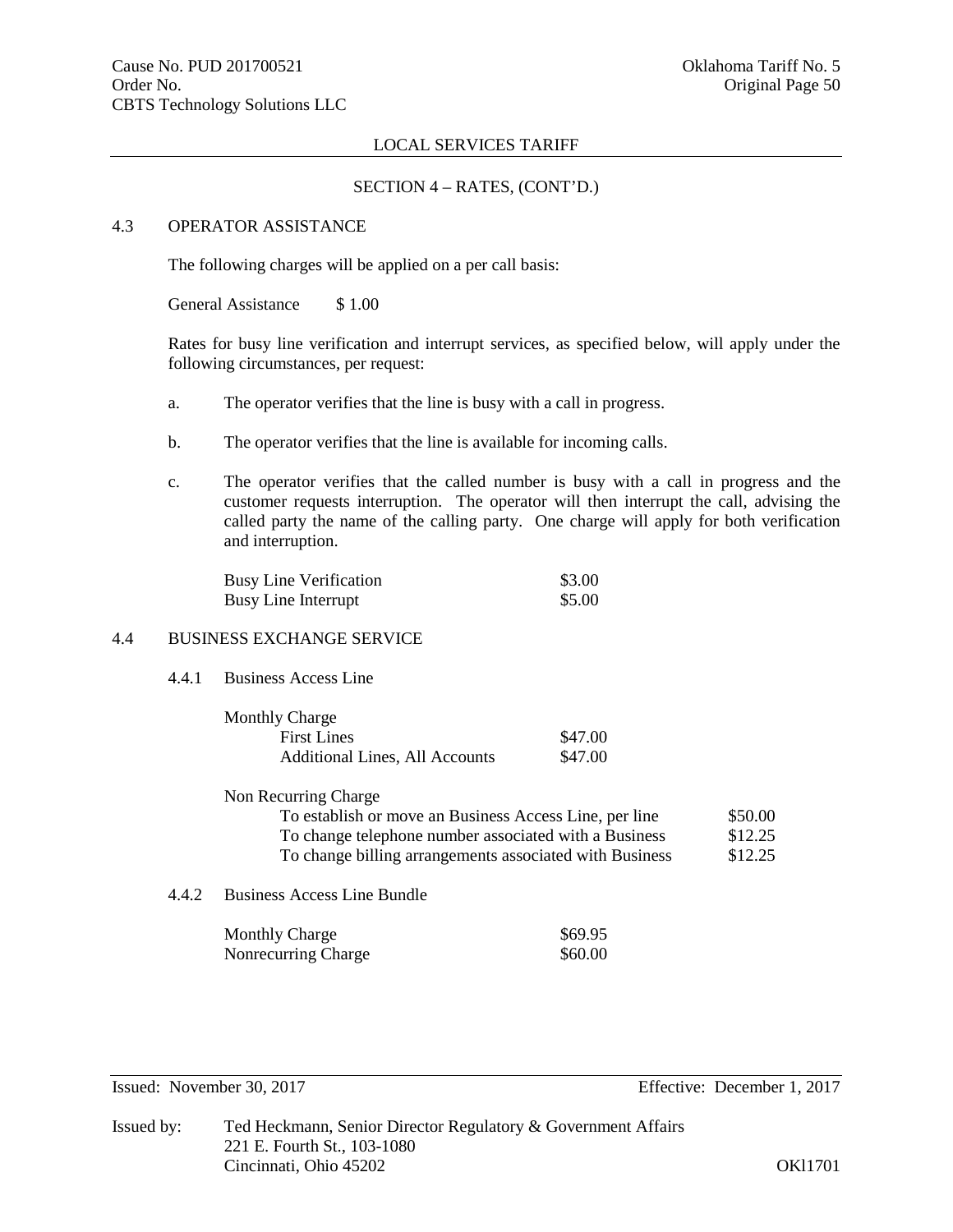#### SECTION 4 – RATES, (CONT'D.)

#### 4.5 PRI SERVICE

 $4.5.2$ 

# 4.5.1 Base Service

|                                                        | Initial       |            |          |               |               |               |
|--------------------------------------------------------|---------------|------------|----------|---------------|---------------|---------------|
|                                                        | <b>Charge</b> | <b>MTM</b> | 12 Mo.   | 24 Mo.        | 36 Mo.        | 60 Mo.        |
| <b>Primary Rate Facility</b>                           | \$640.00      | \$561.21   | \$547.21 | \$533.20      | \$505.15      | \$477.00      |
| <b>B-Channel Bearer Trunks with Flat Rate Service:</b> |               |            |          |               |               |               |
|                                                        | Initial       |            |          |               |               |               |
|                                                        | Charge        | <b>MTM</b> | 12 Mo.   | 24 Mo.        | <u>36 Mo.</u> | <u>60 Mo.</u> |
| Each Two-Way/DID                                       |               |            |          |               |               |               |
| Channel                                                | \$21.00       | \$57.25    | \$49.38  | \$41.50       | \$25.75       | \$24.30       |
|                                                        |               |            |          |               |               |               |
| <b>DID Number Blocks:</b>                              |               |            |          |               |               |               |
|                                                        | Initial       |            |          |               |               |               |
|                                                        | <b>Charge</b> | <b>MTM</b> | 12 Mo.   | <u>24 Mo.</u> | 36 Mo.        | <u>60 Mo.</u> |
| Each group of 20                                       |               |            |          |               |               |               |
| <b>DID Numbers (Note.</b>                              | \$207.40      | \$4.15     | \$4.15   | \$4.15        | \$4.15        | \$4.15        |
|                                                        |               |            |          |               |               |               |
| <b>Optional Features</b>                               |               |            |          |               |               |               |
|                                                        | Initial       |            |          |               |               |               |
|                                                        | <b>Charge</b> | <b>MTM</b> | 12 Mo.   | 24 Mo.        | 36 Mo.        | 60 Mo.        |
| Call-By-Call                                           | \$150.00      | \$115.00   | \$115.00 | \$115.00      | \$115.00      | \$115.00      |
| <b>ICLID</b>                                           | \$100.00      | \$115.00   | \$115.00 | \$115.00      | \$115.00      | \$115.00      |
| Call-By-Call and                                       |               |            |          |               |               |               |
| <b>ICLID</b> Combination                               | \$200.00      | \$200.00   | \$200.00 | \$200.00      | \$200.00      | \$200.00      |

Back-Up D-Channel \$100.00 \$50.00 \$50.00 \$50.00 \$50.00 \$50.00

\$100.00 \$115.00 \$115.00 \$115.00 \$115.00 \$115.00

# 4.6 OKLAHOMA UNIVERAL SERVICE FUND RECOVERY CHARGE

Recovery percentage 1.94%

Channel Transfer

Note: If multiple DID number blocks are purchased at the same time, Initial Charge applies to the first group of DID numbers only.

Issued: November 30, 2017 Effective: December 1, 2017

Issued by: Ted Heckmann, Senior Director Regulatory & Government Affairs 221 E. Fourth St., 103-1080 Cincinnati, Ohio 45202 OKl1701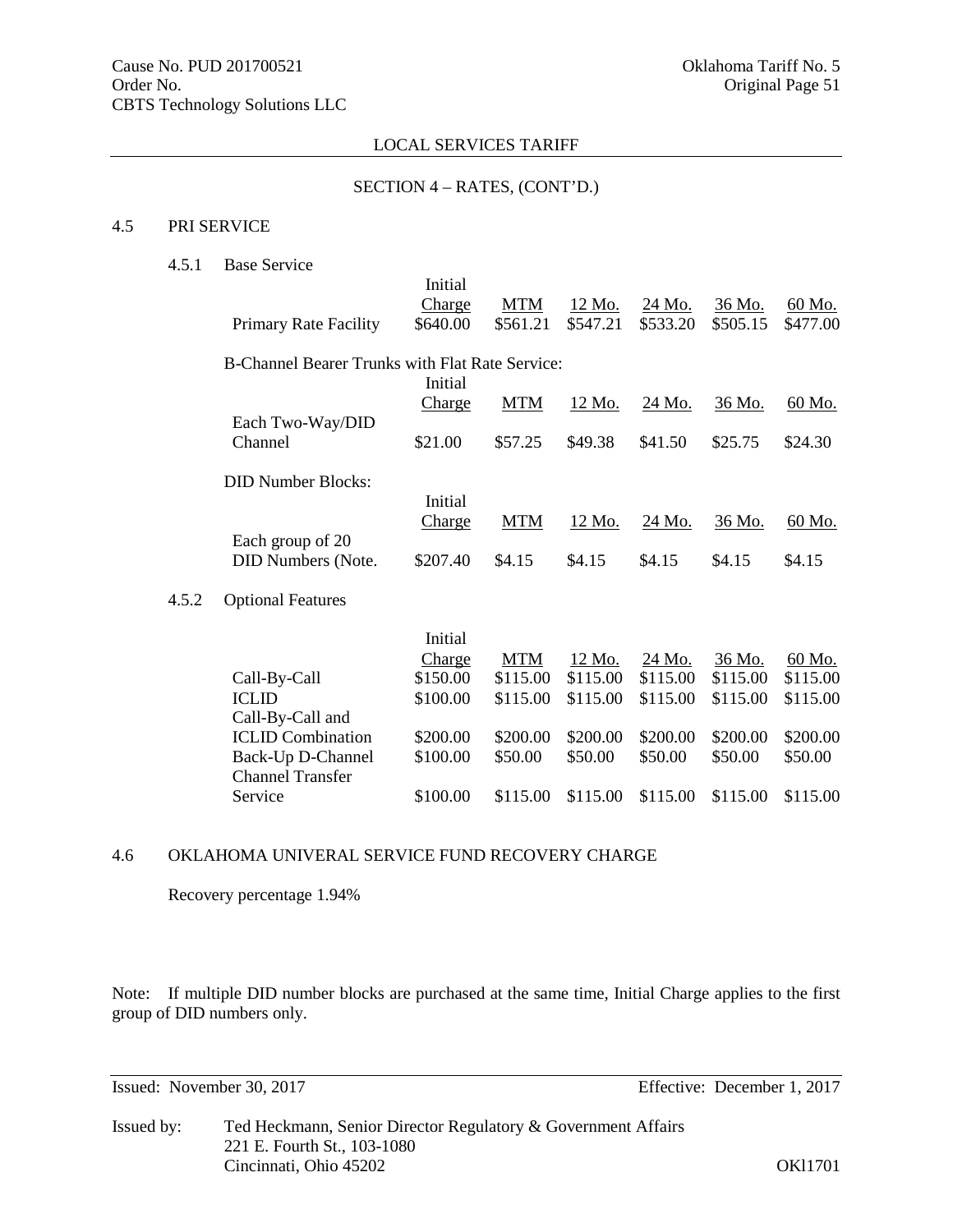#### SECTION 5 – COMPANY SPECIFIC INFORMATION

# 5.1 VARIABLE TERM PAYMENT PLANS

- 5.1.1 The Variable Term Payment Plan (VTPP) is a payment plan which allows customers to pay a fixed rate for services over one of any currently available payment periods. A different monthly rate applies for the duration of each period. The monthly rate varies inversely with the length of the payment period, e.g., the monthly rate for a short period is greater than that for a long period.
- 5.1.2 The minimum period is 12 months, unless otherwise specified in product tariffs.
- 5.1.3 During the effective term of a customer's initial payment period, the monthly rate is not subject to Company-initiated changes.
- 5.1.4 Unless specifically exempted, services furnished under the Variable Term Payment Plan are subject to all general regulations applicable to the provision of service by the Company as stated elsewhere in this tariff.
- 5.1.5 Application of Rates and Charges (unless stated otherwise in the product tariffs.)
	- A. The monthly rate applicable at the time a customer subscribes to a product or service under the Variable Term Payment Plan is not subject to Company-initiated change during the initial payment period, providing there are no customer-initiated delays in the establishment of the subscribed-for product or service.
	- B. After the expiration of either the initial payment period or the subsequent 12 month payment periods the monthly rate will continue to be the same rate that the customer paid under their initial term agreement. The rate will be subject to Company-initiated changes with a 60-day written notice to the customer during which time the customer shall have the right to terminate the agreement, without incurring termination charges. The rate adjustment would not exceed the tariffed rate.
	- C. Nonrecurring charges are to be paid in full at the time of installation.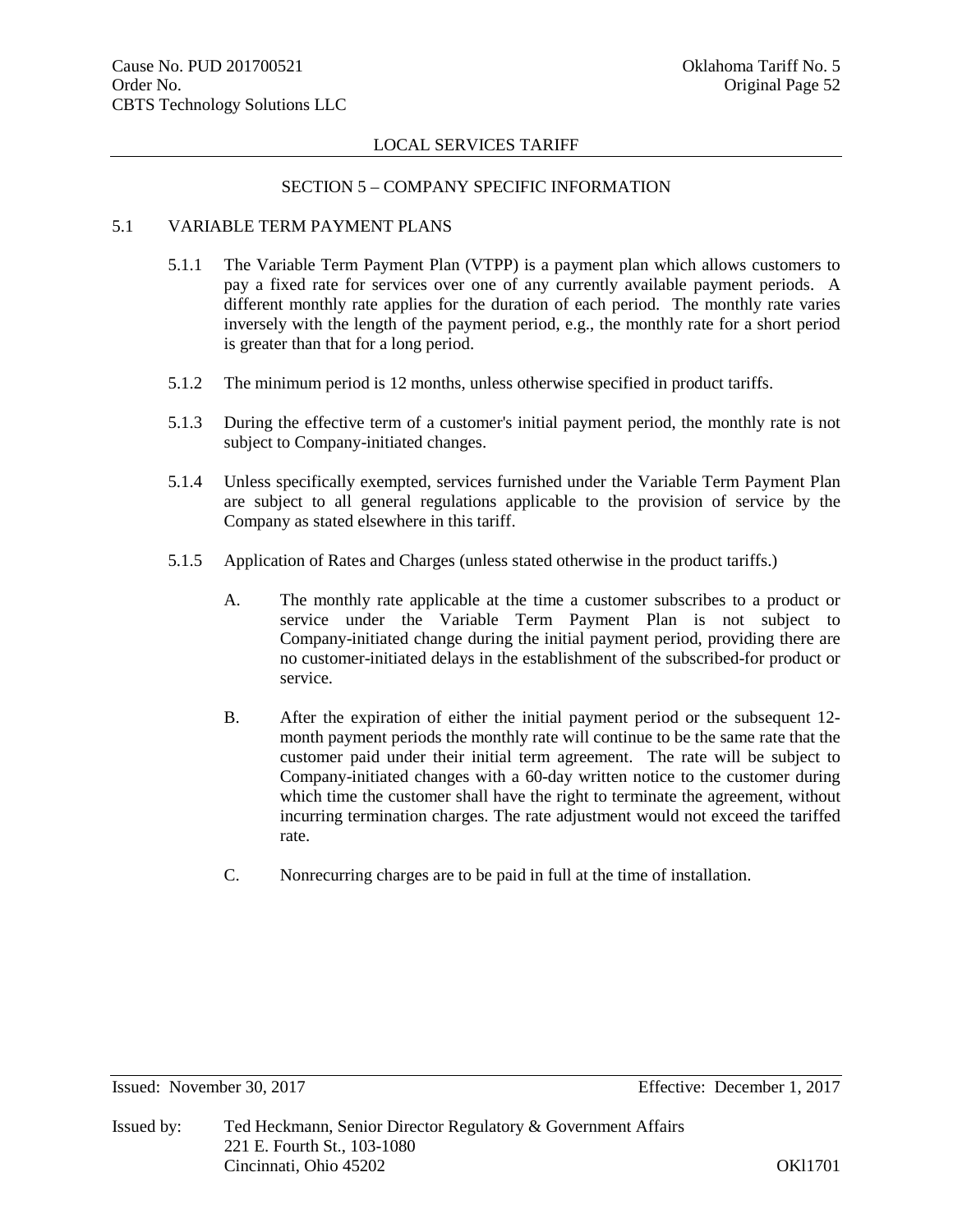#### SECTION 5 – COMPANY SPECIFIC INFORMATION, (CONT'D.)

# 5.1 VARIABLE TERM PAYMENT PLANS, (CONT'D.)

- 5.1.5 Application of Rates and Charges, (Cont'd.)
	- D. In the event that all or any part of the service is disconnected at customer request before expiration of any selected payment period of greater than one month's duration, the customer will be required to pay termination charges as stated in this tariff.
	- E. Rates and charges apply according to the appropriate schedules for products and services offered under the Variable Term Payment Plan.
- 5.1.6 The customer has the following renewal options:
	- A. Prior to completion of the present VTPP payment period and upon notification to the Company, a customer may renew for any payment period currently available under VTPP. The rates will be those currently in effect for new customers at the time of renewal. The new payment period starts the day following completion of the prior payment period.
	- B. If upon completion of the current payment period the customer has not chosen a new payment period and has not requested discontinuance of service, the customer's agreement will automatically renew for a 12-month period at the rate the customer is paying under their current agreement unless either party notifies the other in writing or verbally of its intention not to renew, at least 30 days before the end of the then-current term.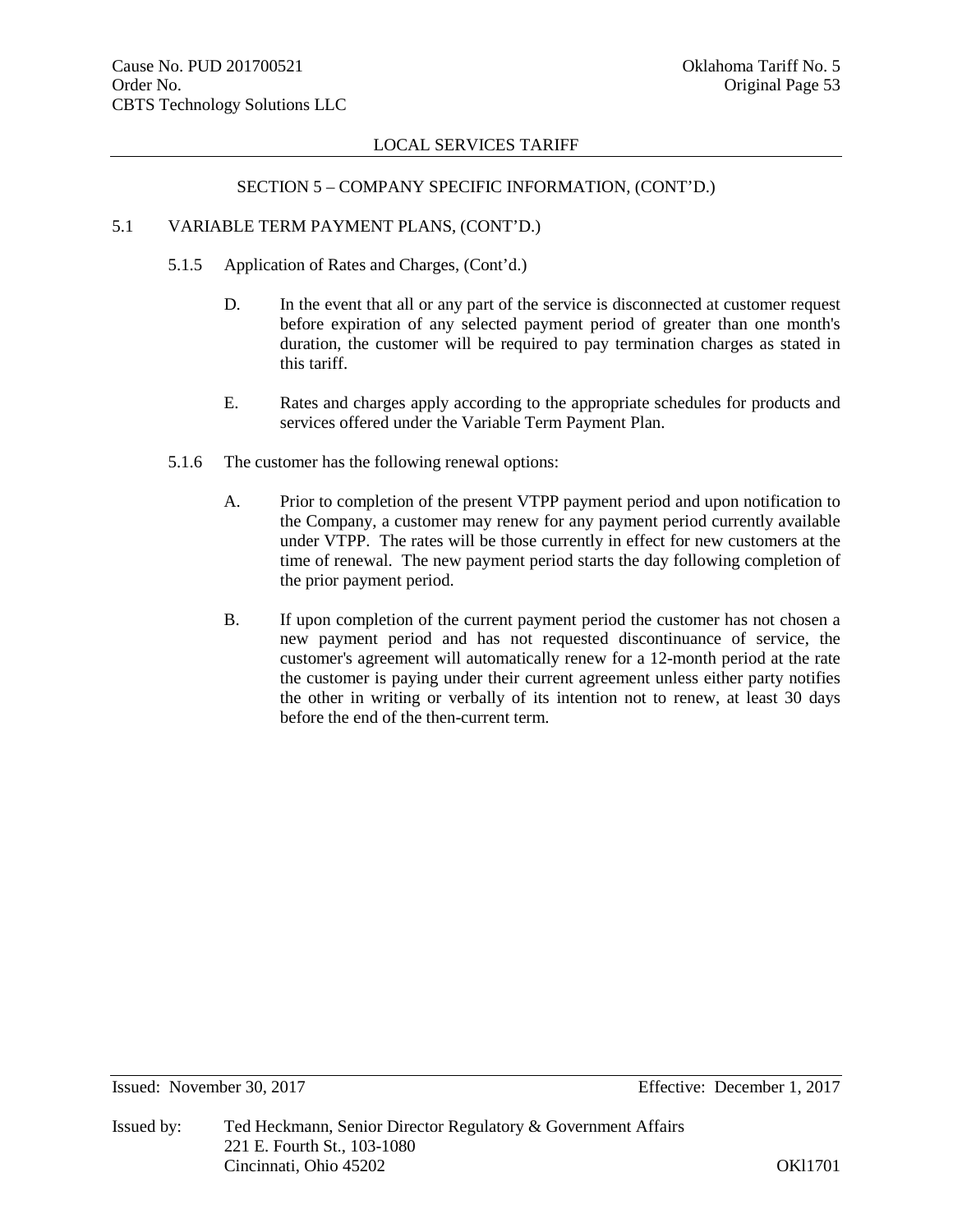#### SECTION 5 – COMPANY SPECIFIC INFORMATION, (CONT'D.)

#### 5.1 VARIABLE TERM PAYMENT PLANS, (CONT'D.)

# 5.1.7 Early Contract Termination

- A. Unless otherwise noted in individual product tariffs, if the customer terminates their service prior to the expiration date of the term agreement, the customer will be required to pay early termination charges that equate to the monthly charges for the remainder of either the initial payment period or the subsequent 12-month payment periods. If nonrecurring charges associated with the installation of the business services were waived, the customer will become liable for payment of the waived charges.
- B. Inclusion of early termination liability by the company in its tariff or a contract does not constitute a determination by the Commission that the termination liability imposed by the company is approved or sanctioned by the Commission. Customers shall be free to pursue whatever legal remedies they may have should a dispute arise.

#### 5.1.8 Additions

If the customer wishes to make additions, the customer may also select, from those currently available in the tariff, a different payment period of equal or shorter length than the time remaining in the period selected for the existing service at the current filed rates for the selected period. The additions may then have a different expiration date than the existing service.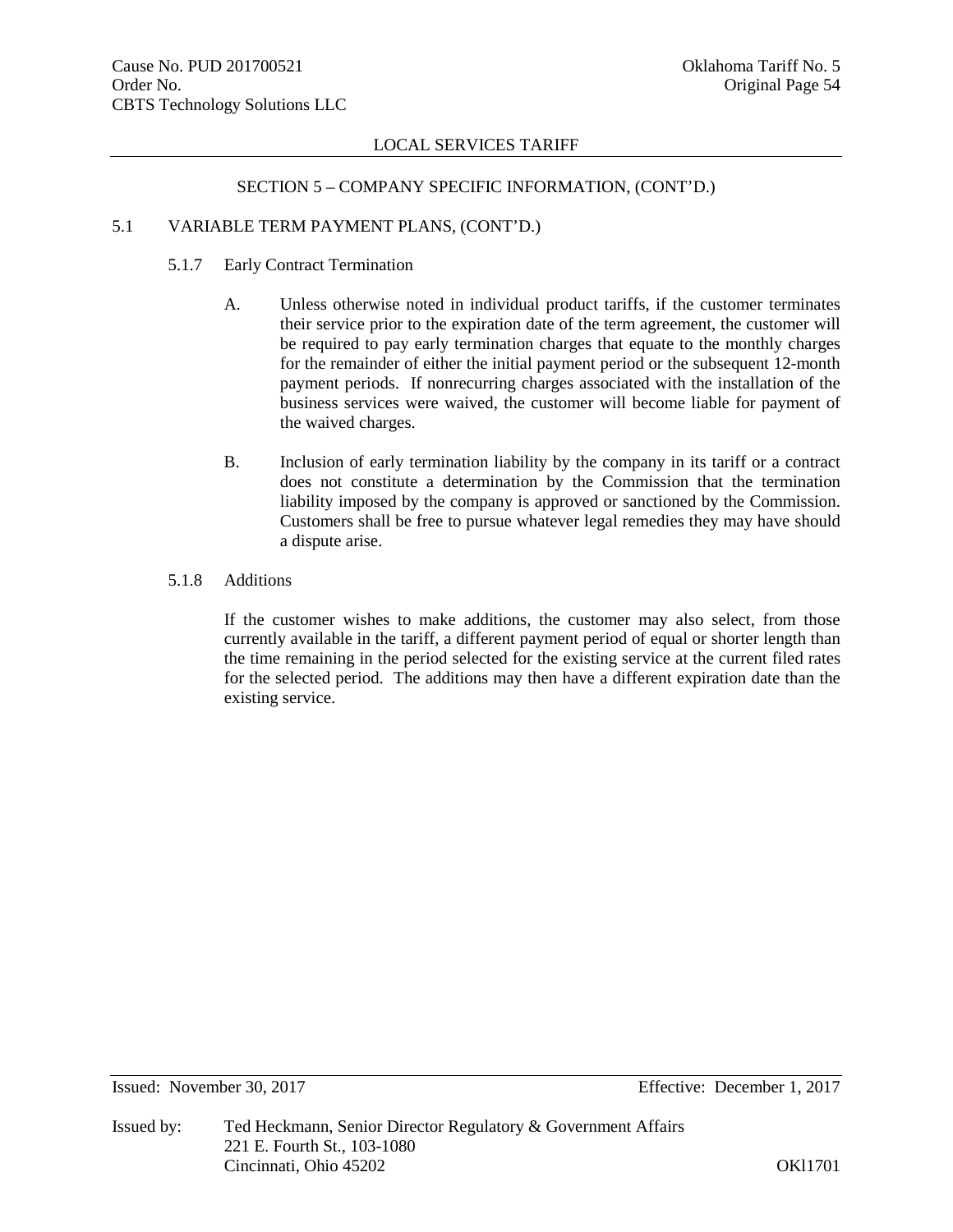#### SECTION 5 – COMPANY SPECIFIC INFORMATION, (CONT'D.)

# 5.1 VARIABLE TERM PAYMENT PLANS, (CONT'D.)

# 5.1.9 Upgrades

- A. Allowable upgrades to products offered by the Company are specified in the individual sections of this tariff.
- B. A customer who elects to upgrade an installed product may choose one of two options, unless otherwise specified in the product tariffs:
	- 1. The existing payment period may be extended by a period of time specified in the product tariff, and the new and the previously installed service will expire on the same date. The rate level applicable for the new service is the one currently in effect for the payment period which the customer had selected prior to the upgrade, while the rates for services previously installed and continuing in service are unaffected.
	- 2. The new service may be billed over a currently available payment period of equal or shorter length than the time remaining in the existing payment period. Current rates apply for the selected payment period for the new service. Rates for service previously installed and continuing in service are unaffected. The expiration date of the new service is then either the same as or earlier than that of the previously installed system.

When the expiration date of the new service is earlier, the customer must select another payment period for the service according to the terms and conditions stated in the preceding paragraph at the time of expiration

# 5.1.10 Downgrades

- A. Allowable downgrades for installed services are specified in the individual sections of this tariff.
- B. A customer has the option to place any new service on a coterminous payment unless otherwise specified in the product tariff. Rates for the new service are those currently in effect for the original payment period (or, if the period is no longer available, for the next shorter one.) The rates for services remaining after the downgrade will not be affected.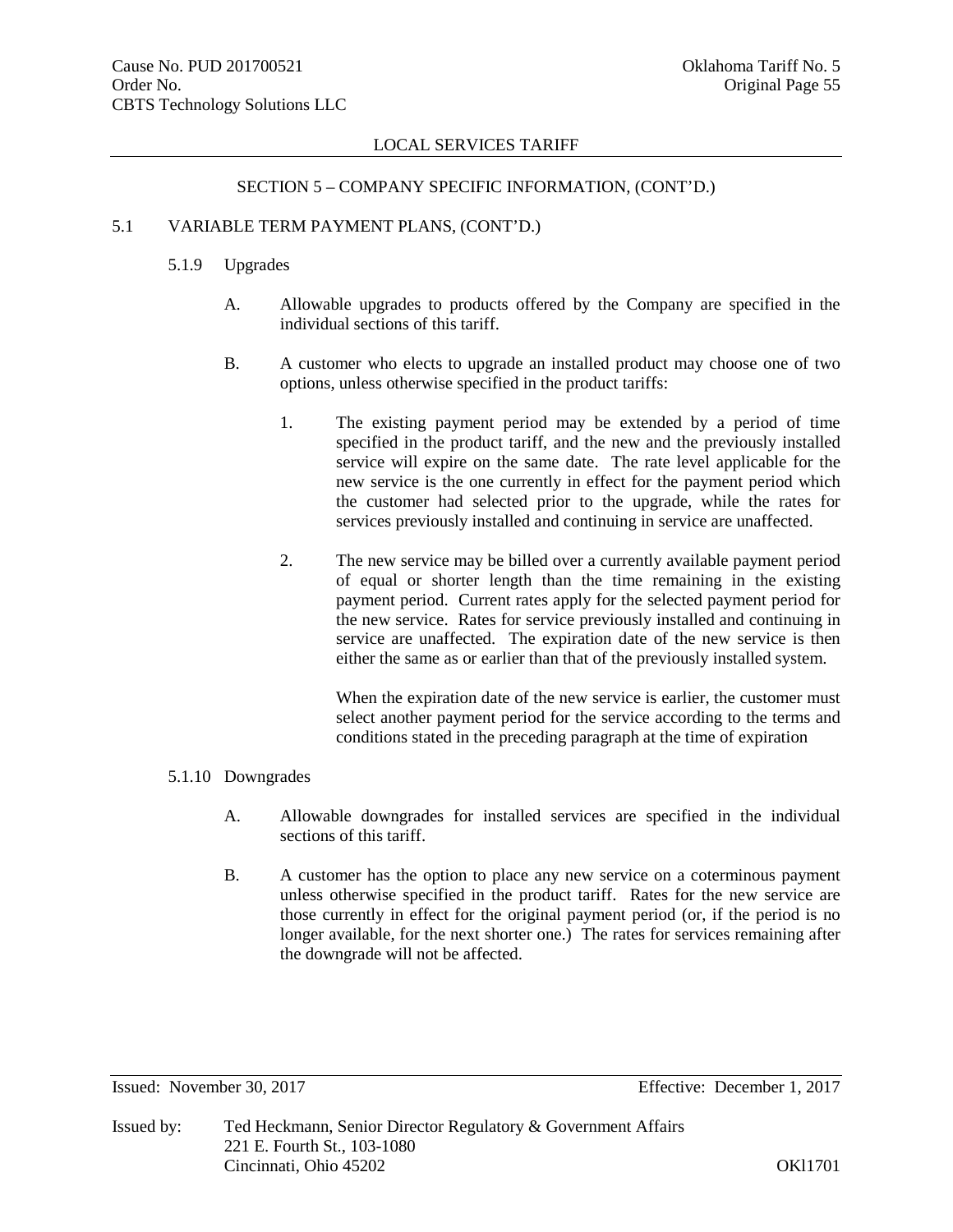# SECTION 5 – COMPANY SPECIFIC INFORMATION, (CONT'D.)

# 5.1 VARIABLE TERM PAYMENT PLANS, (CONT'D.)

5.1.10 Downgrades, (CONT'D.)

- C. When a coterminous payment period is not chosen for new service, the customer must select a payment period of equal or shorter length than the time remaining in the current payment period. Current rates apply for the equal or shorter payment period. Service remaining on the customer's premises will continue to be billed at the rates in effect before the downgrade. The new service may than have a different expiration date from the service which remained after downgrading.
- D. When the expiration dates differ, the customer must select a new payment period for the service (at the time of expiration) added at the time the service was downgraded, according to the terms and conditions in this section.
- 5.1.11 Requests for Changes in Length of Initial Payment Period

Following the establishment of service for a service furnished under a Variable Term Payment Plan period and before the completion of that period, the existing payment period may be replaced by a currently offered payment period at the current rates, subject to the following conditions:

- A. No credit will be given for payments made during the formerly selected period. However, nonrecurring charges will not be reapplied.
- B. The new payment period begins with the date requested.
- C. No termination charge applies provided the customer selects a new payment period equal to or longer than the time remaining under the former payment period. Otherwise, a termination charge applies for the former payment period.
- D. The new payment period selected for a component of a service must be equal to or shorter than the time remaining in that service's existing payment period.

# 5.1.12 Supersedure

Service may be transferred to a new customer at the same location, upon prior written concurrence by the Company. The new customer will be subject to all provisions currently reflected in the contract.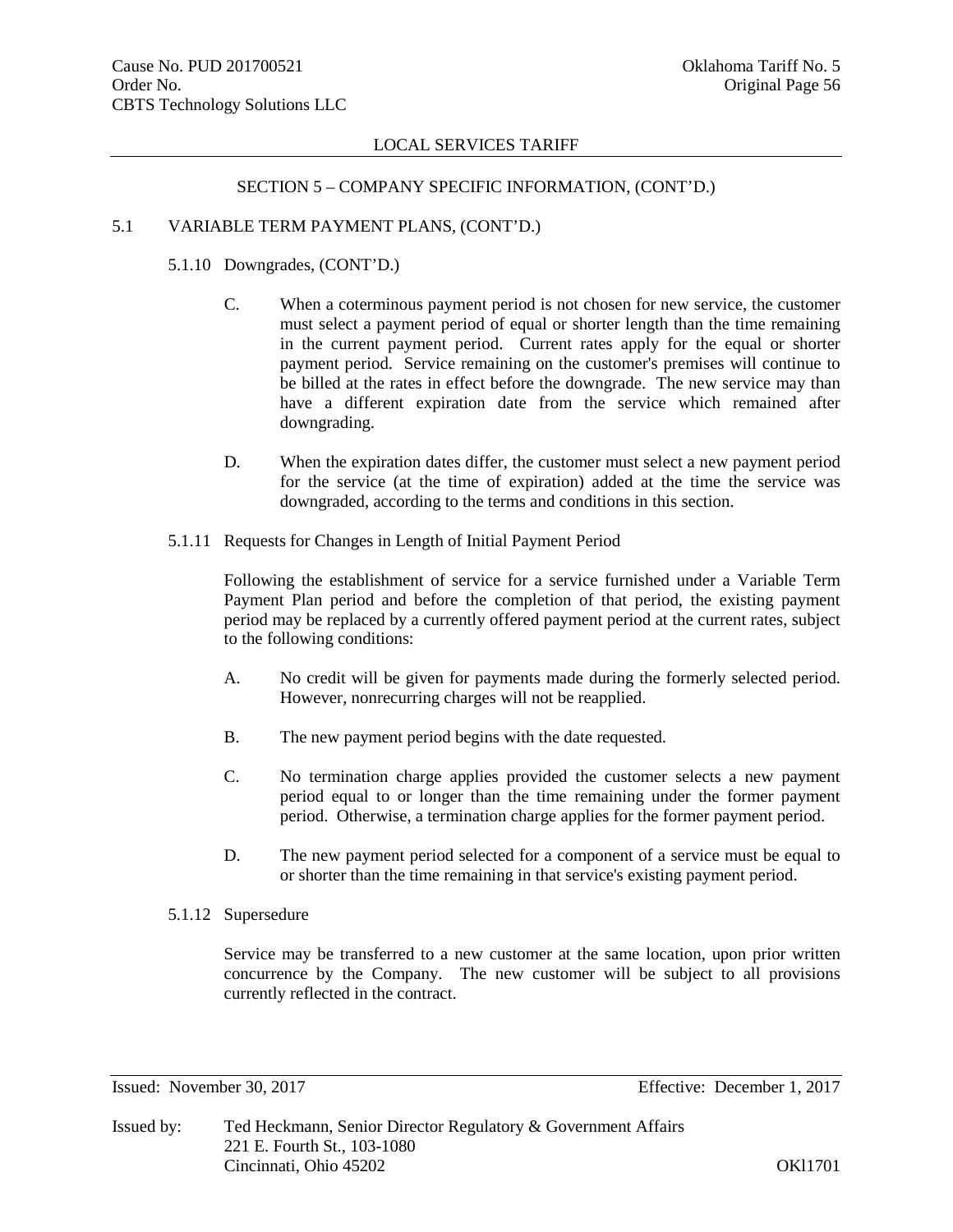### SECTION 5 – COMPANY SPECIFIC INFORMATION, (CONT'D.)

# 5.2 EMERGENCY NUMBER 911 SERVICE

- 5.2.1 This service is offered solely as an aid in handling assistance calls in connection with fire, police or other emergencies. The Company is not responsible for any losses, claims, demands, suits or any liability whatsoever, whether suffered, made, instituted or asserted by the Customer or by any other party or person for any personal injury to or death of any person or persons, and for any loss, damage or destruction of any property, whether owned by the Customer or others, caused or claimed to have been caused by: (1) mistakes, omissions, interruptions, delays, errors or other defects in the provision of this service, or (2) installation, operation, failure to operate, maintenance, removal, presence, condition, location or use of any equipment and facilities furnishing this service.
- 5.2.2 The Company is not responsible for any infringement or invasions of the right of privacy of any person or persons, caused or claimed to have been caused, directly or indirectly, by the installation, operation, failure to operate, maintenance, removal, presence, condition, occasion or use of emergency 911 service features and the equipment associated therewith, or by any services furnished by the Company including, but not limited to, the identification of the telephone number, address or name associated with the telephone used by the party or parties accessing emergency 911 service, and which arise out of the negligence or other wrongful act of the Company, the Customer, its Customers, agencies or municipalities, or the employees or agents of any one of them.

# 5.3 811 SERVICE

- 5.3.1 811 Service is a three-digit local dialing arrangement that allows local exchange end users to reach a state service center that provides advance excavation notice services. The 811 code was assigned, pursuant to Federal Communications Commission (FCC) Order in CC Docket 92-105, to provide a one call system ("call before you dig" service) for excavators and the general public to notify facilities operators in advance of excavation activities. The Company provides the routing for calls made to 811 to the service center. The Company does not operate the 811 Service center.
- 5.3.2 811 calls cannot be placed using 1+ calling, 0+ calling, 0-Operator Assisted Calling, or 101XXXX calling.